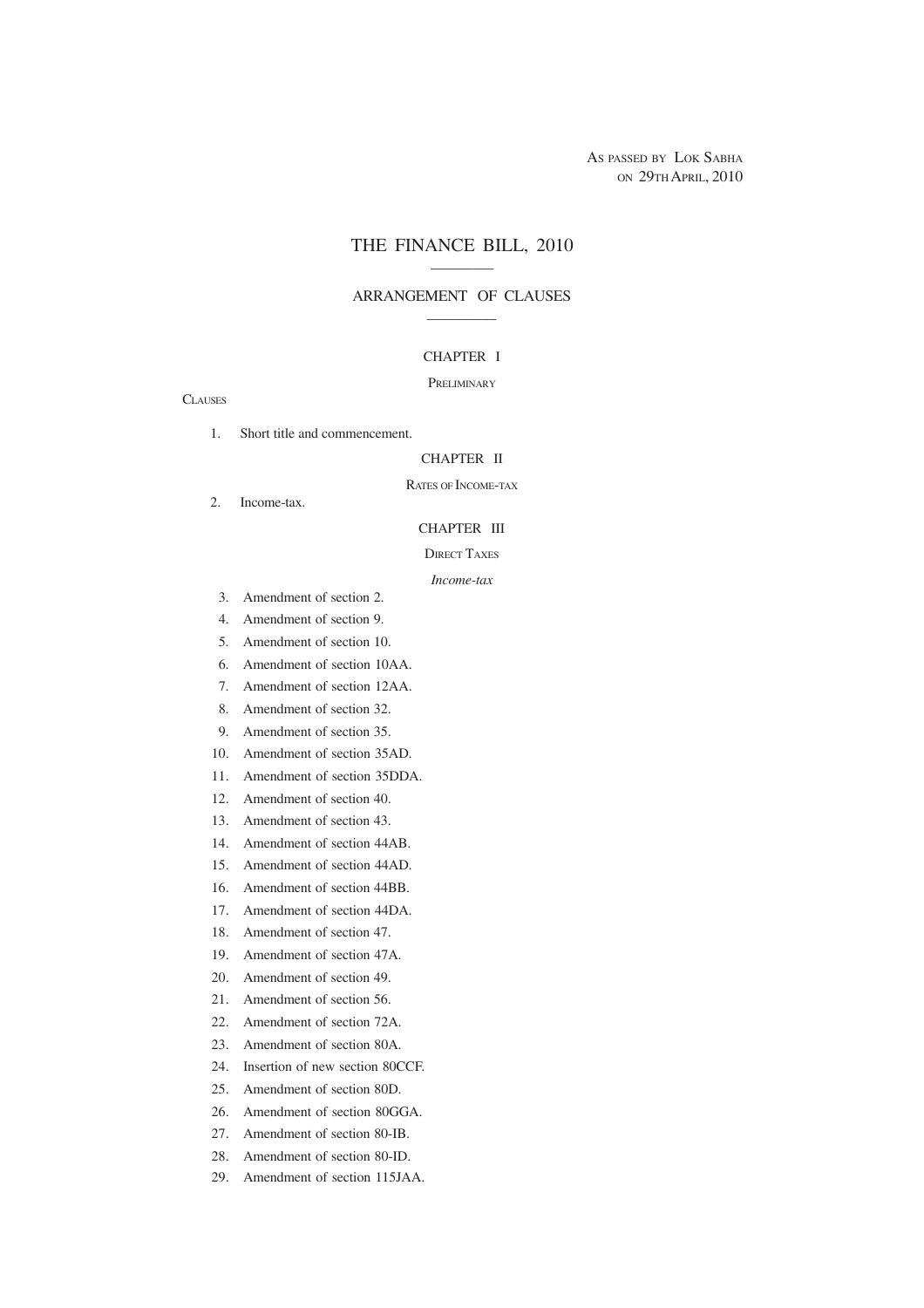### **CLAUSES**

- 30. Amendment of section 115JB.
- 31. Amendment of section 115WE.
- 32. Amendment of section 139.
- 33. Amendment of section 142A.
- 34. Amendment of section 143.
- 35. Amendment of section 194B.
- 36. Amendment of section 194BB.
- 37. Amendment of section 194C.
- 38. Amendment of section 194D.
- 39. Amendment of section 194H. 40. Amendment of section 194-I.
- 41. Amendment of section 194J.
- 42. Amendment of section 201.
- 43. Amendment of section 203.
- 44. Amendment of section 206C.
- 45. Amendment of section 245A.
- 46. Amendment of section 245C.
- 47. Amendment of section 245D.
- 48. Amendment of section 256.
- 49. Amendment of section 260A.
- 50. Amendment of section 271B.
- 51. Amendment of section 282B.
- 52. Amendment of First Schedule.

### *Wealth-tax*

- 53. Amendment of section 22A.
- 54. Amendment of section 22D.
- 55. Amendment of section 27.
- 56. Amendment of section 27A.

### CHAPTER IV

#### INDIRECT TAXES

#### *Customs*

- 57. Amendment of section 127B.
- 58. Amendment of section 127C.
- 59. Amendment of section 127L.
- 60. Amendment of notifications issued under sub-section (*1*) of section 25 of Customs Act.

#### *Customs tariff*

- 61. Amendment of section 3.
- 62. Amendment of First Schedule.
- 63. Amendment of Second Schedule.

#### *Excise*

- 64. Amendment of section 11A.
- 65. Amendment of section 32E.
- 66. Amendment of section 32F.
- 67. Amendment of section 32-O.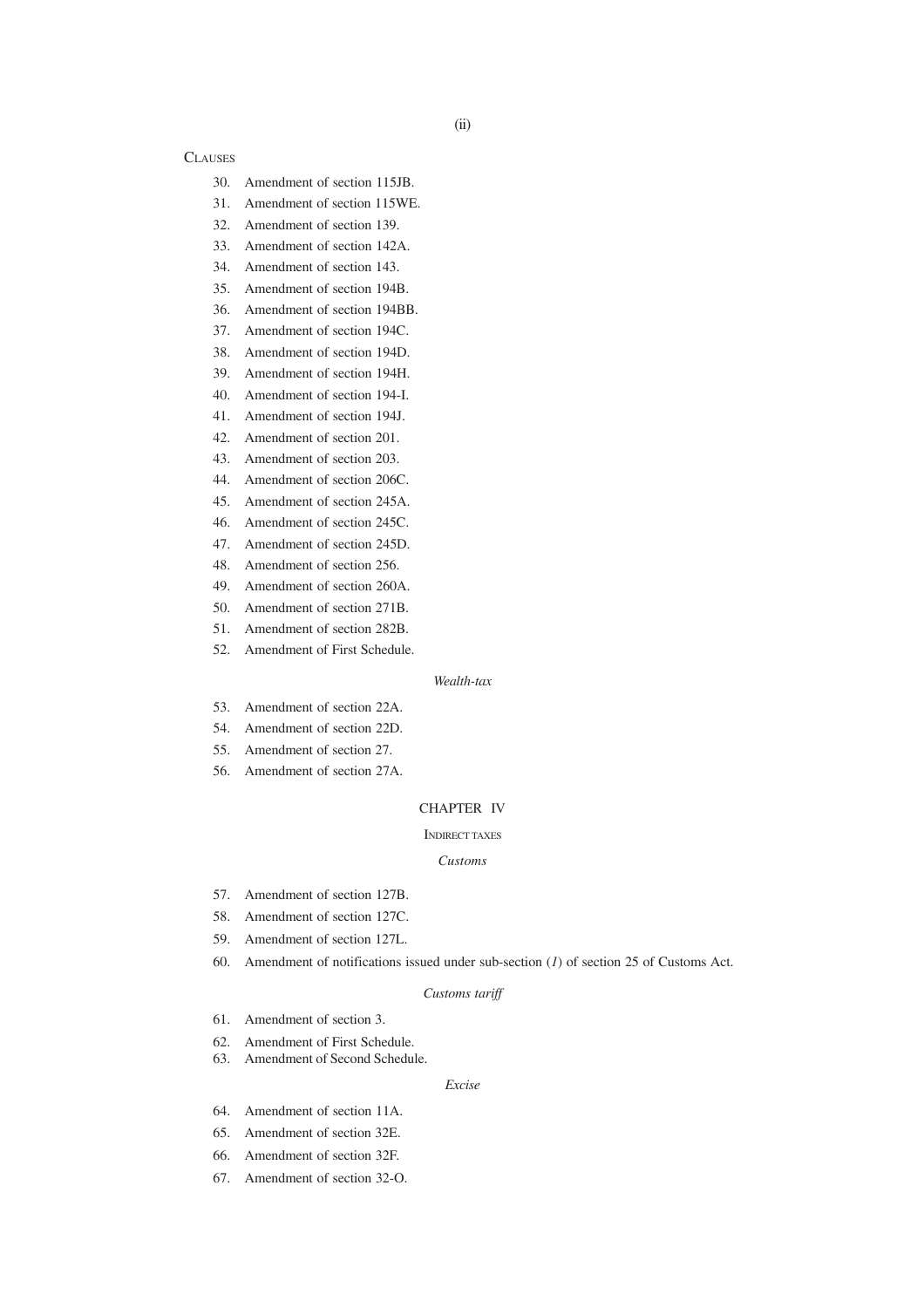#### **CLAUSES**

- 68. Amendment of section 37.
- 69. Amendment of Central Excise Rules, 1944 by insertion of new rule 57CCC.
- 70. Amendment of rule 57AD of Central Excise Rules, 1944.
- 71. Amendment of rule 6 of CENVAT Credit Rules, 2001.
- 72. Amendment of rule 6 of CENVAT Credit Rules, 2002.
- 73. Amendment of rule 6 of CENVAT Credit Rules, 2004.
- 74. Amendment of notification issued under rule 5 of CENVAT Credit Rules, 2004.

### *Central excise tariff*

75. Amendment of First Schedule to Act 5 of 1986.

### CHAPTER V

#### SERVICE TAX

- 76. Amendment of Act 32 of 1994.
- 77. Validation of action taken under sub-clause (*zzzz*) of clause (*105*) of section 65.

### CHAPTER VI

### CENTRAL SALES TAX

- 78. Amendment of section 6A.
- 79. Insertion of new Chapter VA.
- 80. Amendment of section 20.
- 81. Amendment of section 22.
- 82. Amendment of section 25.

### CHAPTER VII

#### CLEAN ENERGY CESS

- 83. Clean Energy Cess.
- 84. Power of Central Government to make rules.

#### CHAPTER VIII

#### **MISCELLANEOUS**

- 85. Amendment of section 3 of Act 16 of 1955.
- 86. Amendment of Seventh Schedule to Act 14 of 2001.
- 87. Amendment of Seventh Schedule to Act 18 of 2005.
	- THE FIRST SCHEDULE.
	- THE SECOND SCHEDULE.
	- THE THIRD SCHEDULE.
	- THE FOURTH SCHEDULE.
	- THE FIFTH SCHEDULE.
	- THE SIXTH SCHEDULE.
	- THE SEVENTH SCHEDULE.
	- THE EIGHTH SCHEDULE.
	- THE NINTH SCHEDULE.
	- THE TENTH SCHEDULE.
	- THE ELEVENTH SCHEDULE.
	- THE TWELFTH SCHEDULE.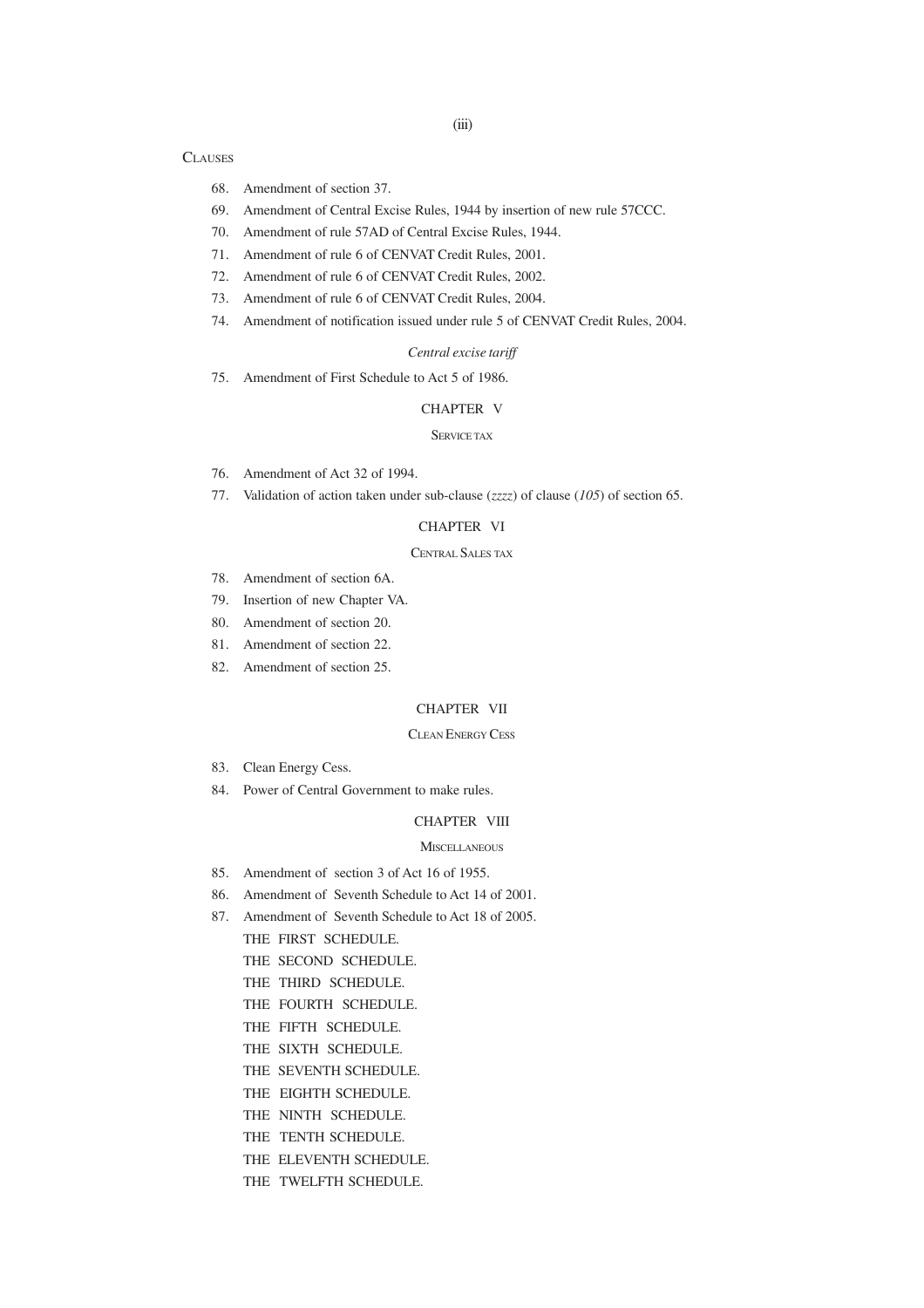AS PASSED BY LOK SABHA ON 29TH APRIL, 2010

#### **Bill No. 10-C of 2010**

### THE FINANCE BILL, 2010

# A

## BILL

## *to give effect to the financial proposals of the Central Government for the financial year* 2010-2011.

BE it enacted by Parliament in the Sixty-first Year of the Republic of India as follows:—

# CHAPTER I

# **PRELIMINARY**

**1.** (*1*) This Act may be called the Finance Act, 2010.

(*2*) Save as otherwise provided in this Act, sections 2 to 56 shall be deemed to have come into force on the 1st day of April, 2010.

### CHAPTER II

### RATES OF INCOME-TAX

**2.** (*I*) Subject to the provisions of sub-sections (2) and (3), for the assessment year Income-tax. commencing on the 1st day of April, 2010, income-tax shall be charged at the rates specified in Part I of the First Schedule and such tax shall be increased by a surcharge, for purposes of the Union, calculated in each case in the manner provided therein.

(*2*) In the cases to which Paragraph A of Part I of the First Schedule applies, where the assessee has, in the previous year, any net agricultural income exceeding five thousand rupees, in addition to total income, and the total income exceeds one lakh sixty thousand rupees, then,—

(*a*) the net agricultural income shall be taken into account, in the manner provided in clause (*b*) [that is to say, as if the net agricultural income were comprised in the total income after the first one lakh sixty thousand rupees of the total income

Short title and commencement.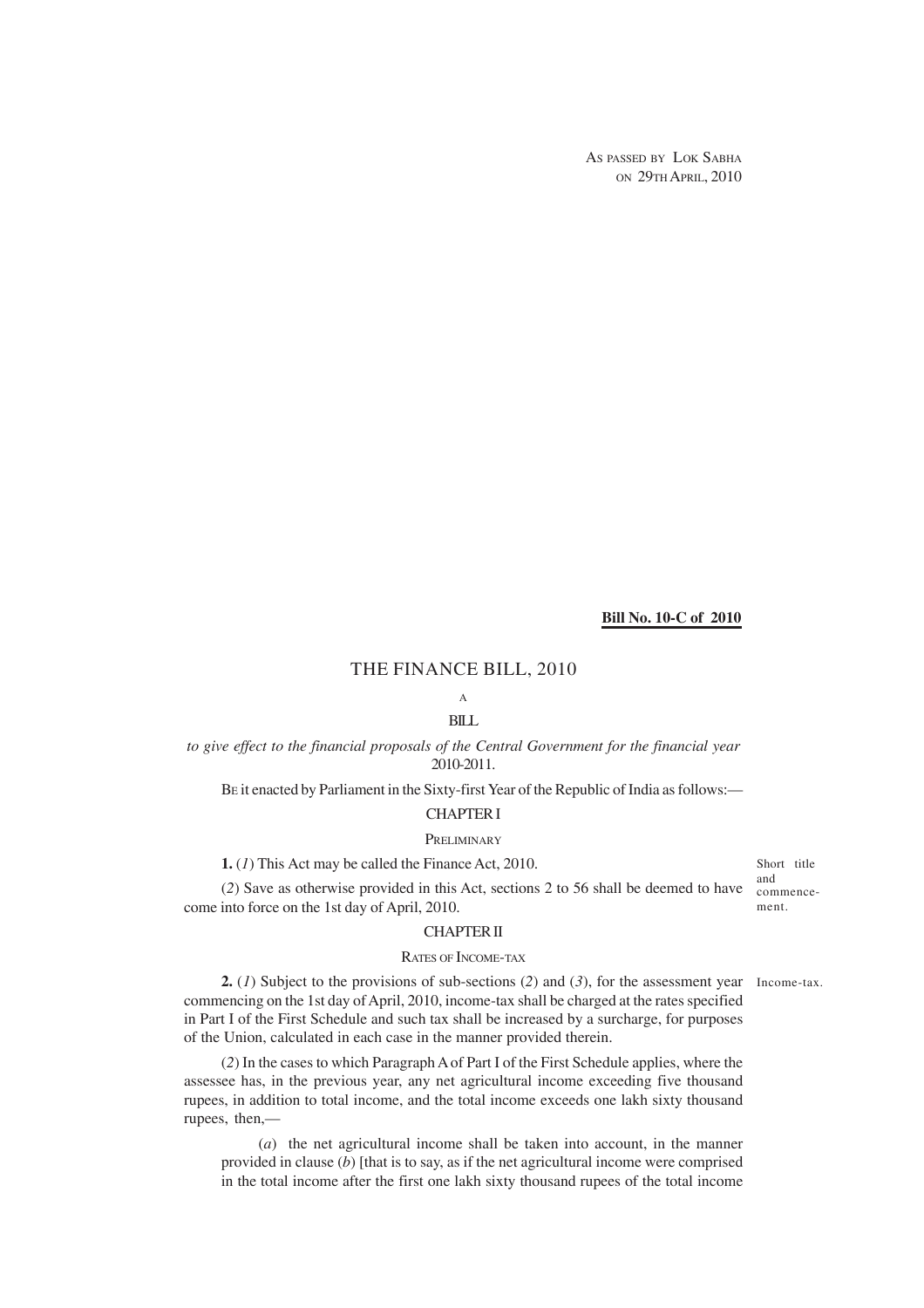but without being liable to tax], only for the purpose of charging income-tax in respect of the total income; and

(*b*) the income-tax chargeable shall be calculated as follows:—

(*i*) the total income and the net agricultural income shall be aggregated and the amount of income-tax shall be determined in respect of the aggregate income at the rates specified in the said Paragraph A, as if such aggregate income were the total income;

(*ii*) the net agricultural income shall be increased by a sum of one lakh sixty thousand rupees, and the amount of income-tax shall be determined in respect of the net agricultural income as so increased at the rates specified in the said Paragraph A, as if the net agricultural income as so increased were the total income;

(*iii*) the amount of income-tax determined in accordance with sub-clause (*i*) shall be reduced by the amount of income-tax determined in accordance with sub-clause (*ii*) and the sum so arrived at shall be the income-tax in respect of the total income:

Provided that in the case of every woman, resident in India and below the age of sixty-five years at any time during the previous year, referred to in item (*II*) of Paragraph A of Part I of the First Schedule, the provisions of this sub-section shall have effect as if for the words "one lakh sixty thousand rupees", the words "one lakh ninety thousand rupees" had been substituted:

Provided further that in the case of every individual, being a resident in India, who is of the age of sixty-five years or more at any time during the previous year, referred to in item (*III*) of Paragraph A of Part I of the First Schedule, the provisions of this sub-section shall have effect as if for the words "one lakh sixty thousand rupees", the words "two lakh forty thousand rupees" had been substituted.

(*3*) In cases to which the provisions of Chapter XII or Chapter XII-A or Chapter XII-H or section 115JB or sub-section (*1A*) of section 161 or section 164 or section 164A or section 167B of the Income-tax Act, 1961 (hereinafter referred to as the Income-tax Act) 43 of 1961.apply, the tax chargeable shall be determined as provided in that Chapter or that section, and with reference to the rates imposed by sub-section  $(I)$  or the rates as specified in that Chapter or section, as the case may be:

Provided that the amount of income-tax computed in accordance with the provisions of section 111A or section 112 shall be increased by a surcharge, for purposes of the Union, as provided in Paragraph A, B, C, D or E, as the case may be, of Part I of the First Schedule:

Provided further that in respect of any income chargeable to tax under sections 115A, 115AB, 115AC, 115ACA, 115AD, 115B, 115BB, 115BBA, 115BBC, 115E and 115JB of the Income-tax Act, the amount of income-tax computed under this sub-section shall be increased by a surcharge, for purposes of the Union, calculated,—

(*a*) in the case of a domestic company, at the rate of ten per cent. of such income-tax where the total income exceeds one crore rupees;

(*b*) in the case of every company, other than a domestic company, at the rate of two and one-half per cent. of such income-tax where the total income exceeds one crore rupees:

Provided also that in the case of every company having total income chargeable to tax under section 115JB of the Income-tax Act, and such income exceeds one crore rupees, the total amount payable as income-tax and surcharge on such income-tax shall not exceed the total amount payable as income-tax on a total income of one crore rupees by more than the amount of income that exceeds one crore rupees.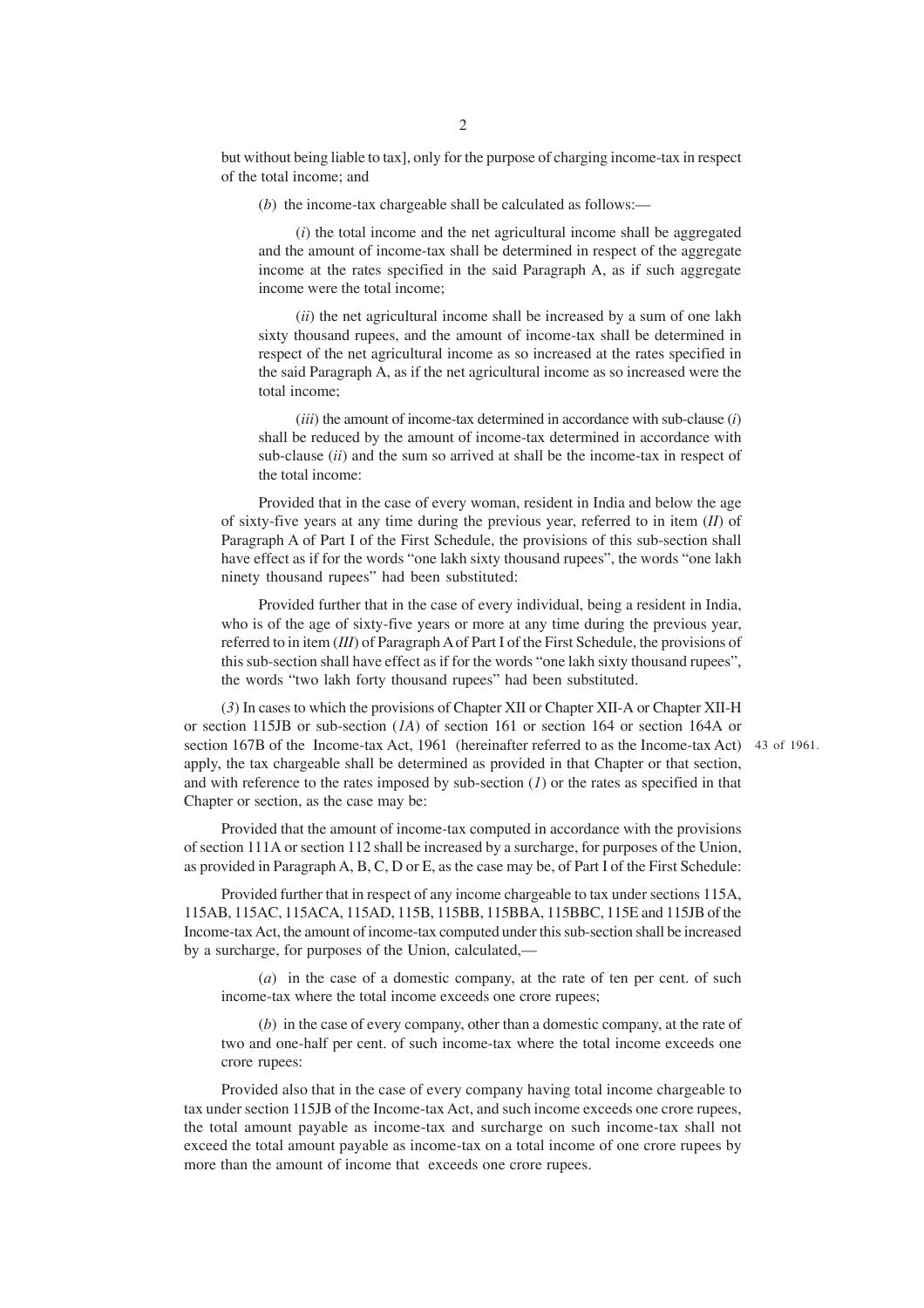(*4*) In cases in which tax has to be charged and paid under section 115-O or subsection (*2*) of section 115R of the Income-tax Act, the tax shall be charged and paid at the rates as specified in those sections and shall be increased by a surcharge, for purposes of the Union, calculated at the rate of seven and one-half per cent. of such tax.

(*5*) In cases in which tax has to be deducted under sections 193, 194, 194A, 194B, 194BB, 194D and 195 of the Income-tax Act, at the rates in force, the deductions shall be made at the rates specified in Part II of the First Schedule and shall be increased by a surcharge, for purposes of the Union, calculated in cases wherever prescribed, in the manner provided therein.

(*6*) In cases in which tax has to be deducted under sections 194C, 194E, 194EE, 194F, 194G, 194H, 194-I, 194J, 194LA, 196B, 196C and 196D of the Income-tax Act, the deductions shall be made at the rates specified in those sections and shall be increased by a surcharge, for purposes of the Union, in the case of every company, other than a domestic company, calculated at the rate of two and one-half per cent. of such tax, where the income or the aggregate of such incomes paid or likely to be paid and subject to the deduction exceeds one crore rupees.

(*7*) In cases in which tax has to be collected under the proviso to section 194B of the Income-tax Act, the collection shall be made at the rates specified in Part II of the First Schedule, and shall be increased by a surcharge, for purposes of the Union, calculated, in cases wherever prescribed, in the manner provided therein.

(*8*) In cases in which tax has to be collected under section 206C of the Income-tax Act, the collection shall be made at the rates specified in that section and shall be increased by a surcharge, for purposes of the Union, in the case of every company, other than a domestic company, calculated at the rate of two and one-half per cent. of such tax, where the amount or the aggregate of such amounts collected and subject to the collection exceeds one crore rupees.

(*9*) Subject to the provisions of sub-section (*10*), in cases in which income-tax has to be charged under sub-section (*4*) of section 172 or sub-section (*2*) of section 174 or section 174A or section 175 or sub-section (*2*) of section 176 of the Income-tax Act or deducted from, or paid on, income chargeable under the head "Salaries" under section 192 of the said Act or in which the "advance tax" payable under Chapter XVII-C of the said Act has to be computed at the rate or rates in force, such income-tax or, as the case may be, "advance tax" shall be so charged, deducted or computed at the rate or rates specified in Part III of the First Schedule and such tax shall be increased by a surcharge, for purposes of the Union, calculated in such cases and in such manner as provided therein:

Provided that in cases to which the provisions of Chapter XII or Chapter XII-A or section 115JB or sub-section (*1A*) of section 161 or section 164 or section 164A or section 167B of the Income-tax Act apply, "advance tax" shall be computed with reference to the rates imposed by this sub-section or the rates as specified in that Chapter or section, as the case may be:

Provided further that the amount of "advance tax" computed in accordance with the provisions of section 111A or section 112 of the Income-tax Act shall be increased by a surcharge, for purposes of the Union, as provided in Paragraph E of Part III of the First Schedule pertaining to the case of a company:

Provided also that in respect of any income chargeable to tax under sections 115A, 115AB, 115AC, 115ACA, 115AD, 115B, 115BB, 115BBA, 115BBC, 115E and 115JB of the Income-tax Act, "advance tax" computed under the first proviso shall be increased by a surcharge, for purposes of the Union, calculated,—

(*a*) in the case of every domestic company, at the rate of seven and one-half per cent. of such "advance tax" where the total income exceeds one crore rupees;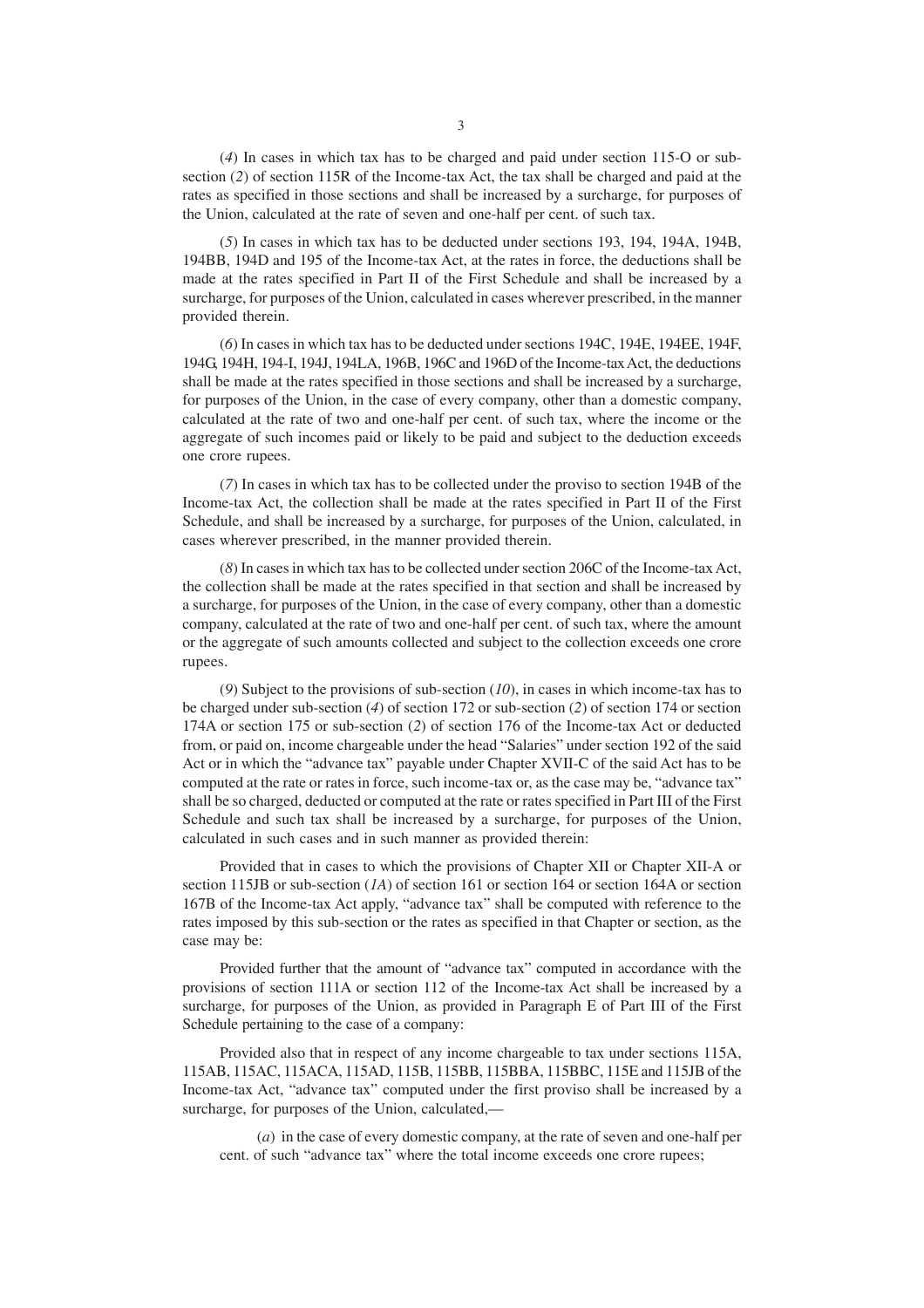(*b*) in the case of every company, other than a domestic company, at the rate of two and one-half per cent. of such "advance tax" where the total income exceeds one crore rupees:

Provided also that in the case of every company having total income chargeable to tax under section 115JB of the Income-tax Act, and such income exceeds one crore rupees, the total amount payable as "advance tax" on such income and surcharge thereon, shall not exceed the total amount payable as "advance tax" on a total income of one crore rupees by more than the amount of income that exceeds one crore rupees.

(*10*) In cases to which Paragraph A of Part III of the First Schedule applies, where the assessee has, in the previous year or, if by virtue of any provision of the Income-tax Act, income-tax is to be charged in respect of the income of a period other than the previous year, in such other period, any net agricultural income exceeding five thousand rupees, in addition to total income and the total income exceeds one lakh sixty thousand rupees, then, in charging income-tax under sub-section (2) of section 174 or section 174A or section 175 or sub-section (*2*) of section 176 of the said Act or in computing the "advance tax" payable under Chapter XVII-C of the said Act, at the rate or rates in force,—

(*a*) the net agricultural income shall be taken into account, in the manner provided in clause  $(b)$  [that is to say, as if the net agricultural income were comprised in the total income after the first one lakh sixty thousand rupees of the total income but without being liable to tax], only for the purpose of charging or computing such income-tax or, as the case may be, "advance tax" in respect of the total income; and

(*b*) such income-tax or, as the case may be, "advance tax" shall be so charged or computed as follows:—

(*i*) the total income and the net agricultural income shall be aggregated and the amount of income-tax or "advance tax" shall be determined in respect of the aggregate income at the rates specified in the said Paragraph A, as if such aggregate income were the total income;

(*ii*) the net agricultural income shall be increased by a sum of one lakh sixty thousand rupees, and the amount of income-tax or "advance tax" shall be determined in respect of the net agricultural income as so increased at the rates specified in the said Paragraph A, as if the net agricultural income were the total income;

(*iii*) the amount of income-tax or "advance tax" determined in accordance with sub-clause (*i*) shall be reduced by the amount of income-tax or, as the case may be, "advance tax" determined in accordance with sub-clause (*ii*) and the sum so arrived at shall be the income-tax or, as the case may be, "advance tax" in respect of the total income:

Provided that in the case of every woman, resident in India and below the age of sixty-five years at any time during the previous year, referred to in item (*II*) of Paragraph A of Part III of the First Schedule, the provisions of this sub-section shall have effect as if for the words "one lakh sixty thousand rupees", the words "one lakh ninety thousand rupees" had been substituted:

Provided further that in the case of every individual, being a resident in India, who is of the age of sixty-five years or more at any time during the previous year, referred to in item (*III*) of Paragraph A of Part III of the First Schedule, the provisions of this sub-section shall have effect as if for the words "one lakh sixty thousand rupees", the words "two lakh forty thousand rupees" had been substituted.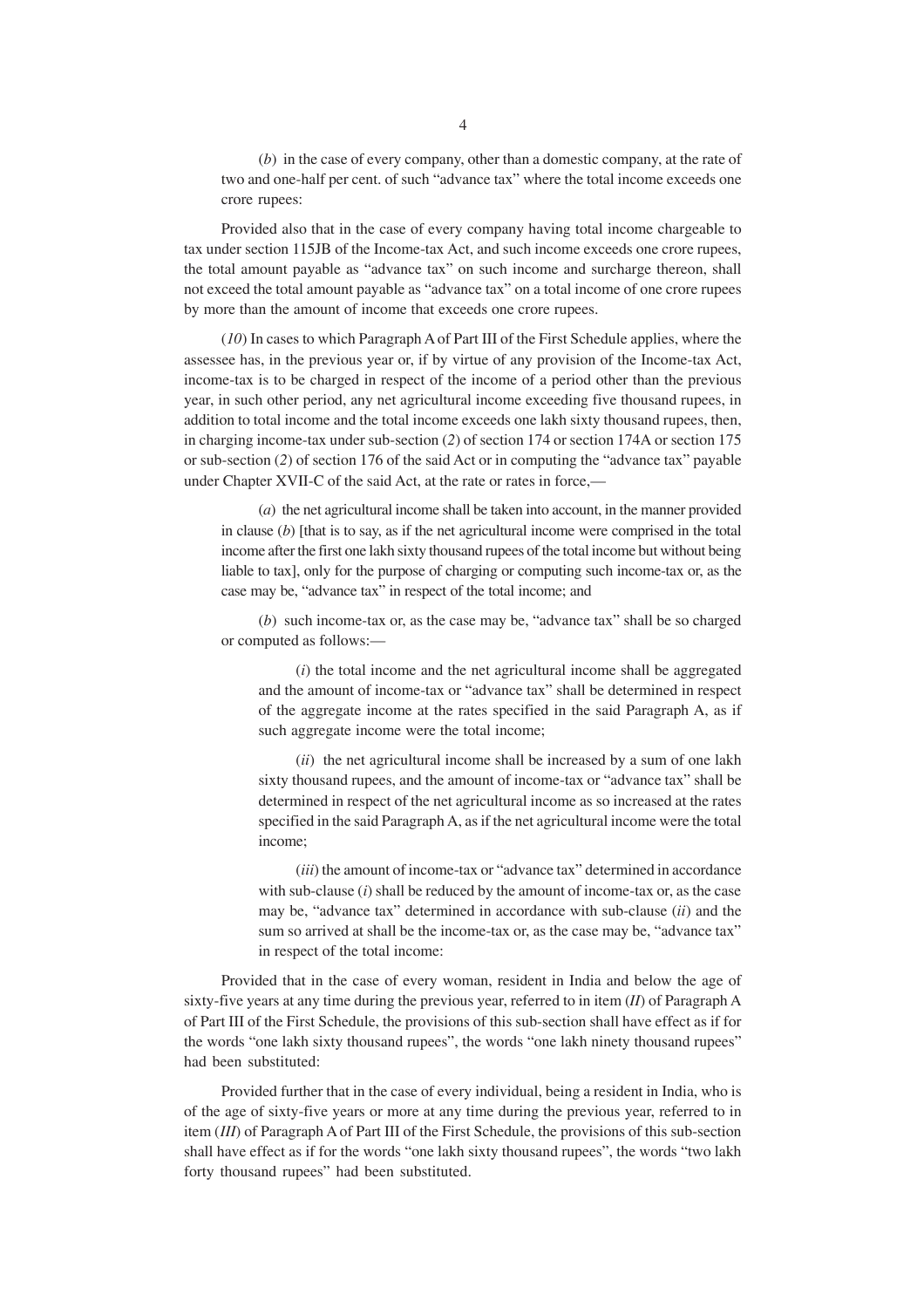(*11*) The amount of income-tax as specified in sub-sections (*1*) to (*10*) and as increased by the applicable surcharge, for purposes of the Union, calculated in the manner provided therein, shall be further increased by an additional surcharge, for purposes of the Union, to be called the "Education Cess on income-tax", calculated at the rate of two per cent. of such income-tax and surcharge so as to fulfil the commitment of the Government to provide and finance universalised quality basic education:

Provided that nothing contained in this sub-section shall apply to cases in which tax is to be deducted or collected under the sections of the Income-tax Act mentioned in subsections (*5*), (*6*), (*7*) and (*8*), if the income subjected to deduction of tax at source or collection of tax at source is paid to a domestic company and any other person who is resident in India.

(*12*) The amount of income-tax as specified in sub-sections (*1*) to (*10*) and as increased by the applicable surcharge, for purposes of the Union, calculated in the manner provided therein, shall also be increased by an additional surcharge, for purposes of the Union, to be called the "Secondary and Higher Education Cess on income-tax", calculated at the rate of one per cent. of such income-tax and surcharge so as to fulfil the commitment of the Government to provide and finance secondary and higher education:

Provided that nothing contained in this sub-section shall apply to cases in which tax is to be deducted or collected under the sections of the Income-tax Act mentioned in subsections (*5*), (*6*), (*7*) and (*8*), if the income subjected to deduction of tax at source or collection of tax at source is paid to a domestic company and any other person who is resident in India.

(*13*) For the purposes of this section and the First Schedule,—

(*a*) "domestic company" means an Indian company or any other company which, in respect of its income liable to income-tax under the Income-tax Act, for the assessment year commencing on the 1st day of April, 2010, has made the prescribed arrangements for the declaration and payment within India of the dividends (including dividends on preference shares) payable out of such income;

(*b*) "insurance commission" means any remuneration or reward, whether by way of commission or otherwise, for soliciting or procuring insurance business (including business relating to the continuance, renewal or revival of policies of insurance);

(*c*) "net agricultural income", in relation to a person, means the total amount of agricultural income, from whatever source derived, of that person computed in accordance with the rules contained in Part IV of the First Schedule;

(*d*) all other words and expressions used in this section and the First Schedule but not defined in this sub-section and defined in the Income-tax Act shall have the meanings, respectively, assigned to them in that Act.

### CHAPTER III

### DIRECT TAXES

### *Income-tax*

**3.** In section 2 of the Income-tax Act,—

(*a*) in clause (*15*), after the proviso, the following proviso shall be inserted and Amendment shall be deemed to have been inserted with effect from the 1st day of April, 2009, namely: of section 2.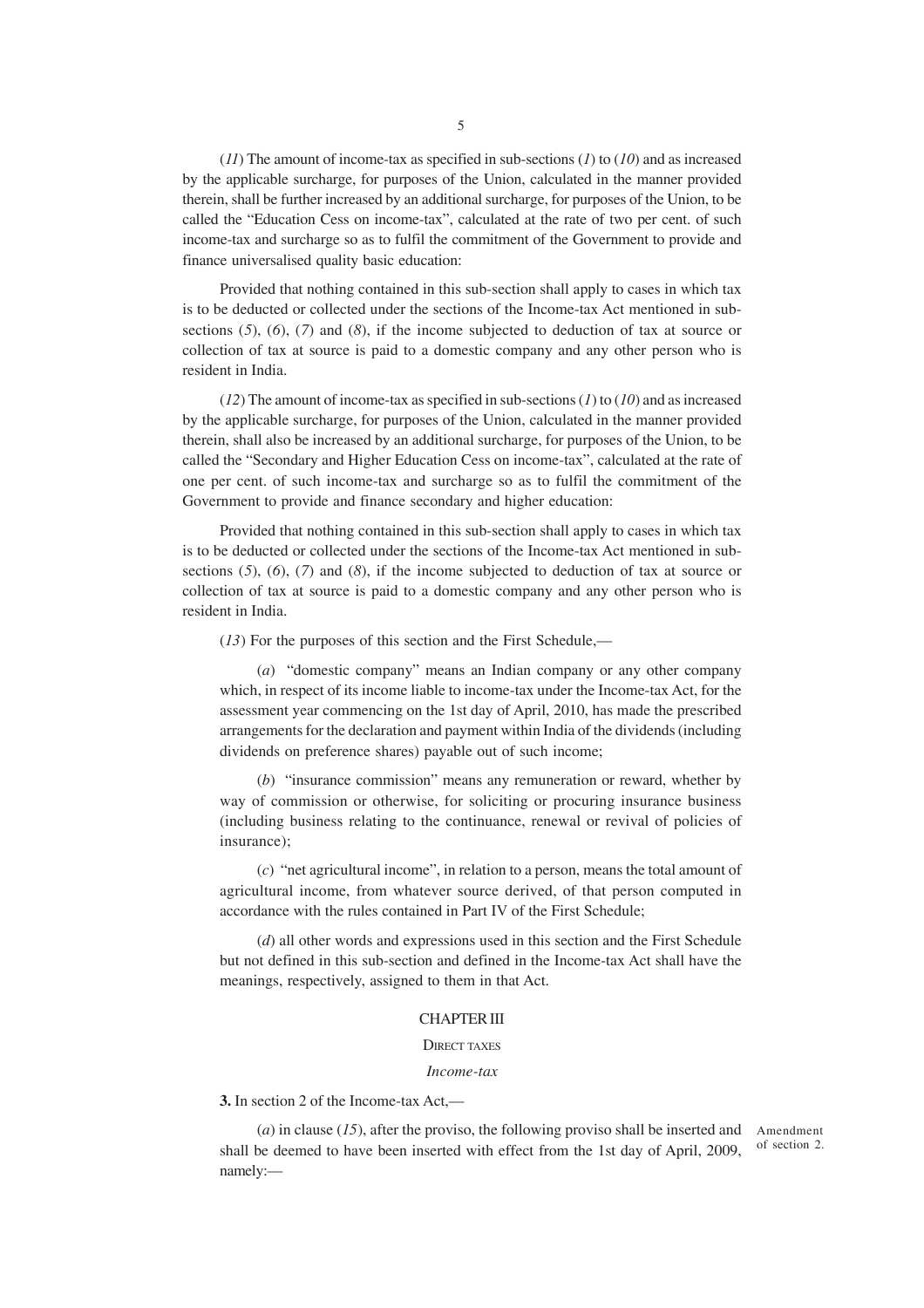"Provided further that the first proviso shall not apply if the aggregate value of the receipts from the activities referred to therein is ten lakh rupees or less in the previous year;";

(*b*) in clause (*24*), in sub-clause (*xv*), after the words, brackets and figures "value of property referred to in clause (*vii*)", the words, brackets, figures and letter "or clause (*viia*)" shall be inserted with effect from the 1st day of June, 2010.

Amendment of section 9.

**4.** In section 9 of the Income-tax Act, for the *Explanation* occurring after sub-section (*2*), the following *Explanation* shall be substituted and shall be deemed to have been substituted with effect from the 1st day of June, 1976, namely:—

"*Explanation*.—For the removal of doubts, it is hereby declared that for the purposes of this section, income of a non-resident shall be deemed to accrue or arise in India under clause (*v*) or clause (*vi*) or clause (*vii*) of sub-section (*1*) and shall be included in the total income of the non-resident, whether or not,—

(*i*) the non-resident has a residence or place of business or business connection in India; or

(*ii*) the non-resident has rendered services in India.".

Amendment of section 10.

Amendment of section 10AA.

Amendment of section 12AA.

**5.** In section 10 of the Income-tax Act, in clause (*21*), with effect from the 1st day of April, 2011,—

(*a*) for the words "scientific research association", wherever they occur, the words "research association" shall be substituted;

(*b*) in the opening portion, after the word, brackets and figures "clause (*ii*)", the words, brackets and figures "or clause (*iii*)" shall be inserted;

 $(c)$  in the first proviso, in clause  $(a)$ ,—

 $(A)$  in sub-clause  $(i)$ ,—

(*I*) in item (*2*), for the words "scientific research", the words "scientific research or research in social science or statistical research" shall be substituted;

(*II*) in item (*3*), after the word, brackets and figures "clause (*ii*)", the words, brackets and figures "or clause (*iii*)" shall be inserted;

(*B*) in sub-clause (*ii*), for the words "scientific research", the words "scientific research or research in social science or statistical research" shall be substituted.

**6.** In section 10AA of the Income-tax Act, in sub-section (*7*), the following proviso shall be inserted, namely:—

> "Provided that the provisions of this sub-section [as amended by section 6 of the Finance (No. 2) Act, 2009] shall have effect for the assessment year beginning on 33 of 2009. the 1st day of April, 2006 and subsequent assessment years.".

**7.** In section 12AA of the Income-tax Act, in sub-section (*3*), after the word, brackets and figure "sub-section (*1*)", the words, figures, letter and brackets "or has obtained registration at any time under section 12A [as it stood before its amendment by the Finance (No. 2) Act, 1996]" shall be inserted with effect from the 1st day of June, 2010.

33 of 1996.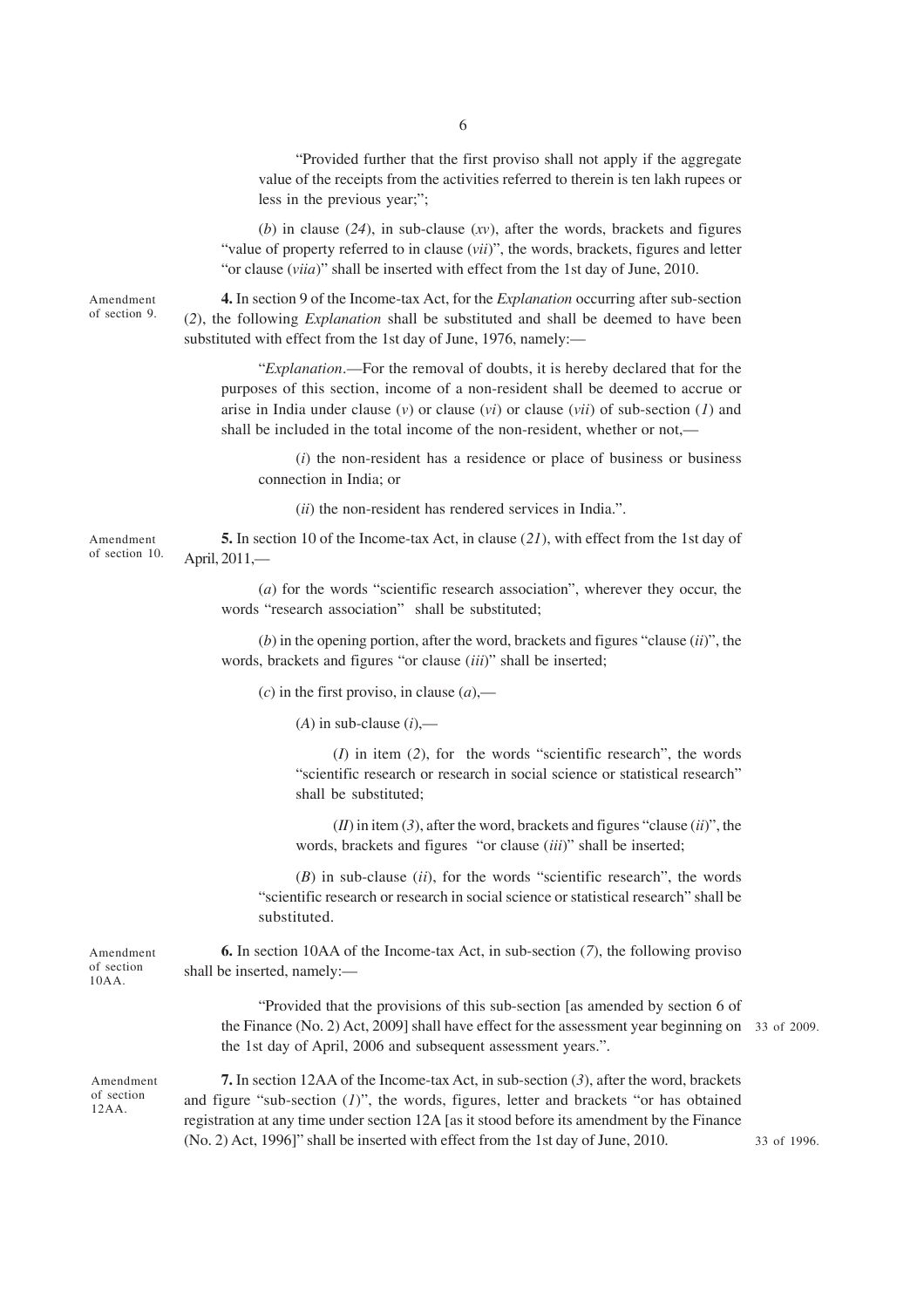**8.** In section 32 of the Income-tax Act, in sub-section (*1*), in the fifth proviso, for the words, brackets and figures "clause (*xiii*) and clause (*xiv*)", the words, brackets, figures and letter "clause (*xiii*), clause (*xiiib*) and clause (*xiv*)" shall be substituted with effect from the 1st day of April, 2011.

**9.** In section 35 of the Income-tax Act, with effect from the 1st day of April, 2011,— Amendment

 $(i)$  in sub-section  $(I)$ ,—

(*a*) for the words "scientific research association", wherever they occur, the words "research association" shall be substituted;

(*b*) in clause (*ii*), for the words "one and one-fourth", the words "one and three-fourth" shall be substituted;

(*c*) in clause (*iii*),—

(*A*) for the words "any sum paid to a university", the words "any sum paid to a research association which has as its object the undertaking of research in social science or statistical research or to a university" shall be substituted;

(*B*) in the proviso, for the words "such university", at both the places where they occur, the words "such association, university" shall be substituted;

(*ii*) in sub-section (*2AA*), in clause (*a*), for the words "one and one-fourth", the words "one and three-fourth" shall be substituted;

(*iii*) in sub-section (*2AB*), in clause (*1*), for the words "one and one-half", the word "two" shall be substituted.

**10.** In section 35AD of the Income-tax Act,—

Amendment of section 35AD.

(*a*) in sub-section (2), in clause (*iii*), in sub-clause (*c*), for the words "onethird of its total pipeline capacity", the words, brackets and figures "such proportion of its total pipeline capacity as specified by regulations made by the Petroleum and Natural Gas Regulatory Board established under sub-section (*1*) of section 3 of the Petroleum and Natural Gas Regulatory Board Act, 2006" shall be substituted;

(*b*) for sub-section (*3*), the following sub-section shall be substituted with effect from the 1st day of April, 2011, namely:—

'(*3*) Where a deduction under this section is claimed and allowed in respect of the specified business for any assessment year, no deduction shall be allowed under the provisions of Chapter VI-A under the heading "*C.— Deductions in respect of certain incomes*" in relation to such specified business for the same or any other assessment year.';

(*c*) in sub-section (*5*), with effect from the 1st day of April, 2011,—

 $(i)$  in clause  $(a)$ , the word "and", occurring at the end, shall be omitted;

 $(iii)$  after clause  $(a)$ , the following clauses shall be inserted, namely:—

"(*aa*) on or after the 1st day of April, 2010, where the specified business is in the nature of building and operating a new hotel of twostar or above category as classified by the Central Government;

(*ab*) on or after the 1st day of April, 2010, where the specified business is in the nature of building and operating a new hospital with at least one hundred beds for patients;

19 of 2006.

Amendment of section 32.

of section 35.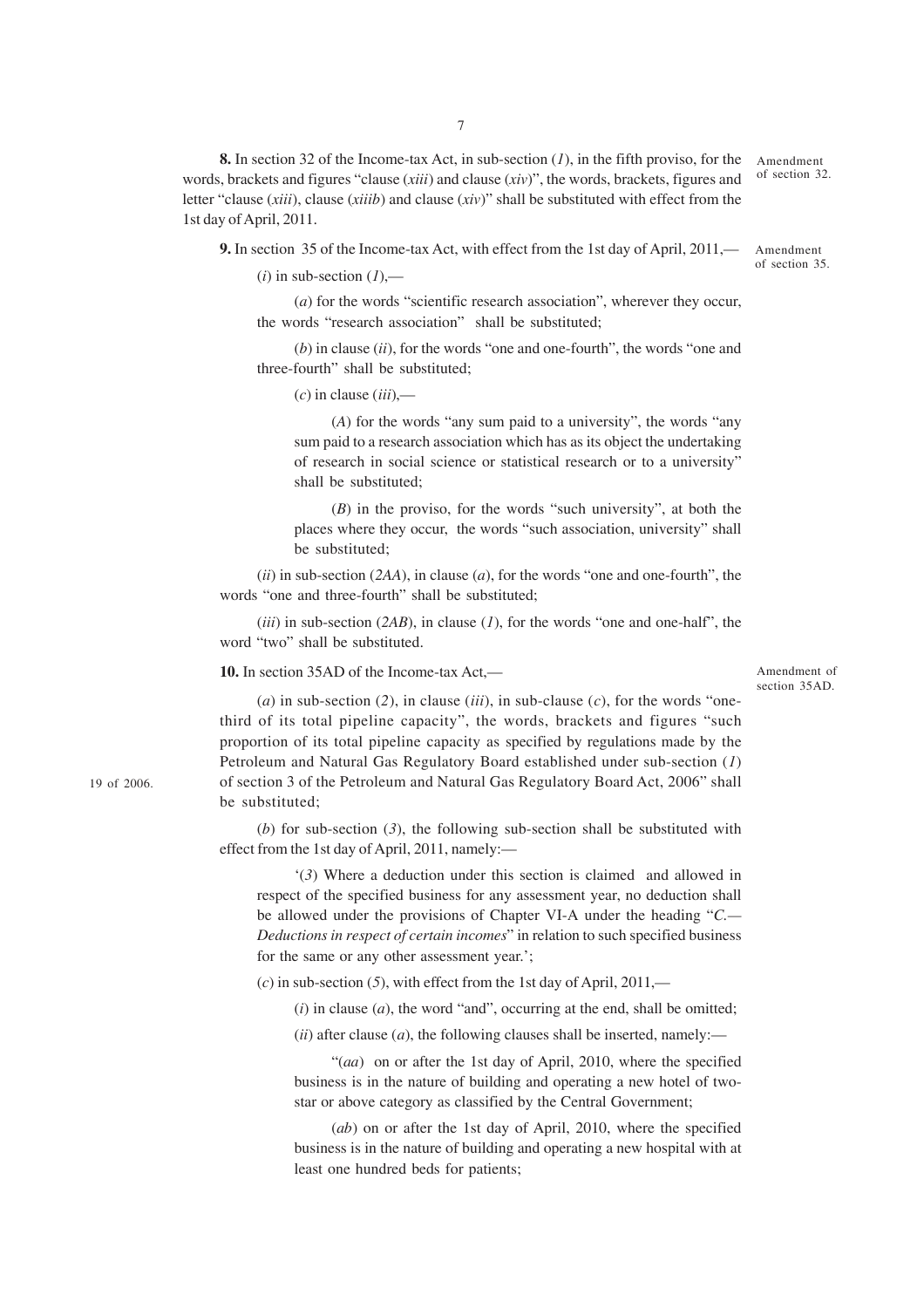(*ac*) on or after the 1st day of April, 2010, where the specified business is in the nature of developing and building a housing project under a scheme for slum redevelopment or rehabilitation framed by the Central Government or a State Government, as the case may be, and which is notified by the Board in this hebalf in accordance with guidelines as may be prescribed; and";

(*iii*) in clause (*b*), for the word, brackets and letter "clause (*a*)", the words, brackets and letters "clause (*a*) and clause (*aa*), clause (*ab*) and clause (*ac*)" shall be substituted;

(*d*) in sub-section (*8*), in clause (*c*), after sub-clause (*iii*), the following subclause shall be inserted with effect from the 1st day of April, 2011, namely:—

"(*iv*) building and operating, anywhere in India, a new hotel of two-star or above category as classified by the Central Government;

(*v*) building and operating, anywhere in India, a new hospital with at least one hundred beds for patients;

(*vi*) developing and building a housing project under a scheme for slum redevelopment or rehabilitation framed by the Central Government or a State Government, as the case may be, and notified by the Board in this behalf in accordance with the guildines as may be prescribed;".

**11.** In section 35DDA of the Income-tax Act, with effect from the 1st day of April, 2011,—

(*a*) after sub-section (*4*), the following sub-section shall be inserted, namely:—

"(*4A*) Where there has been reorganisation of business, whereby a private company or unlisted public company is succeeded by a limited liability partnership fulfilling the conditions laid down in the proviso to clause (*xiiib*) of section 47, the provisions of this section shall, as far as may be, apply to the successor limited liability partnership, as they would have applied to the said company, if reorganisation of business had not taken place.";

(*b*) in sub-section (*5*), for the words, brackets and figures "sub-section (*3*) and in the case of a firm or proprietary concern referred to in sub-section (*4*)", the words, brackets, figures and letter "sub-section (*3*), in the case of a firm or proprietary concern referred to in sub-section (*4*) and in the case of a company referred to in subsection (*4A*)" shall be substituted.

Amendment of section 40.

Amendment of section 35DDA.

**12.** In section 40 of the Income-tax Act, in clause (*a*), in sub-clause (*ia*),—

(*a*) for the portion beginning with the words "has not been paid,—" and ending with the words "the last day of the previous year", the words, brackets and figures "has not been paid on or before the due date specified in sub-section  $(I)$  of section 139" shall be substituted;

(*b*) for the proviso, the following proviso shall be substituted, namely:—

"Provided that where in respect of any such sum, tax has been deducted in any subsequent year, or has been deducted during the previous year but paid after the due date specified in sub-section (*1*) of section 139, such sum shall be allowed as a deduction in computing the income of the previous year in which such tax has been paid.".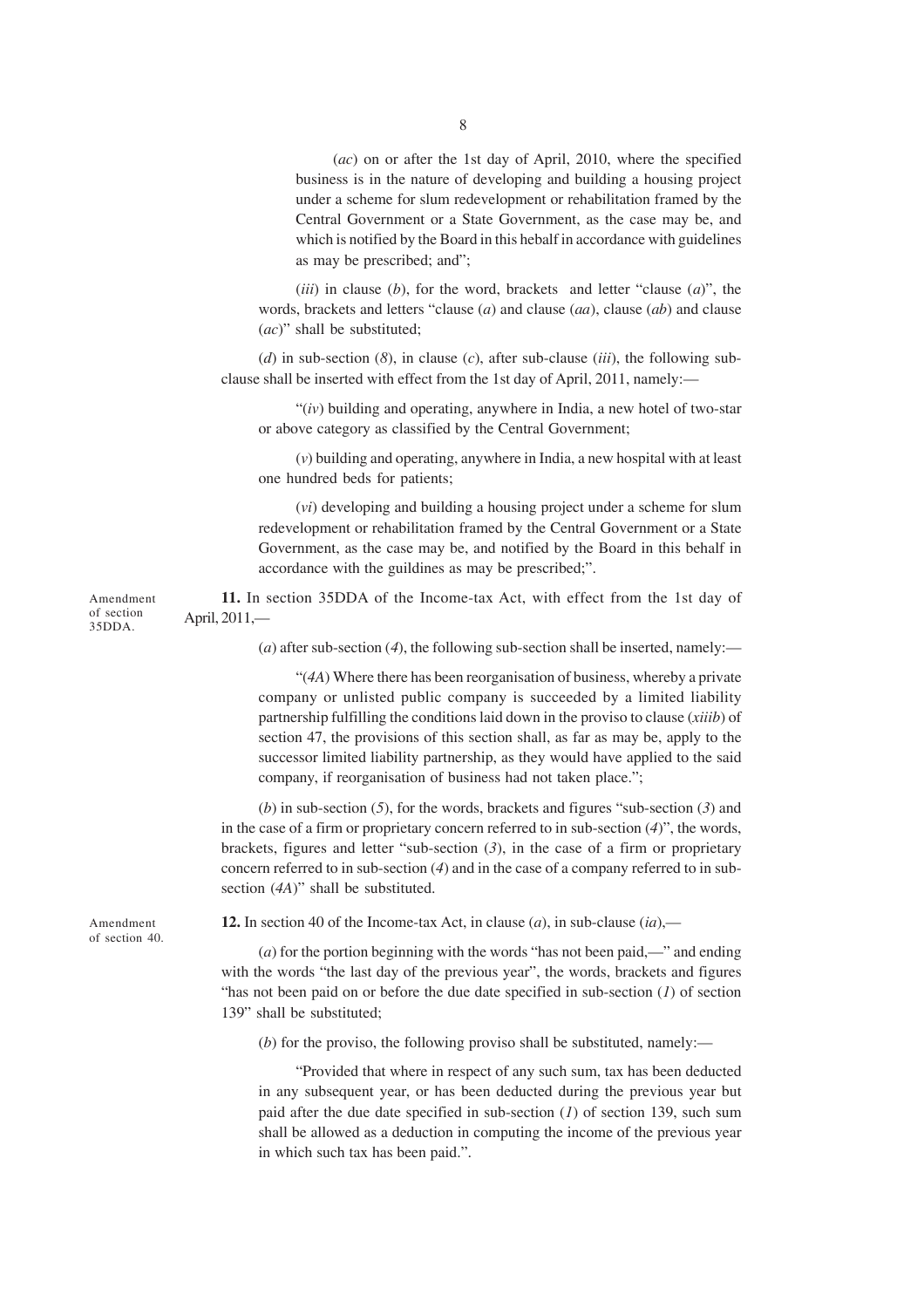**13.** In section 43 of the Income-tax Act, with effect from the 1st day of April, 2011,—

(*a*) in clause (*1*), in *Explanation* 13, in clause (*b*), in sub-clause (*iii*), for the brackets, figures and word "(*xiii*) and (*xiv*)", the brackets, figures, letter and word "(*xiii*), (*xiiib*) and (*xiv*)" shall be substituted;

(*b*) in clause (*6*), after *Explanation* 2B, the following *Explanation* shall be inserted, namely:—

"*Explanation* 2C.—Where in any previous year, any block of assets is transferred by a private company or unlisted public company to a limited liability partnership and the conditions specified in the proviso to clause (*xiiib*) of section 47 are satisfied, then, notwithstanding anything contained in clause (*1*), the actual cost of the block of assets in the case of the limited liability partnership shall be the written down value of the block of assets as in the case of the said company on the date of conversion of the company into the limited liability partnership.".

**14.** In section 44AB of the Income-tax Act, with effect from the 1st day of April, 2011,— Amendment of section 44AB.

 $(a)$  in clause  $(a)$ , for the words "forty lakh rupees", the words "sixty lakh rupees" shall be substituted;

 $(b)$  in clause  $(b)$ , for the words "ten lakh rupees", the words "fifteen lakh rupees" shall be substituted.

**15.** In section 44AD of the Income-tax Act [as amended by section 20 of the Finance Amendment of section 44AD. (No. 2) Act, 2009], in the *Explanation*, in clause (*b*), in sub-clause (*ii*), for the words "forty lakh rupees", the words "sixty lakh rupees" shall be substituted with effect from the 1st day of April, 2011.

**16.** In section 44BB of the Income-tax Act, in the proviso to sub-section (*1*), after the words, figures and letter "section 44D or", the words, figures and letters "section 44DA or" shall be inserted with effect from the 1st day of April, 2011. Amendment of section  $44$ <sub>BB</sub>.

**17.** In section 44DA of the Income-tax Act, in sub-section (*1*), after the proviso, the following proviso shall be inserted with effect from the 1st day of April, 2011, namely:-Amendment of section 44DA.

"Provided further that the provisions of section 44BB shall not apply in respect of the income referred to in this section.".

**18.** In section 47 of the Income-tax Act, after clause (*xiiia*), the following shall be inserted with effect from the 1st day of April, 2011, namely:— Amendment of section 47.

'(*xiiib*) any transfer of a capital asset or intangible asset by a private company or unlisted public company (hereafter in this clause referred to as the company) to a limited liability partnership or any transfer of a share or shares held in the company by a shareholder as a result of conversion of the company into a limited liability partnership in accordance with the provisions of section 56 or section 57 of the Limited Liability Partnership Act, 2008:

Provided that—

(*a*) all the assets and liabilities of the company immediately before the conversion become the assets and liabilities of the limited liability partnership;

(*b*) all the shareholders of the company immediately before the conversion become the partners of the limited liability partnership and their capital contribution and profit sharing ratio in the limited liability partnership are in the same proportion as their shareholding in the company on the date of conversion;

6 of 2009.

33 of 2009.

Amendment of section 43.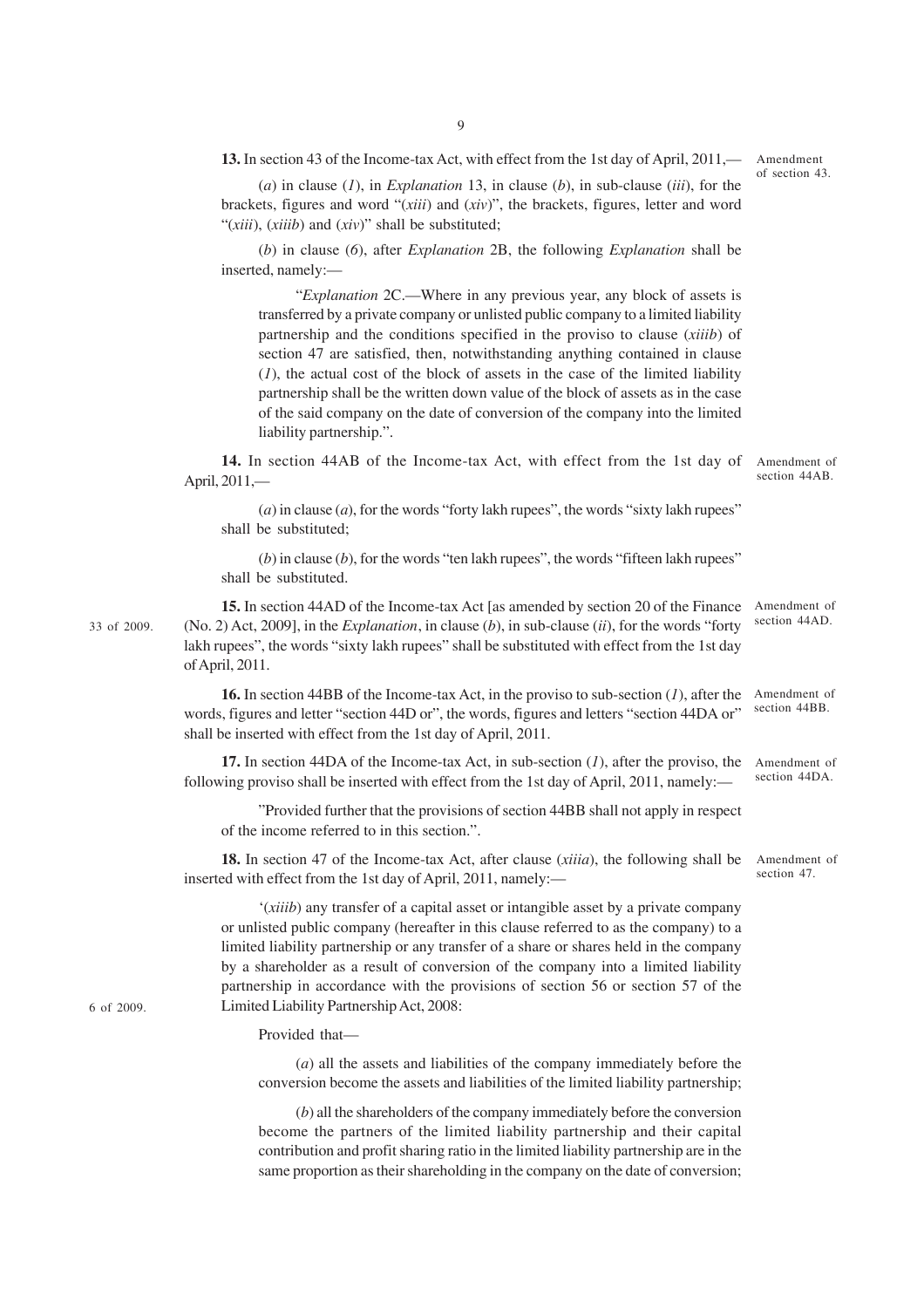(*c*) the shareholders of the company do not receive any consideration or benefit, directly or indirectly, in any form or manner, other than by way of share in profit and capital contribution in the limited liability partnership;

(*d*) the aggregate of the profit sharing ratio of the shareholders of the company in the limited liability partnership shall not be less than fifty per cent. at any time during the period of five years from the date of conversion;

(*e*) the total sales, turnover or gross receipts in the business of the company in any of the three previous years preceding the previous year in which the conversion takes place does not exceed sixty lakh rupees; and

(*f*) no amount is paid, either directly or indirectly, to any partner out of balance of accumulated profit standing in the accounts of the company on the date of conversion for a period of three years from the date of conversion.

*Explanation*.—For the purposes of this clause, the expressions "private company" and "unlisted public company" shall have the meanings respectively assigned to them in the Limited Liability Partnership Act, 2008;'.

6 of 2009.

**19.** In section 47A of the Income-tax Act, after sub-section (*3*), the following subsection shall be inserted with effect from the 1st day of April, 2011, namely:—

"(*4*) Where any of the conditions laid down in the proviso to clause (*xiiib*) of section 47 are not complied with, the amount of profits or gains arising from the transfer of such capital asset or intangible assets or share or shares not charged under section 45 by virtue of conditions laid down in the said proviso shall be deemed to be the profits and gains chargeable to tax of the successor limited liability partnership or the shareholder of the predecessor company, as the case may be, for the previous year in which the requirements of the said proviso are not complied with.".

Amendment of section 49.

Amendment of section 47A.

**20.** In section 49 of the Income-tax Act,—

(*a*) in sub-section (*1*), in clause (*iii*), in sub-clause (*e*), for the words, brackets, figures and letters "clause (*vicb*) of section 47", the words, brackets, figures and letters "clause (*vicb*) or clause (*xiiib*) of section 47" shall be substituted with effect from the 1st day of April, 2011;

(*b*) after sub-section (*2AA*), the following sub-section shall be inserted with effect from the 1st day of April, 2011, namely:—

"(*2AAA*) Where the capital asset being rights of a partner referred to in section 42 of the Limited Liability Partnership Act, 2008 became the property of 6 of 2009.the assessee on conversion as referred to in clause (*xiiib*) of section 47, the cost of acquisition of the asset shall be deemed to be the cost of acquisition to him of the share or shares in the company immediately before its conversion.";

(*c*) in sub-section (*4*), after the word, brackets and figures "clause (*vii*)", at both the places where they occur, the words, brackets, figures and letter "or clause (*viia*)" shall be inserted with effect from the 1st day of June, 2010.

**21.** In section 56 of the Income-tax Act, in sub-section (*2*),—

(*a*) in clause (*vii*),—

(*i*) for sub-clause (*b*), the following sub-clause shall be substituted and shall be deemed to have been substituted with effect from the 1st day of October, 2009, namely:—

" $(b)$  any immovable property, without consideration, the stamp duty value of which exceeds fifty thousand rupees, the stamp duty value of such property;";

Amendment of section 56.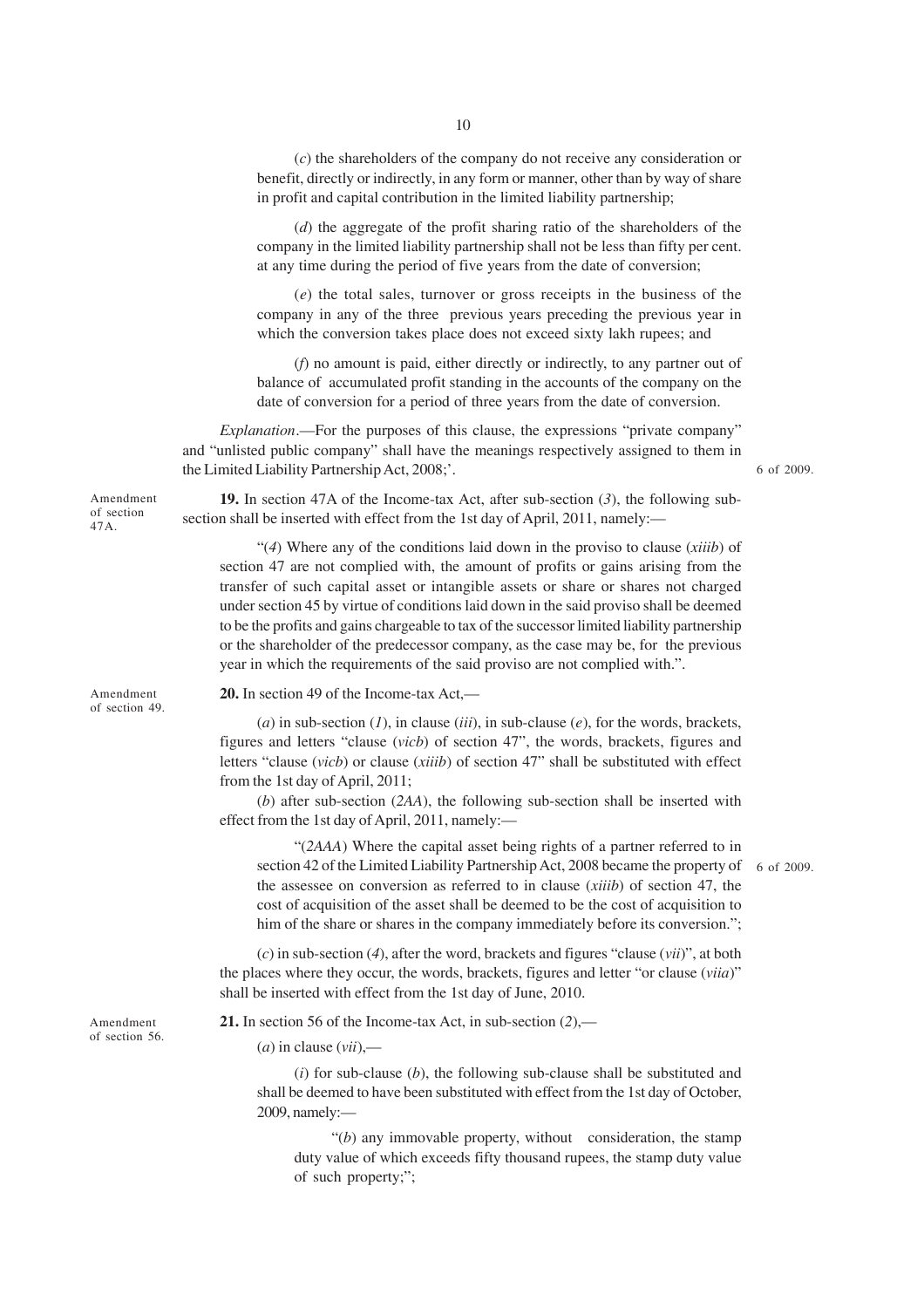(*ii*) in the *Explanation*, in clause (*d*),—

(*A*) in the opening portion, for the word "means—", the words "means the following capital asset of the assessee, namely:—" shall be substituted and shall be deemed to have been substituted with effect from the 1st day of October, 2009;

(*B*) in sub-clause (*vii*), the word "or" shall be omitted with effect from the 1st day of June, 2010;

(*C*) in sub-clause (*viii*), the word "or" shall be inserted at the end with effect from the 1st day of June, 2010;

(*D*) after sub-clause *(viii*), the following sub-clause shall be inserted with effect from the 1st day of June, 2010, namely:—

"(*ix*) bullion;";

(*b*) after clause (*vii*), the following shall be inserted with effect from the 1st day of June, 2010, namely:—

'(*viia*) where a firm or a company not being a company in which the public are substantially interested, receives, in any previous year, from any person or persons, on or after the 1st day of June, 2010, any property, being shares of a company not being a company in which the public are substantially interested,—

(*i*) without consideration, the aggregate fair market value of which exceeds fifty thousand rupees, the whole of the aggregate fair market value of such property;

(*ii*) for a consideration which is less than the aggregate fair market value of the property by an amount exceeding fifty thousand rupees, the aggregate fair market value of such property as exceeds such consideration:

Provided that this clause shall not apply to any such property received by way of a transaction not regarded as transfer under clause (*via*) or clause (*vic*) or clause (*vicb*) or clause (*vid*) or clause (*vii*) of section 47.

*Explanation*.—For the purposes of this clause, "fair market value" of a property, being shares of a company not being a company in which the public are substantially interested, shall have the meaning assigned to it in the *Explanation* to clause (*vii*);'.

**22.** In section 72A of the Income-tax Act, with effect from the 1st day of April, 2011,— Amendment

(*a*) after sub-section (*6*), the following shall be inserted, namely:—

"(*6A*) Where there has been reorganisation of business whereby a private company or unlisted public company is succeeded by a limited liability partnership fulfilling the conditions laid down in the proviso to clause (*xiiib*) of section 47, then, notwithstanding anything contained in any other provision of this Act, the accumulated loss and the unabsorbed depreciation of the predecessor company, shall be deemed to be the loss or allowance for depreciation of the successor limited liability partnership for the purpose of the previous year in which business reorganisation was effected and other provisions of this Act relating to set off and carry forward of loss and allowance for depreciation shall apply accordingly:

of section 72A.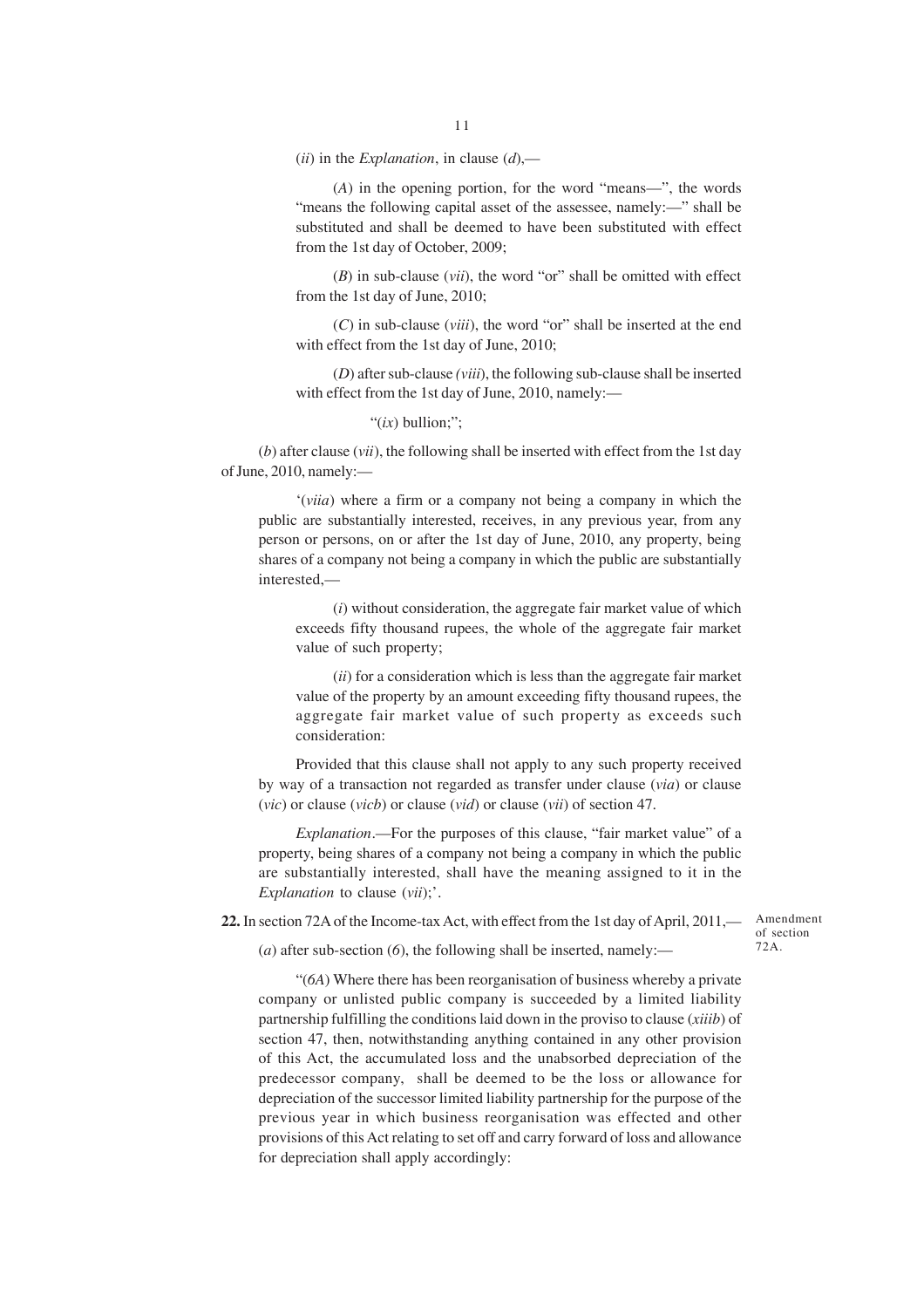Provided that if any of the conditions laid down in the proviso to clause (*xiiib*) of section 47 are not complied with, the set off of loss or allowance of depreciation made in any previous year in the hands of the successor limited liability partnership, shall be deemed to be the income of the limited liability partnership chargeable to tax in the year in which such conditions are not complied with.";

(*b*) in sub-section (*7*), for clauses (*a*) and (*b*), the following clauses shall, respectively, be substituted, namely:—

> '(*a*) "accumulated loss" means so much of the loss of the predecessor firm or the proprietary concern or the private company or unlisted public company before conversion into limited liability partnership or the amalgamating company or the demerged company, as the case may be, under the head "Profits and gains of business or profession" (not being a loss sustained in a speculation business) which such predecessor firm or the proprietary concern or the company or amalgamating company or demerged company, would have been entitled to carry forward and set off under the provisions of section 72 if the reorganisation of business or conversion or amalgamation or demerger had not taken place;

> (*b*) "unabsorbed depreciation" means so much of the allowance for depreciation of the predecessor firm or the proprietary concern or the private company or unlisted public company before conversion into limited liability partnership or the amalgamating company or the demerged company, as the case may be, which remains to be allowed and which would have been allowed to the predecessor firm or the proprietary concern or the company or amalgamating company or demerged company, as the case may be, under the provisions of this Act, if the reorganisation of business or conversion or amalgamation or demerger had not taken place;'.

**23.** In section 80A of the Income-tax Act, after sub-section (*6*) and the *Explanation* thereto, the following sub-section shall be inserted with effect from the 1st day of April, 2011, namely:—

'(*7*) Where a deduction under any provision of this Chapter under the heading "*C.*—*Deductions in respect of certain incomes*" is claimed and allowed in respect of profits of any of the specified business referred to in clause (*c*) of sub-section (*8*) of section 35AD for any assessment year, no deduction shall be allowed under the provisions of section 35AD in relation to such specified business for the same or any other assessment year.'.

**24.** After section 80CCE of the Income-tax Act, the following section shall be inserted with effect from the 1st day of April, 2011, namely:—

"80CCF. In computing the total income of an assessee, being an individual or a Hindu undivided family, there shall be deducted, the whole of the amount, to the extent such amount does not exceed twenty thousand rupees, paid or deposited, during the previous year relevant to the assessment year beginning on the 1st day of April, 2011, as subscription to long-term infrastructure bonds as may, for the purposes of this section, be notified by the Central Government.".

**25.** In section 80D of the Income-tax Act, in sub-section (*2*), in clause (*a*), after the words "his family", the words "or any contribution made to the Central Government Health Scheme" shall be inserted with effect from the 1st day of April, 2011.

**26.** In section 80GGA of the Income-tax Act, in sub-section (*2*), with effect from the 1st day of April, 2011,—

(*a*) in clause (*a*), for the words "scientific research association", the words "research association" shall be substituted;

Amendment of section 80A.

Insertion of new section 80CCF.

Deduction in respect of subscription to long-term infrastructure bonds.

Amendment of section 80D.

Amendment of section 80GGA.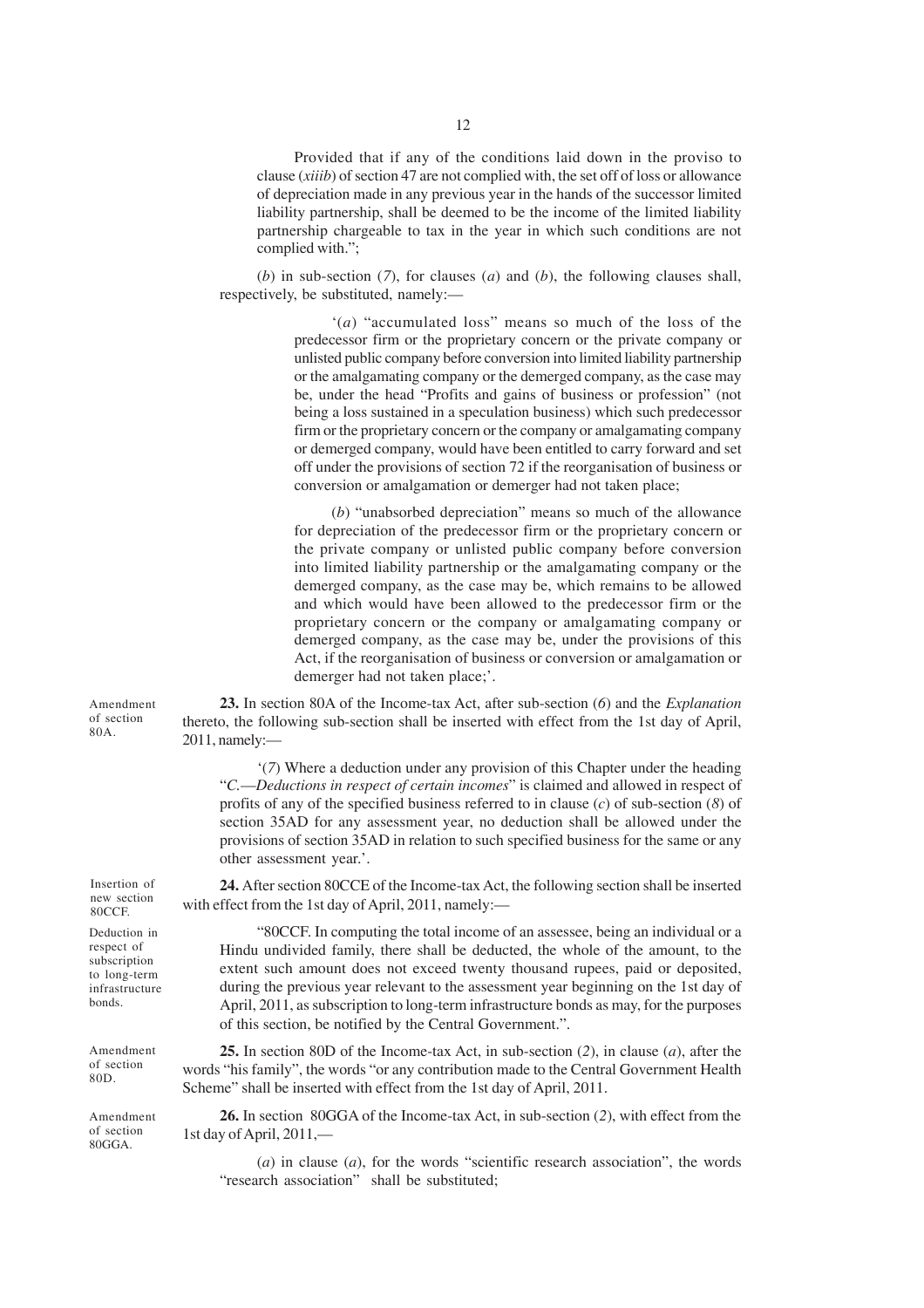(*b*) in clause (*aa*),—

(*A*) for the words "to a University", the words "to a research association which has as its object the undertaking of research in social science or statistical research or to a University" shall be substituted;

(*B*) in the proviso, for the words "such University", the words "such association, University" shall be substituted;

(*C*) in the *Explanation*, for the words "scientific research association", the words "research association" shall be substituted.

**27.** In section 80-IB of the Income-tax Act, in sub-section (*10*),—

 $(i)$  in clause  $(a)$ ,—

(*a*) in sub-clause (*ii*), after the words, figures and letters "the 1st day of April, 2004", the words, figures and letters "but not later than the 31st day of March, 2005" shall be inserted:

(*b*) after sub-clause (*ii*), the following sub-clause shall be inserted, namely:—

"(*iii*) in a case where a housing project has been approved by the local authority on or after the 1st day of April, 2005, within five years from the end of the financial year in which the housing project is approved by the local authority.";

(*ii*) in clause (*d*),—

6 of 2009.

6 of 2009.

(*a*) for the words "five per cent.", the words "three per cent." shall be substituted;

(*b*) for the words "two thousand square feet, whichever is less", the words "five thousand square feet, whichever is higher" shall be substituted.

**28.** In section 80-ID of the Income-tax Act, in sub-section (*2*), with effect from the 1st day of April, 2011,—

(*a*) in clause (*i*), for the words, figures and letters "the 31st day of March, 2010", the words, figures and letters "the 31st day of July, 2010" shall be substituted;

(*b*) in clause (*ii*), for the words, figures and letters "the 31st day of March, 2010", the words, figures and letters "the 31st day of July, 2010" shall be substituted.

**29.** In section 115JAA of the Income-tax Act, after sub-section (*6*), the following shall be inserted with effect from the 1st day of April, 2011, namely:—

'(*7*) In case of conversion of a private company or unlisted public company into a limited liability partnership under the Limited Liability Partnership Act, 2008, the provisions of this section shall not apply to the successor limited liability partnership.

*Explanation*.—For the purposes of this section, the expressions "private company" and "unlisted public company" shall have the meanings respectively assigned to them in the Limited Liability Partnership Act, 2008.'.

**30.** In section 115JB of the Income-tax Act, in sub-section (*1*), with effect from the 1st day of April, 2011,—

Amendment of section 115JB.

(*a*) for the words, figures and letters "the 1st day of April, 2010", the words, figures and letters "the 1st day of April, 2011" shall be substituted;

(*b*) for the words "fifteen per cent." at both the places where they occur, the words "eighteen per cent." shall be substituted.

of section 80-IB.

Amendment of section 80-ID.

Amendment of section 115JAA.

Amendment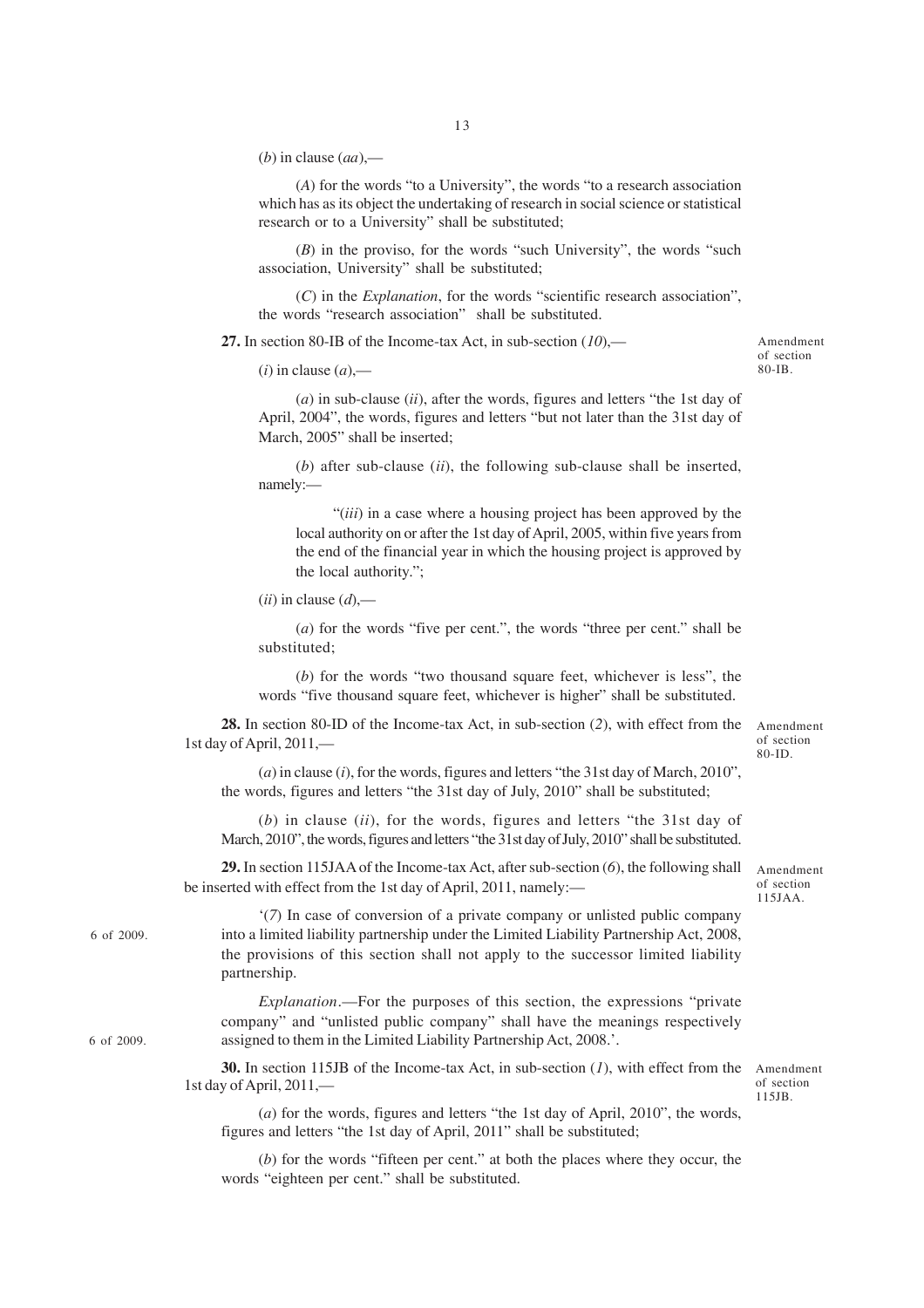Amendment of section 115WE.

Amendment of section 139.

Amendment of section 142A.

Amendment of section 143.

Amendment of section 194B. Amendment of section 194BB.

Amendment of section 194C.

Amendment of section 194D.

Amendment of section 194H.

Amendment of section 194-I.

Amendment of section 194J.

Amendment of section 201.

**31.** In section 115WE of the Income-tax Act, in sub-section (*1B*), for the words, figures and letters "after the 31st day of March, 2010", the words, figures and letters "after the 31st day of March, 2011" shall be substituted.

**32.** In section 139 of the Income-tax Act, in sub-section (*4C*), for the words "scientific research association" at both the places where they occur, the words "research association" shall be substituted with effect from the 1st day of April, 2011.

**33.** In section 142A of the Income-tax Act, in sub-section (*1*), for the words, figures and letter "section 69B is required to be made", the words, figures, letter and brackets "section 69B or fair market value of any property referred to in sub-section (*2*) of section 56 is required to be made" shall be substituted with effect from the 1st day of July, 2010.

**34.** In section 143 of the Income-tax Act,—

(*a*) in sub-section (*1B*), for the words, figures and letters "after the 31st day of March, 2010", the words, figures and letters "after the 31st day of March, 2011" shall be substituted;

(*b*) in sub-section (*3*), in the first proviso, for the words "scientific research association", wherever they occur, the words "research association" shall be substituted with effect from the 1st day of April, 2011.

**35.** In section 194B of the Income-tax Act, for the words "five thousand rupees", the words "ten thousand rupees" shall be substituted with effect from the 1st day of July, 2010.

**36.** In section 194BB of the Income-tax Act, for the words "two thousand five hundred rupees", the words "five thousand rupees" shall be substituted with effect from the 1st day of July, 2010.

**37.** In section 194C of the Income-tax Act, in sub-section (*5*), with effect from the 1st day of July, 2010,—

(*a*) for the words "twenty thousand rupees", the words "thirty thousand rupees" shall be substituted;

(*b*) in the proviso, for the words "fifty thousand rupees", the words "seventyfive thousand rupees" shall be substituted.

**38.** In section 194D of the Income-tax Act, in the second proviso, for the words "five thousand rupees", the words "twenty thousand rupees" shall be substituted with effect from the 1st day of July, 2010.

**39.** In section 194H of the Income-tax Act, in the first proviso, for the words "two thousand five hundred rupees", the words "five thousand rupees" shall be substituted with effect from the 1st day of July, 2010.

**40.** In section 194-I of the Income-tax Act, in the first proviso, for the words "one hundred and twenty thousand rupees", the words "one hundred eighty thousand rupees" shall be substituted with effect from the 1st day of July, 2010.

**41.** In section 194J of the Income-tax Act, in the first proviso to sub-section (*1*), in clause  $(B)$ , for the words "twenty thousand rupees", wherever they occur, the words "thirty thousand rupees" shall be substituted with effect from the 1st day of July, 2010.

**42.** In section 201 of the Income-tax Act, for sub-section (*1A*), the following subsection shall be substituted with effect from the 1st day of July, 2010, namely:-

" $(1)$ <sup>"</sup> Without prejudice to the provisions of sub-section  $(1)$ , if any such person," principal officer or company as is referred to in that sub-section does not deduct the whole or any part of the tax or after deducting fails to pay the tax as required by or under this Act, he or it shall be liable to pay simple interest,—

(*i*) at one per cent. for every month or part of a month on the amount of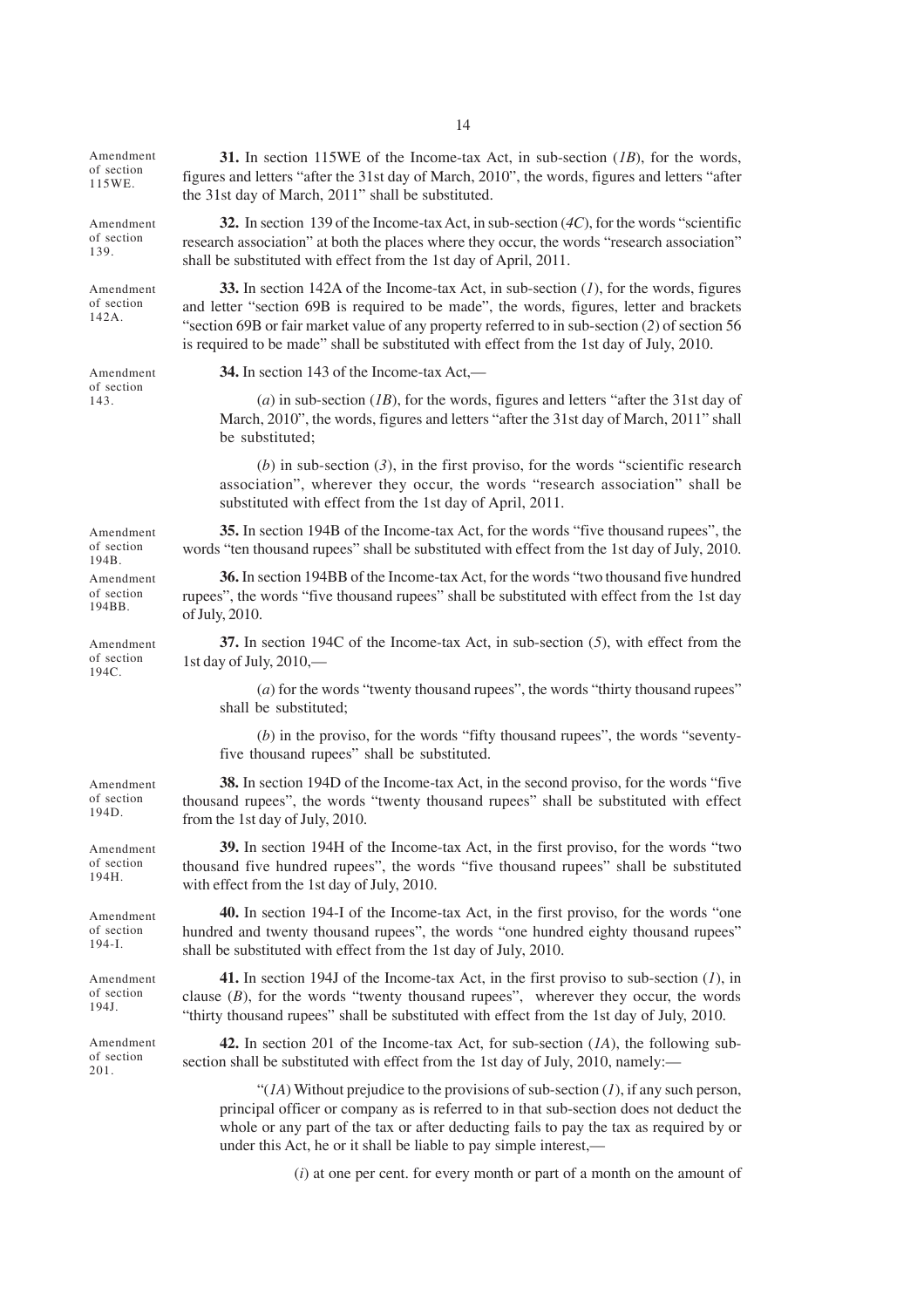such tax from the date on which such tax was deductible to the date on which such tax is deducted; and

(*ii*) at one and one-half per cent. for every month or part of a month on the amount of such tax from the date on which such tax was deducted to the date on which such tax is actually paid,

and such interest shall be paid before furnishing the statement in accordance with the provisions of sub-section (*3*) of section 200.".

**43.** In section 203 of the Income-tax Act, sub-section (*3*) shall be omitted.

**44.** In section 206C of the Income-tax Act, in sub-section (*5*),—

(*a*) the first proviso shall be omitted;

(*b*) in the second proviso, for the words "Provided further", the word "Provided" shall be substituted.

**45.** In section 245A of the Income-tax Act, in clause (*b*), with effect from the 1st day of June, 2010,—

Amendment of section 245A.

Amendment of section 203. Amendment of section 206C.

(*i*) in the proviso, clauses (*ii*) and (*iii*) shall be omitted;

(*ii*) in the *Explanation*,—

(*a*) clause (*ii*) shall be omitted;

(*b*) after clause (*iii*), the following clause shall be inserted, namely:—

"(*iiia*) a proceeding for assessment or reassessment for any of the assessment years, referred to in clause (*b*) of sub-section (*1*) of section 153A in case of a person referred to in section 153A or section 153C, shall be deemed to have commenced on the date of issue of notice initiating such proceeding and concluded on the date on which the assessment is made;";

(*c*) in clause (*iv*), for the words, brackets and figures "clause (*ii*) or clause (*iii*) or clause (*iv*) of the proviso", the words, brackets, figures and letter "clause (*iv*) of the proviso or clause (*iiia*) of the *Explanation*" shall be substituted.

**46.** In section 245C of the Income-tax Act, in sub-section (*1*), for the proviso, the following proviso shall be substituted with effect from the 1st day of June, 2010, namely:—

"Provided that no such application shall be made unless,—

(*i*) in a case where proceedings for assessment or reassessment for any of the assessment years referred to in clause (*b*) of sub-section (*1*) of section 153A or clause (*b*) of sub-section (*1*) of section 153B in case of a person referred to in section 153A or section 153C have been initiated, the additional amount of income-tax payable on the income disclosed in the application exceeds fifty lakh rupees,

(*ii*) in any other case, the additional amount of income-tax payable on the income disclosed in the application exceeds ten lakh rupees,

and such tax and the interest thereon, which would have been paid under the provisions of this Act had the income disclosed in the application been declared in the return of income before the Assessing Officer on the date of application, has been paid on or before the date of making the application and the proof of such payment is attached with the application.".

**47.** In section 245D of the Income-tax Act, in sub-section (*4A*),—

(*a*) in clause (*ii*), after the words, figures and letters "the 1st day of June, 2007", the words, figures and letters "but before the 1st day of June, 2010" shall be inserted;

(*b*) after clause (*ii*), the following clause shall be inserted with effect from the 1st day of June, 2010, namely:—

Amendment of section  $245C$ 

Amendment of section 245D.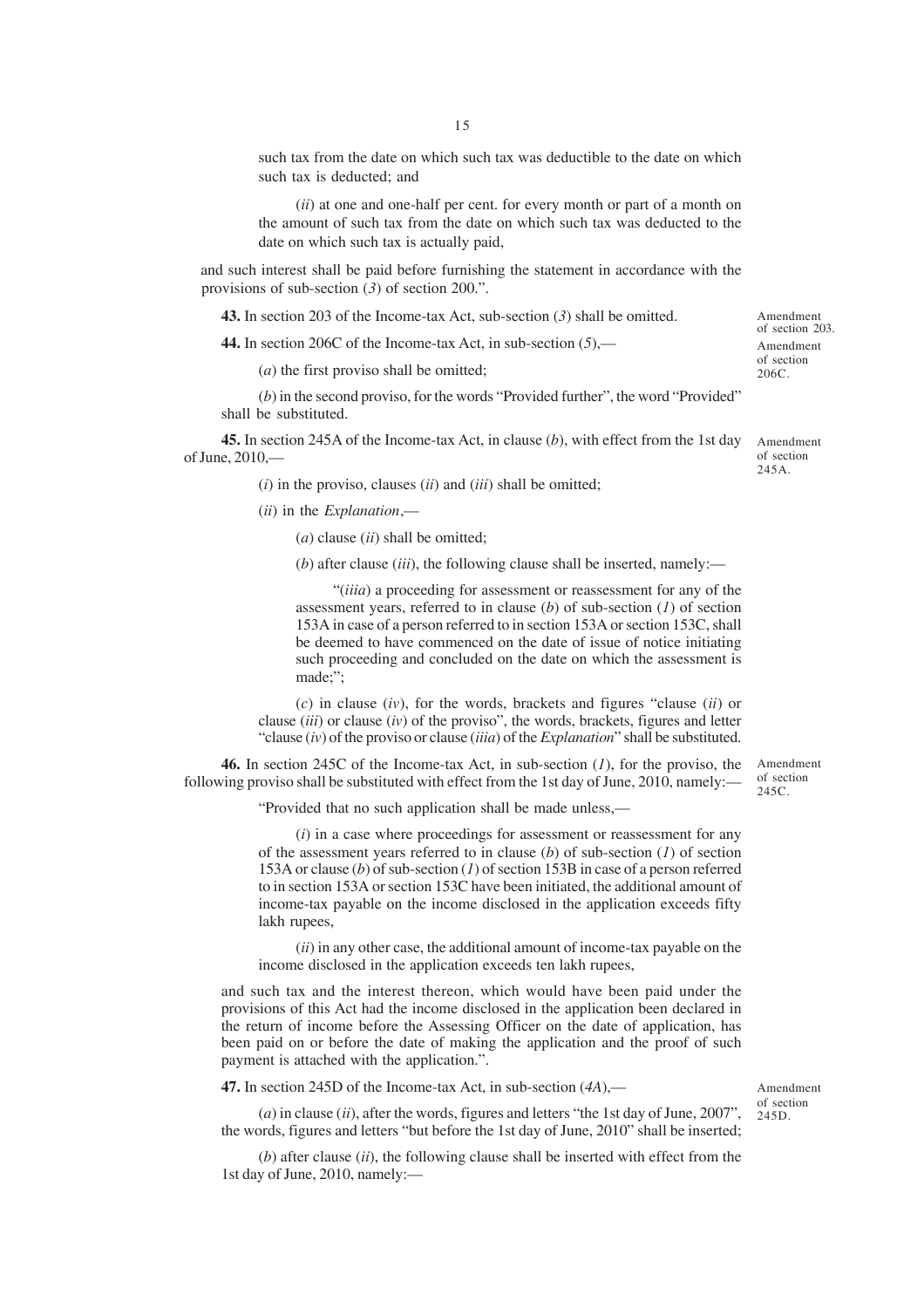|                                    | "( <i>iii</i> ) in respect of an application made on or after the 1st day of<br>June, 2010, within eighteen months from the end of the month in which the<br>application was made.".                                                                             |             |
|------------------------------------|------------------------------------------------------------------------------------------------------------------------------------------------------------------------------------------------------------------------------------------------------------------|-------------|
| Amendment<br>of section<br>256.    | 48. In section 256 of the Income-tax Act, after sub-section (2), the following sub-<br>section shall be inserted and shall be deemed to have been inserted with effect from the<br>1st day of June, 1981, namely:-                                               |             |
|                                    | "(2A) The High Court may admit an application after the expiry of the period of<br>six months referred to in sub-section $(2)$ , if it is satisfied that there was sufficient<br>cause for not filing the same within that period.".                             |             |
| Amendment<br>of section<br>260A.   | 49. In section 260A of the Income-tax Act, after sub-section (2), the following sub-<br>section shall be inserted and shall be deemed to have been inserted with effect from the<br>1st day of October, 1998, namely:-                                           |             |
|                                    | "(2A) The High Court may admit an appeal after the expiry of the period of one<br>hundred and twenty days referred to in clause $(a)$ of sub-section $(2)$ , if it is satisfied<br>that there was sufficient cause for not filing the same within that period.". |             |
| Amendment<br>of section<br>271B.   | <b>50.</b> In section 271B of the Income-tax Act, for the words "one hundred thousand"<br>rupees", the words "one hundred fifty thousand rupees" shall be substituted with effect<br>from the 1st day of April, 2011.                                            |             |
| Amendment<br>of section<br>282B.   | <b>51.</b> In section 282B of the Income-tax Act [as inserted by section 78 of the Finance<br>(No. 2) Act, 2009], with effect from the 1st day of October, 2010,—                                                                                                | 33 of 2009. |
|                                    | (a) in sub-section $(1)$ , for the words "income-tax authority shall", the words,<br>figures and letters "income-tax authority shall, on or after the 1st day of July, 2011,"<br>shall be substituted;                                                           |             |
|                                    | (b) in sub-section $(3)$ , for the words "received by", the words, figures and<br>letters "received, on or after the 1st day of July, 2011, by" shall be substituted.                                                                                            |             |
| Amendment<br>of First<br>Schedule. | 52. In the First Schedule to the Income-tax Act, in rule 5, for clause (b) [as inserted by<br>clause (ii) of section 80 of the Finance (No.2) Act, 2009], the following clause shall be<br>substituted with effect from the 1st day of April, 2011, namely:-     | 33 of 2009. |
|                                    | " $(b)$ (i) any gain or loss on realisation of investments shall be added or deducted,<br>as the case may be, if such gain or loss is not credited or debited to the profit and loss<br>account;                                                                 |             |
|                                    | $(ii)$ any provision for diminution in the value of investment debited to the profit<br>and loss account, shall be added back;".                                                                                                                                 |             |
|                                    | Wealth-tax                                                                                                                                                                                                                                                       |             |
| Amendment<br>of section            | 53. In section 22A of the Wealth-tax Act, 1957 (hereinafter referred to as the Wealth-<br>tax Act), in clause (b), with effect from the 1st day of June, $2010$ ,—                                                                                               | 27 of 1957. |

of section 22A.

- (*i*) in the proviso, clause (*iii*) shall be omitted;
- (*ii*) in the *Explanation*,—
	- (*a*) for clause (*iii*), the following clause shall be substituted, namely:—

"(*iii*) a proceeding for assessment or reassessment for any of the assessment years, in consequence of a search initiated under section 37A or requisition made under section 37B, shall be deemed to have commenced on the date of issue of notice initiating such proceedings and concluded on the date on which the assessment is made;".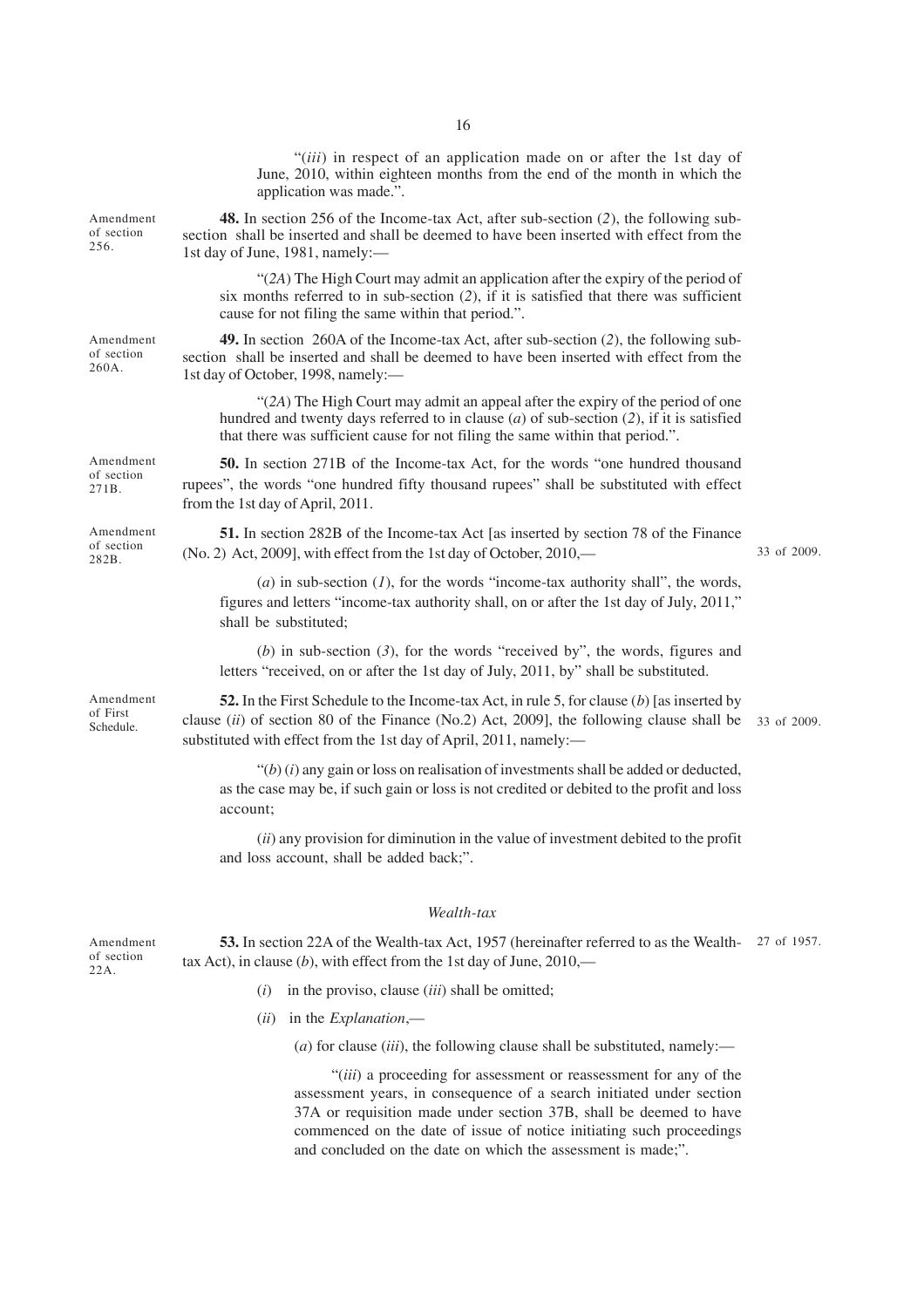(*b*) in clause (*iv*), for the words, brackets and figures "or clause (*iii*) of the proviso", the words, brackets and figures "of the proviso or clause (*iii*) of

**54.** In section 22D of the Wealth-tax Act, in sub-section (*4A*),—

the *Explanation*" shall be substituted.

(*a*) in clause (*ii*), after the words, figures and letters "the 1st day of June, 2007", the words, figures and letters "but before the 1st day of June, 2010" shall be inserted;

(*b*) after clause (*ii*), the following clause shall be inserted with effect from the 1st day of June, 2010, namely:—

"(*iii*) in respect of an application made on or after the 1st day of June, 2010, within eighteen months from the end of the month in which the application was made.".

**55.** In section 27 of the Wealth-tax Act, after sub-section (*3A*), the following subsection shall be inserted and shall be deemed to have been inserted with effect from the 1st day of June, 1981, namely:—

"(*3B*) The High Court may admit an application after the expiry of the period of ninety days referred to in sub-section (*3*), if it is satisfied that there was sufficient cause for not filing the same within that period.".

**56.** In section 27A of the Wealth-tax Act, after sub-section (*1*), the following subsection shall be inserted and shall be deemed to have been inserted with effect from the 1st day of October, 1998, namely:— Amendment of section  $27A$ 

"(*1A*) The High Court may admit an appeal after the expiry of the period of one hundred and twenty days referred to in sub-section (*1*), if it is satisfied that there was sufficient cause for not filing the same within that period.".

### CHAPTER IV

#### INDIRECT TAXES

### *Customs*

**57.** In the Customs Act, 1962 (hereinafter referred to as the Customs Act), in section 127B, in sub-section (*1*), for the words "but excluding the goods not included in the entry made under this Act", the words "or otherwise" shall be substituted. Amendment of section

**58.** In section 127C of the Customs Act, in sub-section (6), the following proviso shall Amendment be inserted, namely:—

"Provided that the period specified under this sub-section may, for reasons to be recorded in writing, be extended by the Settlement Commission for a further period not exceeding three months.".

**59.** In section 127L of the Customs Act,—

 $(a)$  in sub-section  $(1)$ ,—

(*i*) the words, figures and letters "before the 1st day of June, 2007" shall be omitted;

(*ii*) in clause (*i*), after the words, brackets, figures and letter "sub-section (*7*) of section 127C", the words, figures, brackets and letter "as it stood immediately before the commencement of section 102 of the Finance Act, 2007 or sub-section (*5*) of section 127C" shall be inserted;

(*iii*) in clause (*ii*), after the word, brackets and figure "sub-section (*7*)", the words, figures, brackets and letter "as it stood immediately before the commencement of section 102 of the Finance Act, 2007 or sub-section (*5*) of section 127C" shall be inserted;

*(b)* sub-section (*2*) shall be omitted.

52 of 1962.

22 of 2007.

22 of 2007.

127B.

of section 127C.

Amendment of section 127L.

Amendment of section 22D.

of section 27.

Amendment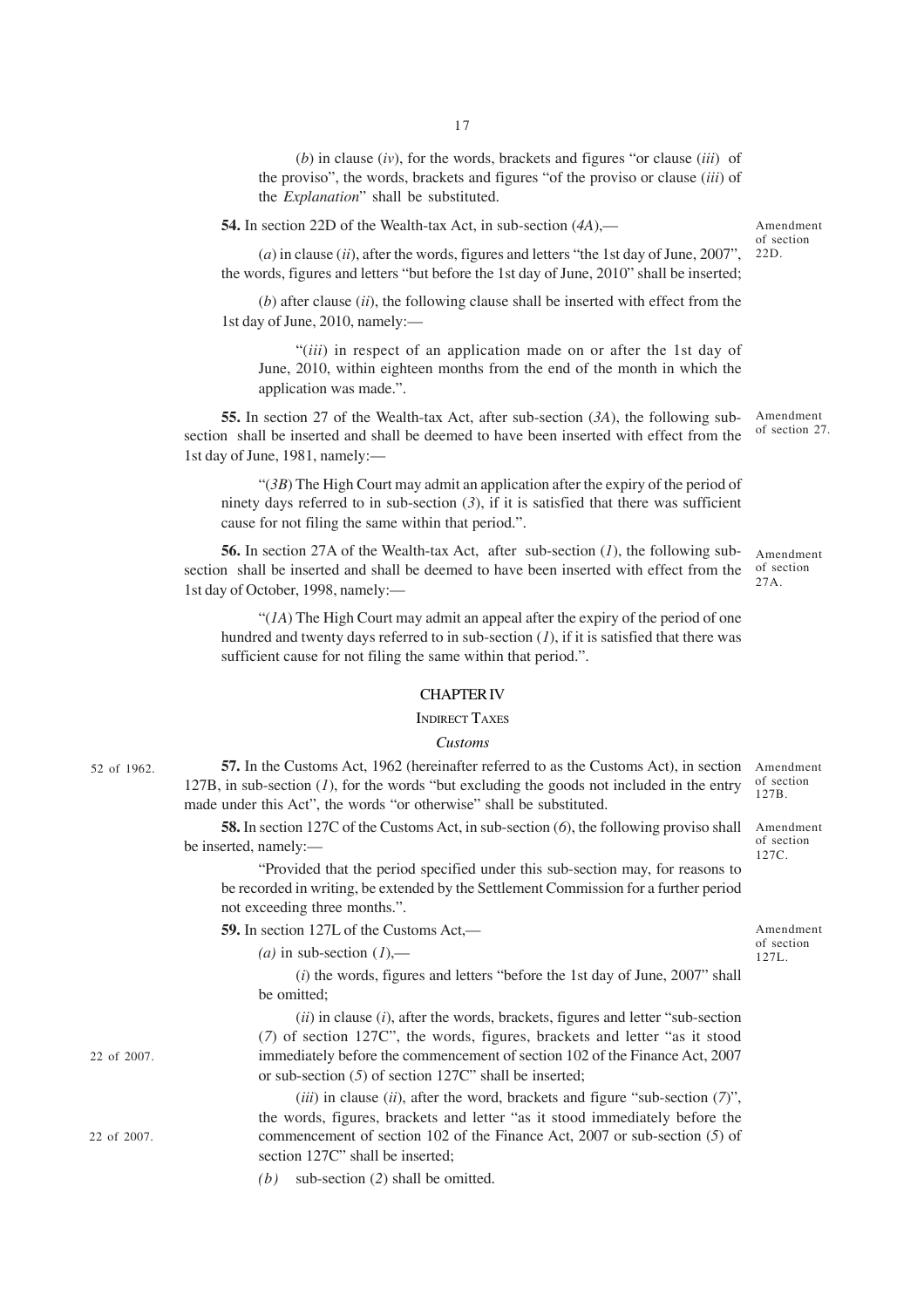Amendment of notifications issued under sub-section (*1*) of section 25 of Customs Act.

**60.** (*1*) The notifications of the Government of India in the Ministry of Finance (Department of Revenue) number G.S.R. 118(*E*), dated the 1st March, 2002 and number G.S.R. 92(*E*), dated the 1st March, 2006, issued under sub-section (*1*) of section 25 of the Customs Act, shall stand amended and shall be deemed to have been amended retrospectively, in the manner specified in column (3) of the Second Schedule, on and from the corresponding date specified in column (4) of that Schedule, against each of the notifications specified in column (2) of that Schedule.

(*2*) For the purposes of sub-section (*1*), the Central Government shall have and shall be deemed to have the power to amend the notifications referred to in said sub-section (*1*) with retrospective effect as if the Central Government had the power to amend the said notifications under sub-section (*1*) of section 25 of the Customs Act, retrospectively, at all material times.

(*3*) No suit or other proceedings shall be instituted, maintained or continued in any court, tribunal or other authority for any action taken or anything done or omitted to be done, in respect of any goods, under any such rule, regulation, notification or order and no enforcement shall be made by any court, of any decree or order relating to such action taken or anything done or omitted to be done as if the amendments made in said notifications had been in force at all material times.

(*4*) Recovery shall be made of the amount which has not been paid but which would have been paid as if the amendments made in the manner specified in said subsection (*l*) had been in force at all material times.

*Explanation*.—For the removal of doubts, it is hereby declared that no act or omission on the part of any person shall be punishable as an offence which would not have been so punishable if the notifications referred to in this section had not been amended retrospectively.

### *Customs Tariff*

 **61.** In the Customs Tariff Act, 1975 (hereinafter referred to as the Customs Tariff Act), 51 of 1975. in section 3, in sub-section (*2*), for the first proviso, the following proviso shall be substituted, namely:—

" Provided that in case of an article imported into India,—

(*a*) in relation to which it is required, under the provisions of the Standards of Weights and Measures Act,1976 or the rules made thereunder or under any other law for the time being in force, to declare on the package thereof the retail sale price of such article; and 60 of 1976.

(*b*) where the like article produced or manufactured in India, or in case where such like article is not so produced or manufactured, then, the class or description of articles to which the imported article belongs, is—

(*i*) the goods specified by notification in the Official Gazette under sub-section  $(I)$  of section 4A of the Central Excise Act, 1944, the value of  $1$  of 1944. the imported article shall be deemed to be the retail sale price declared on the imported article less such amount of abatement, if any, from such retail sale price as the Central Government may, by notification in the Official Gazette, allow in respect of such like article under sub-section (*2*) of section 4A of that Act; or

(*ii*) the goods specified by notification in the Official Gazette under section 3, read with clause (*1*) of *Explanation* III of the Schedule to the Medicinal and Toilet Preparations (Excise Duties) Act, 1955, the value of 16 of 1955. the imported article shall be deemed to be the retail sale price declared on the imported article less such amount of abatement, if any, from such retail sale price as the Central Government may, by notification in the Official Gazette, allow in respect of such like article under clause (*2*) of the said *Explanation.*

*Explanation.—*Where on any imported article more than one retail sale price is declared, the maximum of such retail sale price shall be deemed to be the retail sale price for the purposes of this section.''.

Amendment of section 3.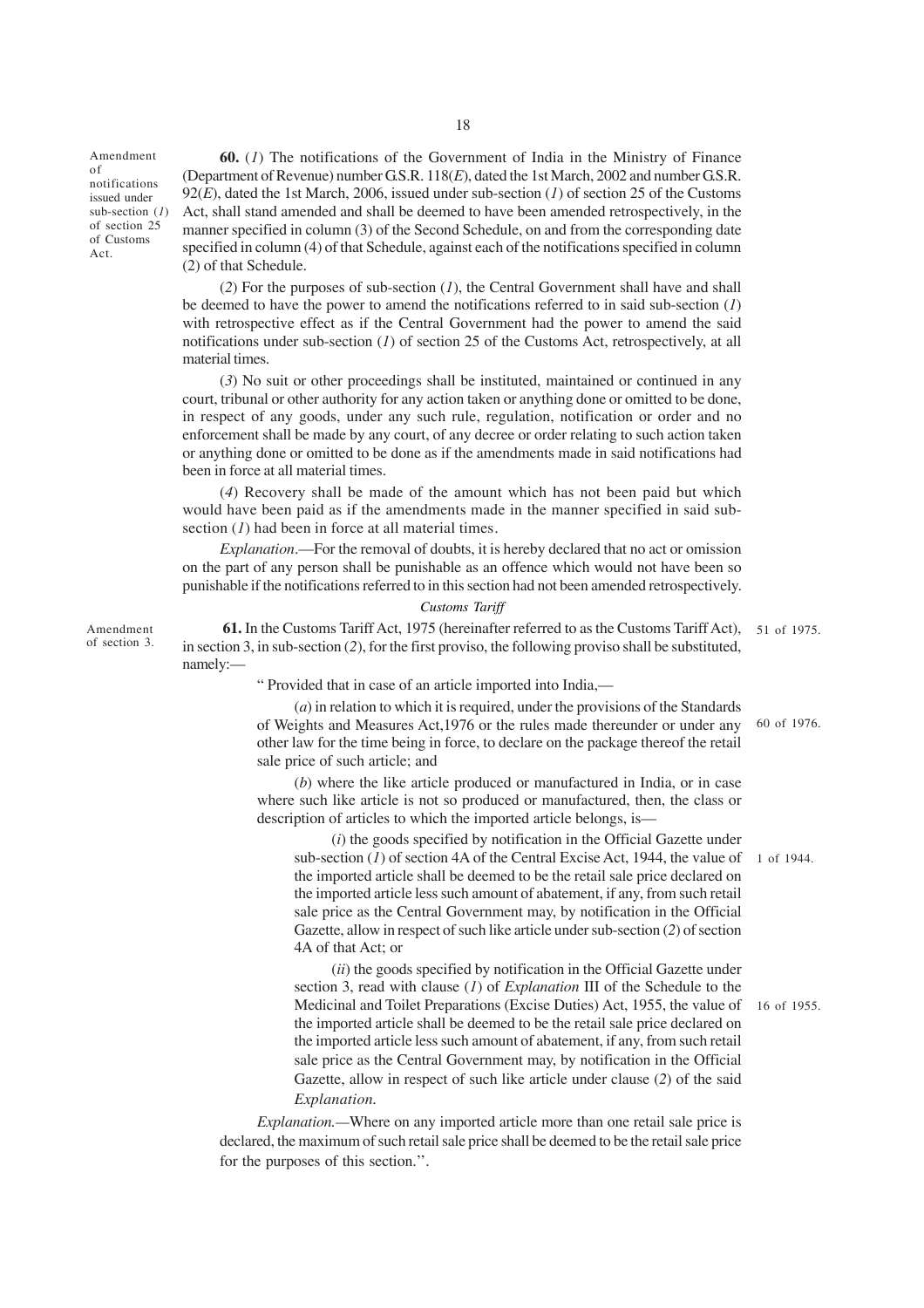**62.** The First Schedule to the Customs Tariff Act shall be amended in the manner specified in the Third Schedule. Amendment of First Schedule.

**63.** In the Second Schedule to the Customs Tariff Act, against heading No. 16, in column (*3*), *for* the entry "Rs. 2500 per tonne", the entry "Rs. 10000 per tonne" shall be substituted.'.

#### *Excise*

1 of 1944.

**64.** In the Central Excise Act, 1944 (hereinafter referred to as the Central Excise Act), in section 11A, in sub-section (*2B*), after *Explanation* 2, the following *Explanation* shall be inserted, namely:— Amendment of section 11A.

"*Explanation* 3.— For the removal of doubts, it is hereby declared that no penalty under any of the provisions of this Act or the rules made thereunder shall be imposed in respect of payment of duty under this sub-section and interest thereon.".

**65.** In section 32E of the Central Excise Act, in sub-section (*1*), for the words "but excluding the goods in respect of which no proper record has been maintained by the assessee in his daily stock register", the words "or otherwise" shall be substituted. Amendment of section 32E.

**66.** In section 32F of the Central Excise Act, in sub-section (*6*), the following proviso shall be inserted, namely:—

"Provided that the period specified under this sub-section may, for reasons to be recorded in writing, be extended by the Settlement Commission for a further period not exceeding three months.".

**67.** In section 32-O of the Central Excise Act,—

 $(a)$  in sub-section  $(I)$ ,—

(*i*) the words, figures and letters "before the 1st day of June, 2007" shall be omitted;

(*ii*) in clause (*i*), after the words, brackets, figures and letter "sub-section (*7*) of section 32F", the words, figures, brackets and letter ", as it stood immediately before the commencement of section 122 of the Finance Act, 2007 or sub-section (*5*) of section 32F," shall be inserted;

(*iii*) in clause (*ii*), after the word, brackets and figure "sub-section (*7*)", the words, figures, brackets and letter ", as it stood immediately before the commencement of section 122 of the Finance Act, 2007 or sub-section (*5*) of section 32F," shall be inserted:

(*b*) sub-section (*2*) shall be omitted.

**68.** In section 37 of the Central Excise Act, in sub-section (*2*), after clause (*xiii)*, the following clause shall be inserted, namely:—

"(x*iiia*) provide for withdrawal of facilities or imposition of restrictions (including restrictions on utilisation of CENVAT credit) on manufacturer or exporter or suspension of registration of dealer, for dealing with evasion of duty or misuse of CENVAT credit;".

**69.** (*1*) The Central Excise Rules, 1944, made by the Central Government in exercise of the powers conferred by section 37 of the Central Excise Act, shall stand amended and shall be deemed to have been amended retrospectively, in the manner specified in column (3) of the Fourth Schedule, on and from and up to the corresponding date specified in column (4) of that Schedule, against the rule specified in column (2) of that Schedule.

(*2*) Where a person opts to pay the amount in accordance with the provisions of the Central Excise Rules, 1944 as amended by sub-section (*1*), he shall pay the amount along with interest specified thereunder and make an application to the Commissioner of Central Excise along with documentary evidence and a certificate from a Chartered Accountant or a Cost

Amendment of

section 37.

Amendment of Central Excise Rules, 1944 by insertion of new rule 57CCC.

Amendment of section 32F.

Amendment of section 32-O.

Amendment of Second Schedule.

22 of 2007.

22 of 2007.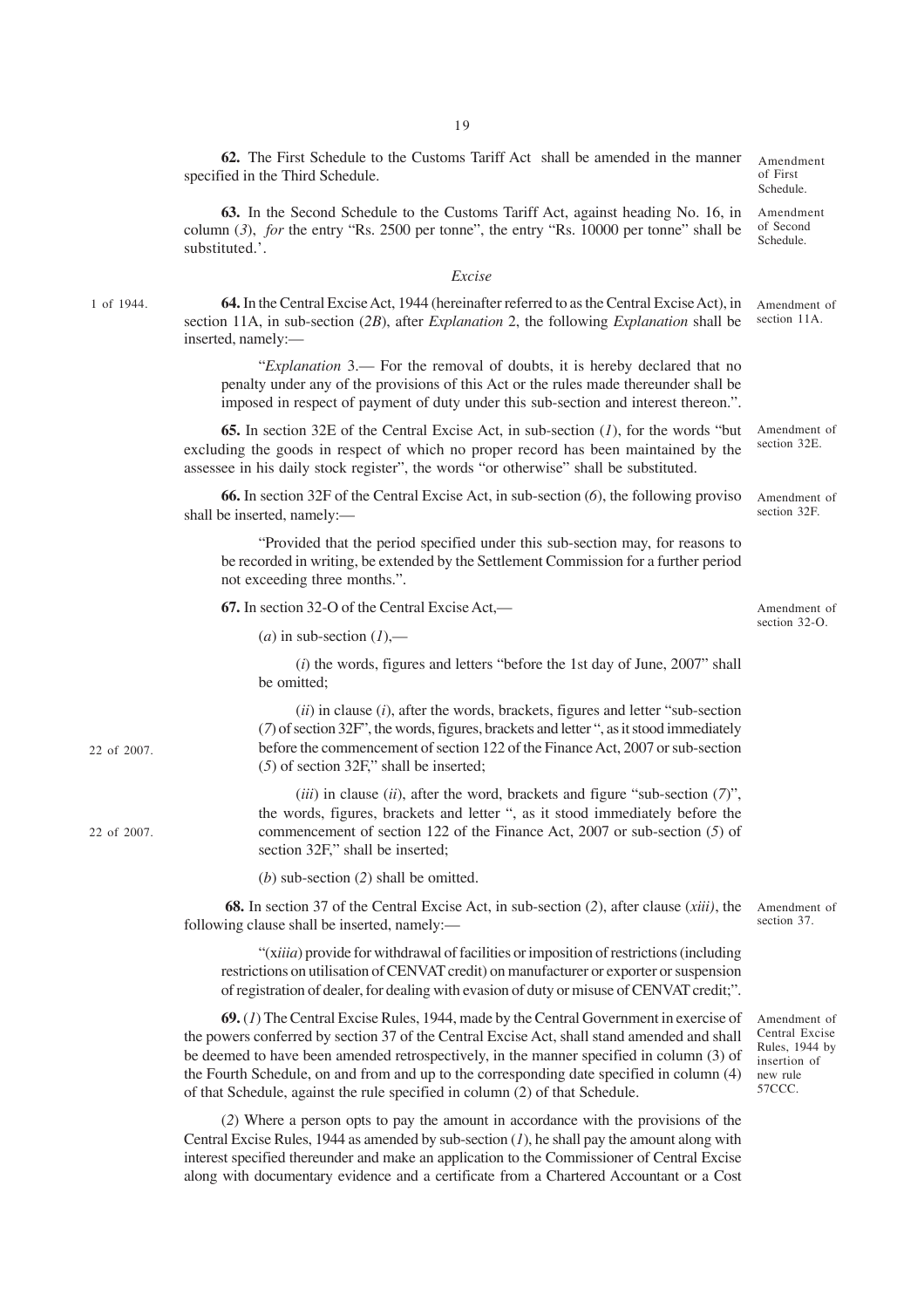Accountant certifying the amount of input credit attributable to the inputs used in or in relation to the manufacture of the final products, which are exempted from the whole of the duty of excise leviable thereon or chargeable to *nil* rate of duty, within a period of six months from the date on which the Finance Bill, 2010 receives the assent of the President.

(*3*) The Commissioner of Central Excise shall, on receipt of an application under subsection (*2*), verify the correctness of the amount paid within a period of two months from the date of receipt of the application and in case the amount so paid is found to be less than the amount payable, he shall call upon the applicant to pay the differential amount along with interest, which shall be paid within a period of ten days from the date of receipt of the communication from the Commissioner in this regard.

(*4*) Notwithstanding anything contained in any judgment, decree or order of any court, tribunal or other authority, any action taken or anything done or purported to have been taken or done, at any time during the period commencing on and from the 1st day of September, 1996 and ending with the 31st day of March, 2000, relating to the provisions as amended by sub-section (*1*), shall be deemed to be and deemed always to have been, for all purposes, as validly and effectively taken or done as if the amendment made by sub-section (*1*) had been in force at all material times.

(*5*) Notwithstanding the supersession of the Central Excise Rules, 1944, for the purposes of sub-section (*1*), the Central Government shall have and shall be deemed to have the power to make rules with retrospective effect as if the Central Government had the power to make rules under section 37 of the Central Excise Act, retrospectively, at all material times.

*Explanation.—*For the removal of doubts, it is hereby declared that no act or omission on the part of any person shall be punishable as an offence which would not have been so punishable had this section not come into force.

**70.** (*1*) In the Central Excise Rules, 1944, made by the Central Government in exercise of the powers conferred by section 37 of the Central Excise Act, rule 57D, as substituted by rule 2 of the Central Excise (Second Amendment) Rules, 2000, published in the Official Gazette *vide* notification of the Government of India in the Ministry of Finance (Department of Revenue) number G.S.R. 203(*E*), dated the 1st March, 2000, and subsequently substituted as rule 57AD by rule 5 of the Central Excise [Second Amendment (Amendment)] Rules, 2000, published in the Gazette of India *vide* notification of the Government of India in the Ministry of Finance (Department of Revenue) number G.S.R. 298 (*E*), dated the 31st March, 2000, shall stand amended and shall be deemed to have been amended retrospectively, in the manner specified in column (3) of the Fifth Schedule, on and from and up to the corresponding date specified in column (4) of that Schedule against the rules specified in column (2) of that Schedule.

(*2*) Where a person opts to pay the amount in accordance with the provisions as amended by sub-section (*1*), he shall pay the amount along with interest specified thereunder and make an application to the Commissioner of Central Excise along with documentary evidence and a certificate from a Chartered Accountant or a Cost Accountant certifying the amount of input credit attributable to the inputs used in or in relation to the manufacture of the final products, which are exempted from the whole of the duty of excise leviable thereon or chargeable to *nil* rate of duty, within a period of six months from the date on which the Finance Bill, 2010 receives the assent of the President.

(*3*) The Commissioner of Central Excise shall, on receipt of an application under subsection (*2*), verify the correctness of the amount paid within a period of two months from the date of receipt of the application and in case the amount so paid is found to be less than the amount payable, he shall call upon the applicant to pay the differential amount along with interest, which shall be paid within a period of ten days from the date of receipt of the communication from the Commissioner in this regard.

(*4*) Notwithstanding anything contained in any judgment, decree or order of any court, tribunal or other authority, any action taken or anything done or purported to have been taken or done, at any time during the period commencing on and from the 1st day of

Amendment of rule 57AD of Central Excise Rules, 1944.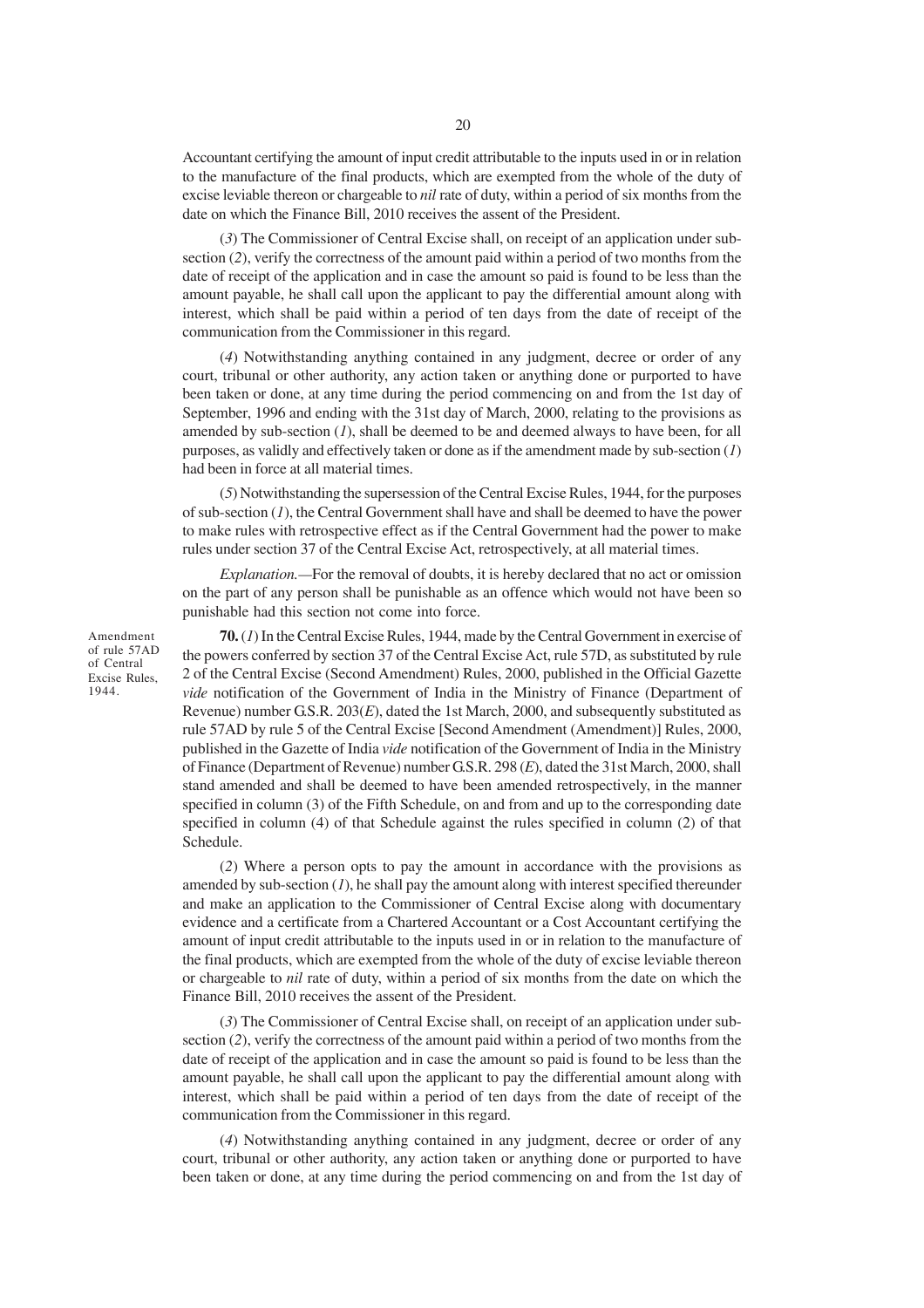April, 2000 and ending with the 30th day of June, 2001 relating to the provisions as amended by sub-section (*1*), shall be deemed to be and deemed always to have been, for all purposes, as validly and effectively taken or done as if the amendment made by sub-section (*1*) had been in force at all material times.

(*5*) Notwithstanding the supersession of the Central Excise Rules, 1944, for the purposes of sub-section (*1*), the Central Government shall have and shall be deemed to have the power to make rules with retrospective effect as if the Central Government had the power to make rules under section 37 of the Central Excise Act, retrospectively, at all material times.

*Explanation.—* For the removal of doubts, it is hereby declared that no act or omission on the part of any person shall be punishable as an offence which would not have been so punishable had this section not come into force.

**71.** (*1*) In the CENVAT Credit Rules, 2001, made by the Central Government in exercise of the powers conferred by section 37 of the Central Excise Act and published in the Official Gazette *vide* notification of the Government of India in the Ministry of Finance (Department of Revenue) number G.S.R. 445(*E*), dated the 21st June, 2001, rule 6 shall stand amended and shall be deemed to have been amended retrospectively, in the manner specified in column (3) of the Sixth Schedule, on and from and up to the corresponding date specified in column (4) of that Schedule, against the rules specified in column (2) of that Schedule.

(*2*) Where a person opts to pay the amount in accordance with the provisions as amended by sub-section  $(1)$ , he shall pay the amount along with interest specified thereunder and make an application to the Commissioner of Central Excise along with documentary evidence and a certificate from a Chartered Accountant or a Cost Accountant certifying the amount of input credit attributable to the inputs used in or in relation to the manufacture of exempted goods within a period of six months from the date on which the Finance Bill, 2010 receives the assent of the President.

(*3*) The Commissioner of Central Excise shall, on receipt of an application under subsection (*2*), verify the correctness of the amount paid within a period of two months from the date of receipt of the application and in case the amount so paid is found to be less than the amount payable, he shall call upon the applicant to pay the differential amount along with interest, which shall be paid within a period of ten days from the date of receipt of the communication from the Commissioner in this regard.

(*4*) Notwithstanding anything contained in any judgment, decree or order of any court, tribunal or other authority, any action taken or anything done or purported to have been taken or done, at any time during the period commencing on and from the 1st day of July, 2001 and ending with the 28th day of February, 2002, relating to the provisions as amended by sub-section  $(I)$ , shall be deemed to be and deemed always to have been, for all purposes, as validly and effectively taken or done as if the amendment made by sub-section (*1*) had been in force at all material times.

(*5*) Notwithstanding the supersession of the CENVAT Credit Rules, 2001, for the purposes of sub-section (*1*), the Central Government shall have and shall be deemed to have the power to make rules with retrospective effect as if the Central Government had the power to make rules under section 37 of the Central Excise Act, retrospectively, at all material times.

*Explanation.—*For the removal of doubts, it is hereby declared that no act or omission on the part of any person shall be punishable as an offence which would not have been so punishable had this section not come into force.

**72**. (*1*) In the CENVAT Credit Rules, 2002, made by the Central Government in exercise of the powers conferred by section 37 of the Central Excise Act, and published in the Official Gazette *vide* notification of the Government of India in the Ministry of Finance (Department of Revenue) number G.S.R. 144(*E*), dated the 1st March, 2002, rule 6 shall stand amended and shall be deemed to have been amended retrospectively, in the manner specified in column (3)

Amendment of rule 6 of CENVAT Credit Rules, 2002.

Amendment of rule 6 of CENVAT Credit Rules, 2001.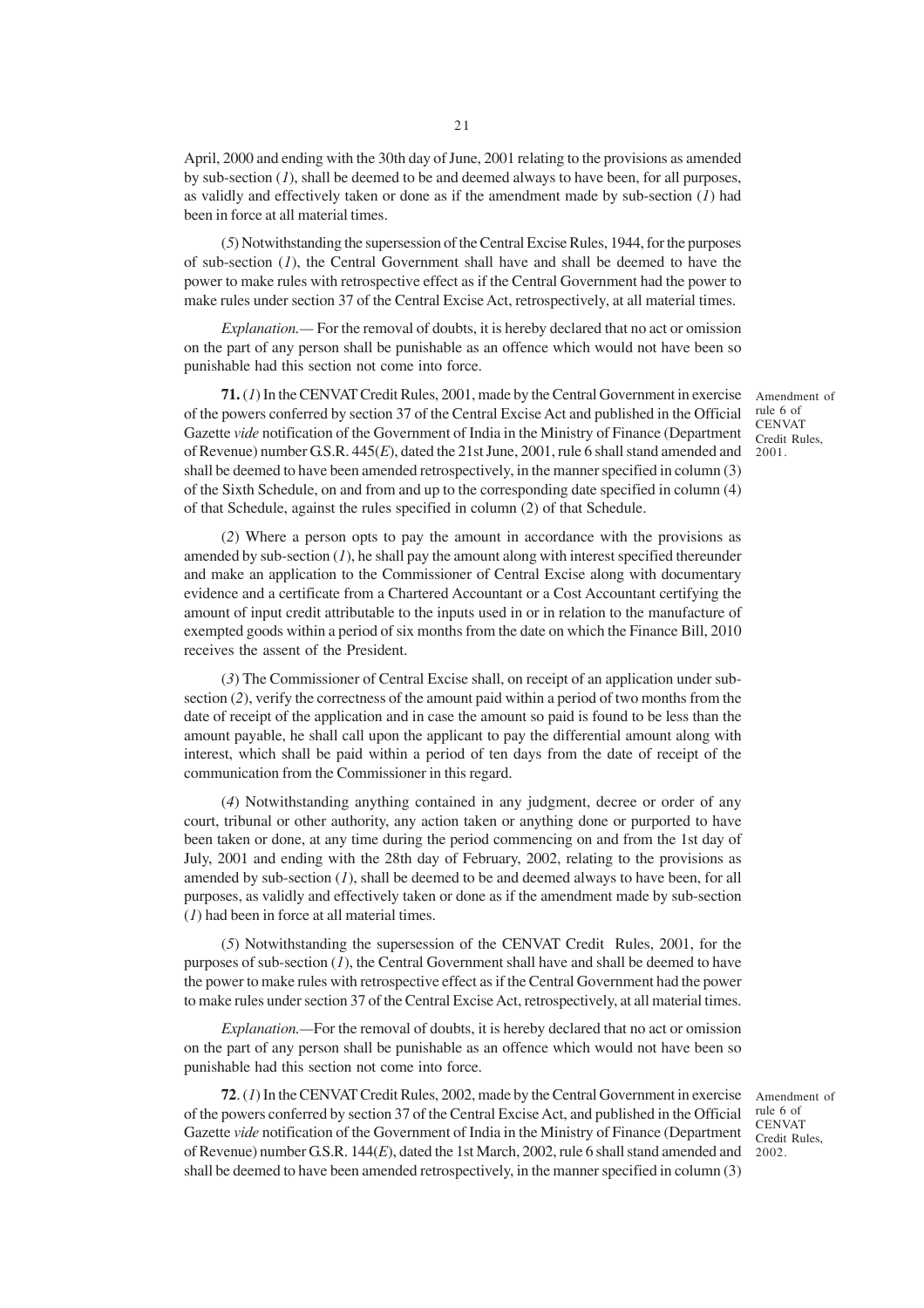of the Seventh Schedule, on and from and up to the corresponding date specified in column (4) of that Schedule, against the rule specified in column (2) of that Schedule.

(*2*) Where a person opts to pay the amount in accordance with the provisions as amended by sub-section (*1*), he shall pay the amount along with interest specified thereunder and make an application to the Commissioner of Central Excise along with documentary evidence and a certificate from a Chartered Accountant or a Cost Accountant certifying the amount of input credit attributable to the inputs used in or in relation to the manufacture of exempted goods within a period of six months from the date on which the Finance Bill, 2010 receives the assent of the President.

(*3*) The Commissioner of Central Excise shall, on receipt of an application under subsection (*2*), verify the correctness of the amount paid within a period of two months from the date of receipt of the application and in case the amount so paid is found to be less than the amount payable, he shall call upon the applicant to pay the differential amount along with interest, which shall be paid within a period of ten days from the date of receipt of the communication from the Commissioner in this regard.

(*4*) Notwithstanding anything contained in any judgment, decree or order of any court, tribunal or other authority, any action taken or anything done or purported to have been taken or done, at any time during the period commencing on and from the 1st day of March, 2002 and ending with the 9th day of September, 2004, relating to the provisions as amended by sub-section  $(I)$ , shall be deemed to be, and deemed always to have been, for all purposes, as validly and effectively taken or done as if the amendment made by sub-section (*1*) had been in force at all material times.

(*5*) Notwithstanding the supersession of the CENVAT Credit Rules, 2002, for the purposes of sub-section (*1*), the Central Government shall have and shall be deemed to have the power to make rules with retrospective effect as if the Central Government had the power to make rules under section 37 of the Central Excise Act, retrospectively, at all material times.

*Explanation.—*For the removal of doubts, it is hereby declared that no act or omission on the part of any person shall be punishable as an offence which would not have been so punishable had this section not come into force.

Amendment of rule 6 of **CENVAT** Credit Rules, 2004.

**73**. (*1*) In the CENVAT Credit Rules, 2004, made by the Central Government in exercise of the powers conferred by section 37 of the Central Excise Act, as published in the Official Gazette *vide* notification of the Government of India in the Ministry of Finance (Department of Revenue) number G.S.R. 600(*E*), dated the 10th September, 2004, rule 6 shall stand amended and shall be deemed to have been amended retrospectively, in the manner specified in column (3) of the Eighth Schedule, on and from and up to the corresponding date specified in column (4) of that Schedule, against the rule specified in column (2) of that Schedule.

(*2*) Where a person opts to pay the amount in accordance with the provisions as amended by sub-section (*1*), he shall pay the amount along with interest specified thereunder and make an application to the Commissioner of Central Excise along with documentary evidence and a certificate from a Chartered Accountant or a Cost Accountant, certifying the amount of input credit attributable to the inputs used in or in relation to the manufacture of exempted goods, within a period of six months from the date on which the Finance Bill, 2010 receives the assent of the President.

(*3*) The Commissioner of Central Excise shall, on receipt of an application under subsection (*2*), verify the correctness of the amount paid within a period of two months from the date of receipt of the application and in case the amount so paid is found to be less than the amount payable, he shall call upon the applicant to pay the differential amount along with interest, which shall be paid within a period of ten days from the date of receipt of the communication from the Commissioner in this regard.

(*4*) Notwithstanding anything contained in any judgment, decree or order of any court, tribunal or other authority, any action taken or anything done or purported to have been taken or done, at any time during the period commencing on and from the 10th day of September, 2004 and ending with the 31st day of March, 2008, relating to the provisions as amended by sub-section  $(I)$ , shall be deemed to be and deemed always to have been, for all purposes, as validly and effectively taken or done as if the amendment made by sub-section (*1*) had been in force at all material times.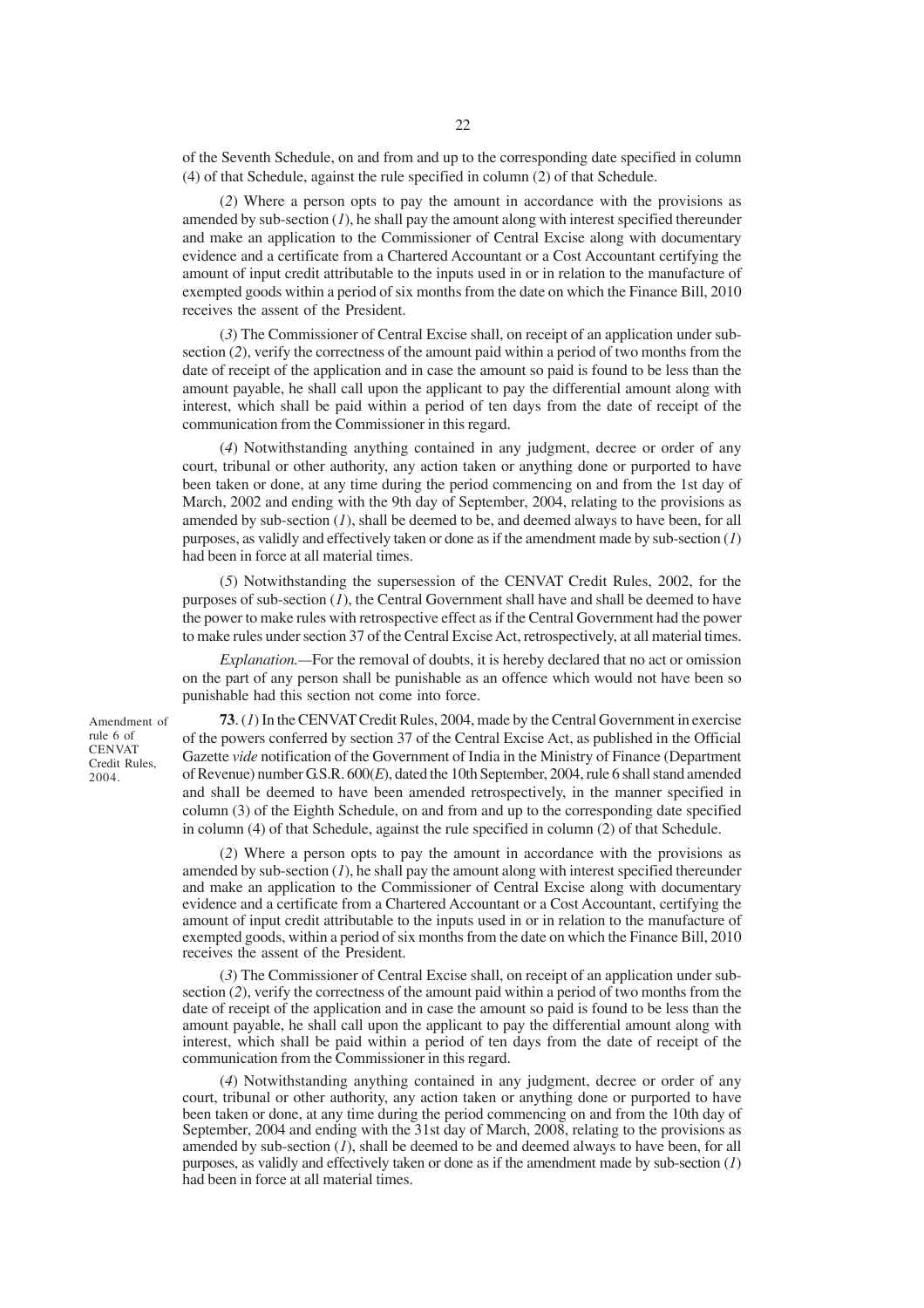(*5*) For the purposes of sub-section (*1*), the Central Government shall have and shall be deemed to have the power to make rules with retrospective effect as if the Central Government had the power to make rules under section 37 of the Central Excise Act, retrospectively, at all material times.

*Explanation.—*For the removal of doubts, it is hereby declared that no act or omission on the part of any person shall be punishable as an offence which would not have been so punishable had this section not come into force.

**74**. In the notification of the Government of India in the Ministry of Finance (Department Amendment of of Revenue) number G.S.R. 156(*E*), dated the 14th day of March, 2006, issued under rule 5 of the CENVAT Credit Rules, 2004, with effect from the 14th day of March, 2006,—

(*A*) in the opening portion,—

(*i*) in clause (*a*), for the words "used in", the words "used in or in relation to" shall be substituted and shall be deemed to have been substituted;

(*ii*) in clause (*b*), for the words "used in", the words "used for" shall be substituted and shall be deemed to have been substituted;

(*B*) in the Appendix, in condition 5, the portion beginning with the letters and words "*i.e.* Maximum refund" and ending with the letters and figures "*i.e.* Rs. 50" shall be omitted and shall be deemed to have been omitted.

#### *Central Excise Tariff*

**75**. The First Schedule to the Central Excise Tariff Act, 1985 (hereinafter referred to as Amendment the Central Excise Tariff Act) shall be amended in the manner specified in the Ninth Schedule.

of First Schedule to Act 5 of 1986.

Amendment of Act 32 of

#### CHAPTER V

#### SERVICE TAX

**76.** In the Finance Act, 1994,—

*(A)* in section 65, save as otherwise provided, with effect from such date as 1994.the Central Government may, by notification in the Official Gazette, appoint,—

*(1)* in clause (*19*), in sub-clause (*ii*), the *Explanation* shall be omitted;

*(2)* after clause (*19a*), the following clause shall be inserted, namely:—

'(*19b*) "business entity" includes an association of persons, body of individuals, company or firm but does not include an individual;';

(*3*) in clause (*25b*), for the words "commercial or industrial construction service", the words "commercial or industrial construction" shall be substituted;

(4) for clause ( $77c$ ), the following clause shall be substituted, namely:—

'(*77c*) "passenger" means any person boarding an aircraft in India for performing domestic journey or international journey;';

(*5*) for clause (*82*), the following clause shall be substituted, namely:—

'(*82*) "port service" means any service rendered within a port or other port, in any manner;';

(*6*) in clause (*105*),—

*(a)* for sub-clause (*zn*), the following sub-clause shall be substituted, namely:—

"(*zn*) to any person, by any other person, in relation to port services in a port, in any manner:

notification issued under rule 5 of **CENVAT** Credit Rules, 2004.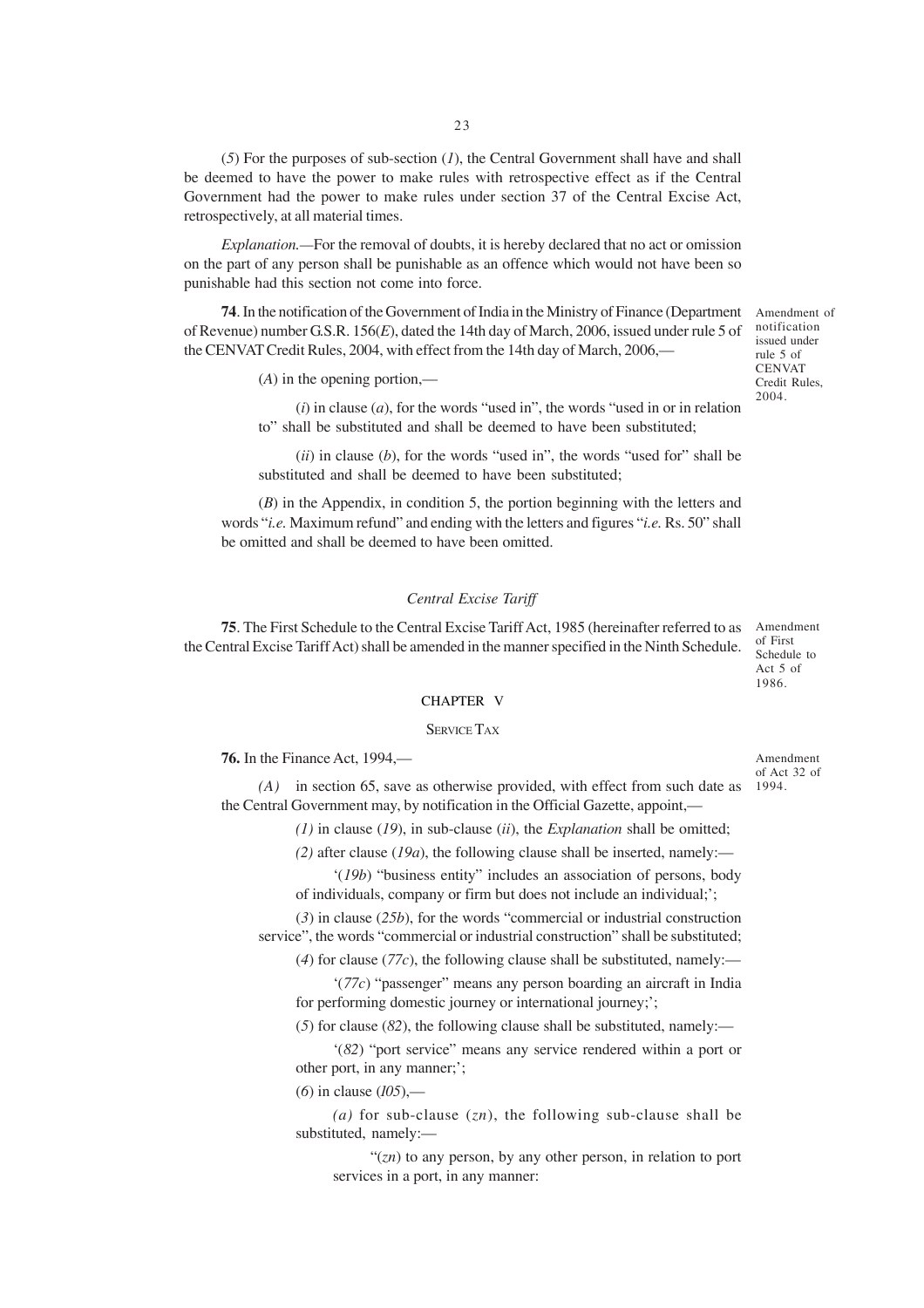Provided that the provisions of section 65A shall not apply to any service when the same is rendered wholly within the port;'';

*(b)* in sub-clause (*zzc*), the following *Explanation* shall be inserted and shall be deemed to have been inserted with effect from the 1st day of July, 2003, namely:—

'*Explanation*.—For the removal of doubts, it is hereby declared that the expression "commercial training or coaching centre" occurring in this sub-clause and in clauses (*26*), (*27*) and (*90a*) shall include any centre or institute, by whatever name called, where training or coaching is imparted for consideration, whether or not such centre or institute is registered as a trust or a society or similar other organisation under any law for the time being in force and carrying on its activity with or without profit motive and the expression "commercial training or coaching" shall be construed accordingly;';

(*c*) for sub-clauses (*zzl*) and (*zzm*), the following sub-clauses shall be substituted, namely:—

"(*zzl*) to any person, by any other person, in relation to port services in other port, in any manner:

Provided that the provisions of section 65A shall not apply to any service when the same is rendered wholly within other port;

(*zzm*) to any person, by airports authority or by any other person, in any airport or a civil enclave:

Provided that the provisions of section 65A shall not apply to any service when the same is rendered wholly within the airport or civil enclave;";

(*d*) in sub-clause (*zzq*),—

(*i*) the word "service" shall be omitted;

(*ii*) the following *Explanation* shall be inserted, namely:—

"*Explanation*.—For the purposes of this sub-clause, the construction of a new building which is intended for sale, wholly or partly, by a builder or any person authorised by the builder before, during or after construction (except in cases for which no sum is received from or on behalf of the prospective buyer by the builder or the person authorised by the builder before grant of completion certificate by the authority competent to issue such certificate under any law for the time being in force) shall be deemed to be service provided by the builder to the buyer;";

(*e*) in sub-clause (*zzzh*), the following *Explanation* shall be inserted, namely:—

"*Explanation*.—For the purposes of this sub-clause, construction of a complex which is intended for sale, wholly or partly, by a builder or any person authorised by the builder before, during or after construction (except in cases for which no sum is received from or on behalf of the prospective buyer by the builder or a person authorised by the builder before the grant of completion certificate by the authority competent to issue such certificate under any law for the time being in force) shall be deemed to be service provided by the builder to the buyer;";

(*f*) for sub-clauses (*zzzn*) and (*zzzo*), the following sub-clauses shall be substituted, namely:-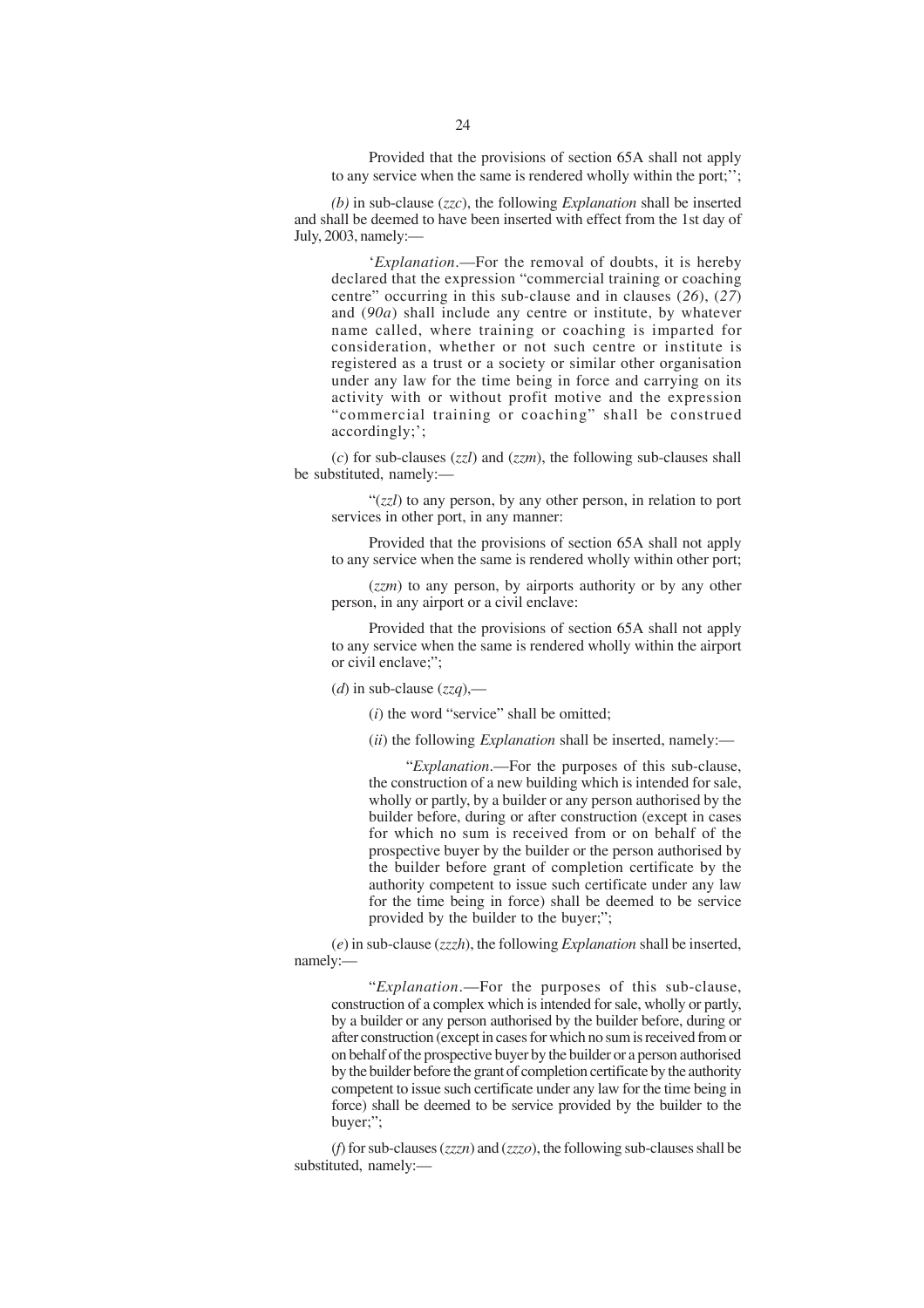"(*zzzn*) to any person, by any other person receiving sponsorship, in relation to such sponsorship, in any manner;

(*zzzo*) to any passenger, by an aircraft operator, in relation to scheduled or non-scheduled air transport of such passenger embarking in India for domestic journey or international journey;";

(*g*) in sub-clause (*zzzr*), the following *Explanation* shall be inserted, namely:—

'*Explanation*.—For the removal of doubts, it is hereby declared that for the purposes of this sub-clause, "auction by the Government" means the Government property being auctioned by any person acting as auctioneer;';

(*h*) in sub-clause (*zzzz*),—

(*i*) for the portion beginning with the words "to any person" and ending with the words "business or commerce", the following shall be substituted and shall be deemed to have been substituted with effect from the 1st day of June, 2007, namely:-

"to any person, by any other person, by renting of immovable property or any other service in relation to such renting, for use in the course of or for furtherance of, business or commerce.";

(*ii*) in *Explanation* 1, after item (*iv*), the following item shall be inserted, namely:—

"(*v*) vacant land given on lease or license for construction of building or temporary structure at a later stage to be used for furtherance of business or commerce;";

(*i*) in sub-clause (*zzzze*), the words "for use in the course, or furtherance, of business or commerce," shall be omitted;

(*j*) in sub-clause (*zzzzf*), in the *Explanation*, for clauses (*ii*) and (*iii*), the following clause shall be substituted, namely:—

"(*ii*) the gross amount charged by the insurer from the policy holder for the said service provided or to be provided shall be equal to the maximum amount fixed by the Insurance Regulatory and Development Authority established under section 3 of the Insurance Regulatory and Development Authority Act, 1999, as fund management charges for unit linked insurance plan or the actual amount charged for the said purpose by the insurer from the policy holder, whichever is higher;";

(*k*) *Explanation* to sub-clause (*zzzzm*) shall be omitted;

(*l*) after sub-clause (*zzzzm*), the following sub-clauses shall be inserted, namely:—

'(*zzzzn*) to any person, by any other person, for promotion, marketing, organising or in any other manner assisting in organising games of chance, including lottery, Bingo or Lotto in whatever form or by whatever name called, whether or not conducted through internet or other electronic networks;

(*zzzzo*) by any hospital, nursing home or multi-specialty clinic,—

(*i*) to an employee of any business entity, in relation to health check-up or preventive care, where the payment for such check-up or preventive care is made by such business

41 of 1999.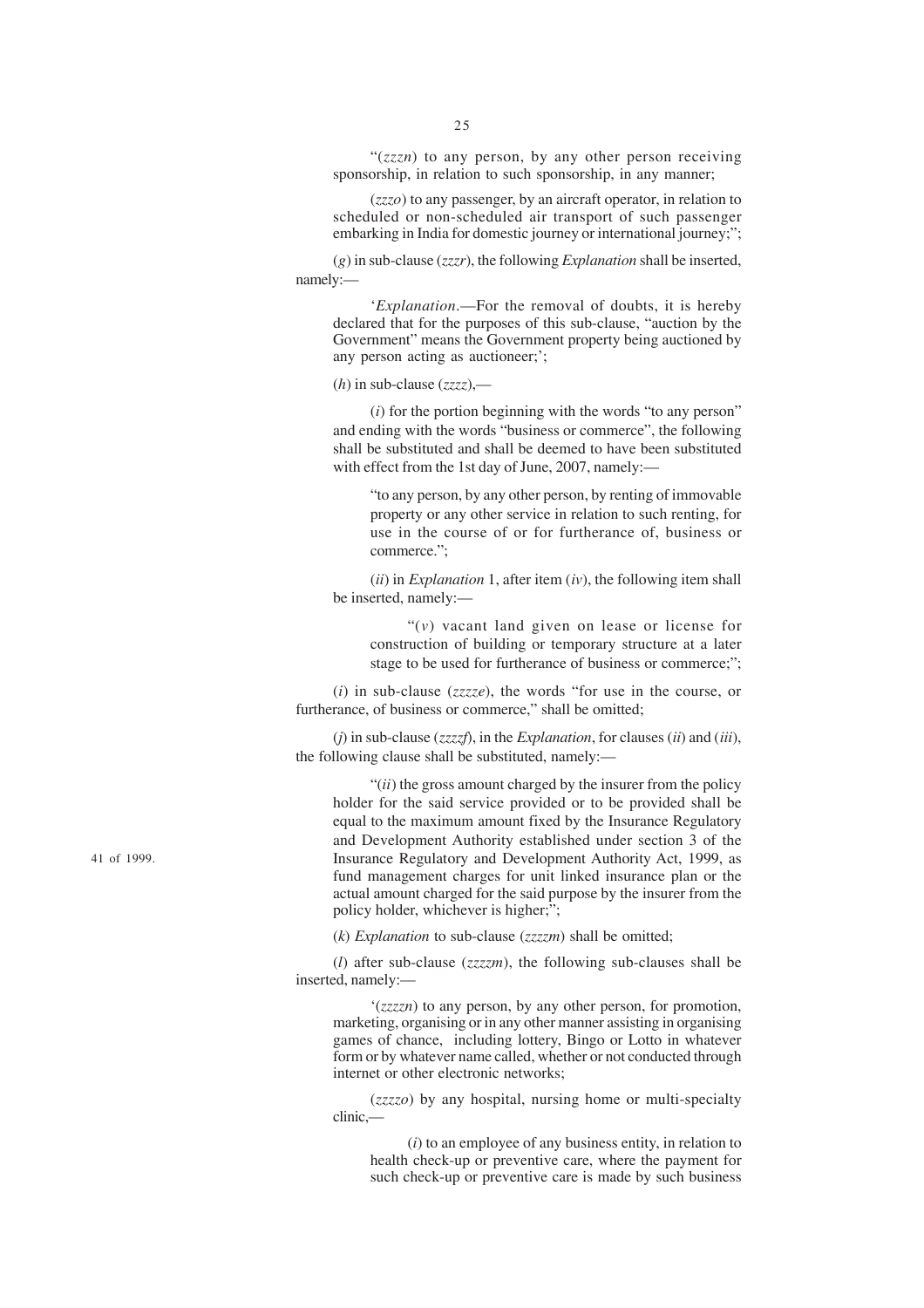entity directly to such hospital, nursing home or multispeciality clinic; or

(*ii*) to a person covered by health insurance scheme, for any health check-up or treatment, where the payment for such health check-up or treatment is made by the insurance company directly to such hospital, nursing home or multispeciality clinic;

(*zzzzp*) to any business entity, by any other person, in relation to storing, keeping or maintaining of medical records of employees of a business entity;

(*zzzzq*) to any person, by any other person, through a business entity or otherwise, under a contract for promotion or marketing of a brand of goods, service, event or endorsement of name, including a trade name, logo or house mark of a business entity by appearing in advertisement and promotional event or carrying out any promotional activity for such goods, service or event.

*Explanation*.—For the purposes of this sub-clause, "brand" includes symbol, monogram, label, signature or invented words which indicate connection with the said goods, service, event or business entity;

(*zzzzr*) to any person, by any other person, by granting the right or by permitting commercial use or exploitation of any event including an event relating to art, entertainment, business, sports or marriage organised by such other person;

(*zzzzs*) to any person, by an electricity exchange, by whatever name called, approved by the Central Electricity Regulatory Commission constituted under section 76 of the Electricity Act, 2003, in relation to trading, processing, clearing or settlement of 36 of 2003. spot contracts, term ahead contracts, seasonal contracts, derivatives or any other electricity related contract;

(*zzzzt*) to any person, by any other person, for—

*(a)* transferring temporarily; or

*(b)* permitting the use or enjoyment of,

any copyright defined in the Copyright Act, 1957, except the rights covered under sub-14 of 1957.clause (*a*) of clause (*1*) of section 13 of the said Act;

> (*zzzzu*) to a buyer, by a builder of a residential complex, or a commercial complex, or any other person authorised by such builder, for providing preferential location or development of such complex but does not include services covered under sub-clauses (*zzg*), (*zzq*), (*zzzh*) and in relation to parking place.

*Explanation.*—For the purposes of this sub-clause, ''preferential location'' means any location having extra advantage which attracts extra payment over and above the basic sale price;';

*(B)* in section 66, with effect from such date as the Central Government may, by notification in the Official Gazette, appoint, for the word, brackets and letters "and (*zzzzm*)",; the brackets, letters and word ",(*zzzzm*), (*zzzzn*), (*zzzzo*), (*zzzzp*), (*zzzzq*), (*zzzzr*), (*zzzzs*), (*zzzzt*) and (*zzzzu*)" shall be substituted;

(*C*) in section 73, in sub-section (*3*), the *Explanation* shall be numbered as *Explanation* 1 thereof and after *Explanation 1* as so numbered, the following *Explanation* shall be inserted, namely:—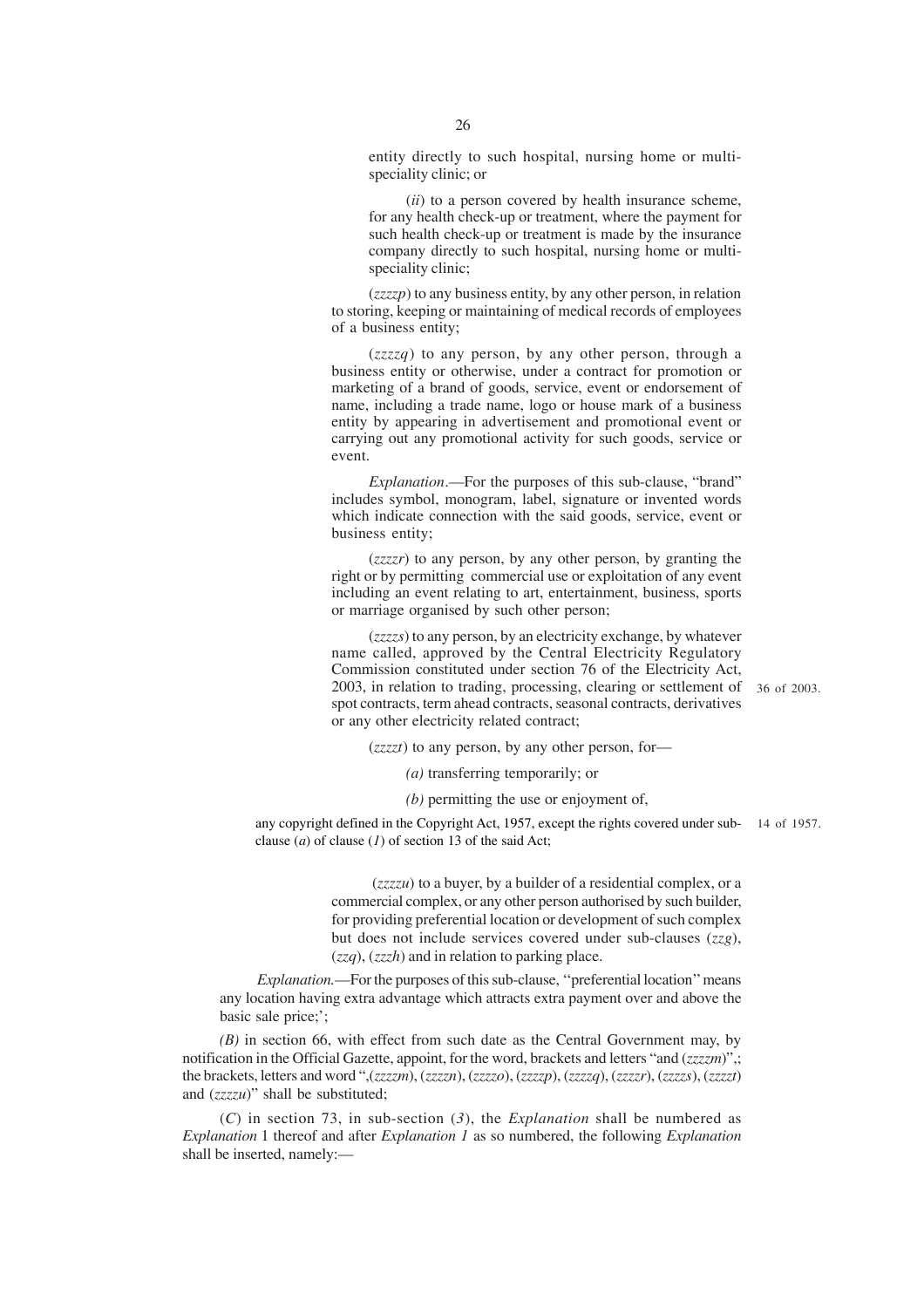"*Explanation* 2.—For the removal of doubts, it is hereby declared that no penalty under any of the provisions of this Act or the rules made thereunder shall be imposed in respect of payment of service tax under this sub-section and interest thereon.";

(*D*) in section 95, after sub-section (*1F*), the following sub-section shall be inserted, namely:—

"(*1G*) If any difficulty arises in respect of implementing, classifying or assessing the value of any taxable service incorporated in this Chapter by the Finance Act, 2010, the Central Government may, by order published in the Official Gazette, not inconsistent with the provisions of this Chapter, remove the difficulty:

Provided that no such order shall be made after the expiry of a period of one year from the date on which the Finance Bill, 2010 receives the assent of the President.".

**77.** Any action taken or anything done or omitted to be done or purported to have been taken or done or omitted to be done under sub-clause (*zzzz*) of clause (*105*) of section 65 of the Finance Act, 1994, at any time during the period commencing on and from the 1st day of June, 2007 and ending with the day, the Finance Bill, 2010 receives the assent of the President, shall be deemed to be and deemed always to have been, for all purposes, as validly and effectively taken or done or omitted to be done as if the amendment made in sub-clause (*zzzz*) of clause (*105*) of section 65, by sub-item (i) of item (h) of sub-clause (*5*) of clause (*A*) of section 76 of the Finance Act, 2010 had been in force at all material times and, accordingly, notwithstanding anything contained in any judgment, decree or order of any court, tribunal or other authority,—

Validation of action taken under subclause (zzzz) of clause  $(105)$  of section 65.

*(a)* any action taken or anything done or omitted to be taken or done in relation to the levy and collection of service tax during the said period on the taxable service of renting of immovable property, shall be deemed to be and deemed always to have been, as validly taken or done or omitted to be done as if the said amendment had been in force at all material times;

(*b*) no suit or other proceedings shall be maintained or continued in any court, tribunal or other authority for the levy and collection of such service tax and no enforcement shall be made by any court of any decree or order relating to such action taken or anything done or omitted to be done as if the said amendment had been in force at all material times;

(*c*) recovery shall be made of all such amounts of service tax, interest or penalty or fine or other charges which may not have been collected or, as the case may be, which have been refunded but which would have been collected or, as the case may be, would not have been refunded, as if the said amendment had been in force at all material times.

*Explanation.*—For the removal of doubts, it is hereby declared that no act or omission on the part of any person shall be punishable as an offence which would not have been so punishable had this amendment not come into force.

# CHAPTER VI

### CENTRAL SALES TAX

74 of 1956.

32 of 1994.

**78**. In the Central Sales Tax Act, 1956 (hereinafter referred to as the Central Sales Tax Amendment Act), in section 6A,—

of section 6A.

*(a)* in sub-section (*2*), for the portion beginning with the words "are true, he may" and ending with the words "declaration relates shall", the words "are true and that no inter-State sale has been effected, he may, at the time of, or at any time before, the assessment of the tax payable by the dealer under this Act, make an order to that effect and thereupon the movement of goods to which the declaration relates shall, subject to the provisions of sub-section (3)," shall be substituted;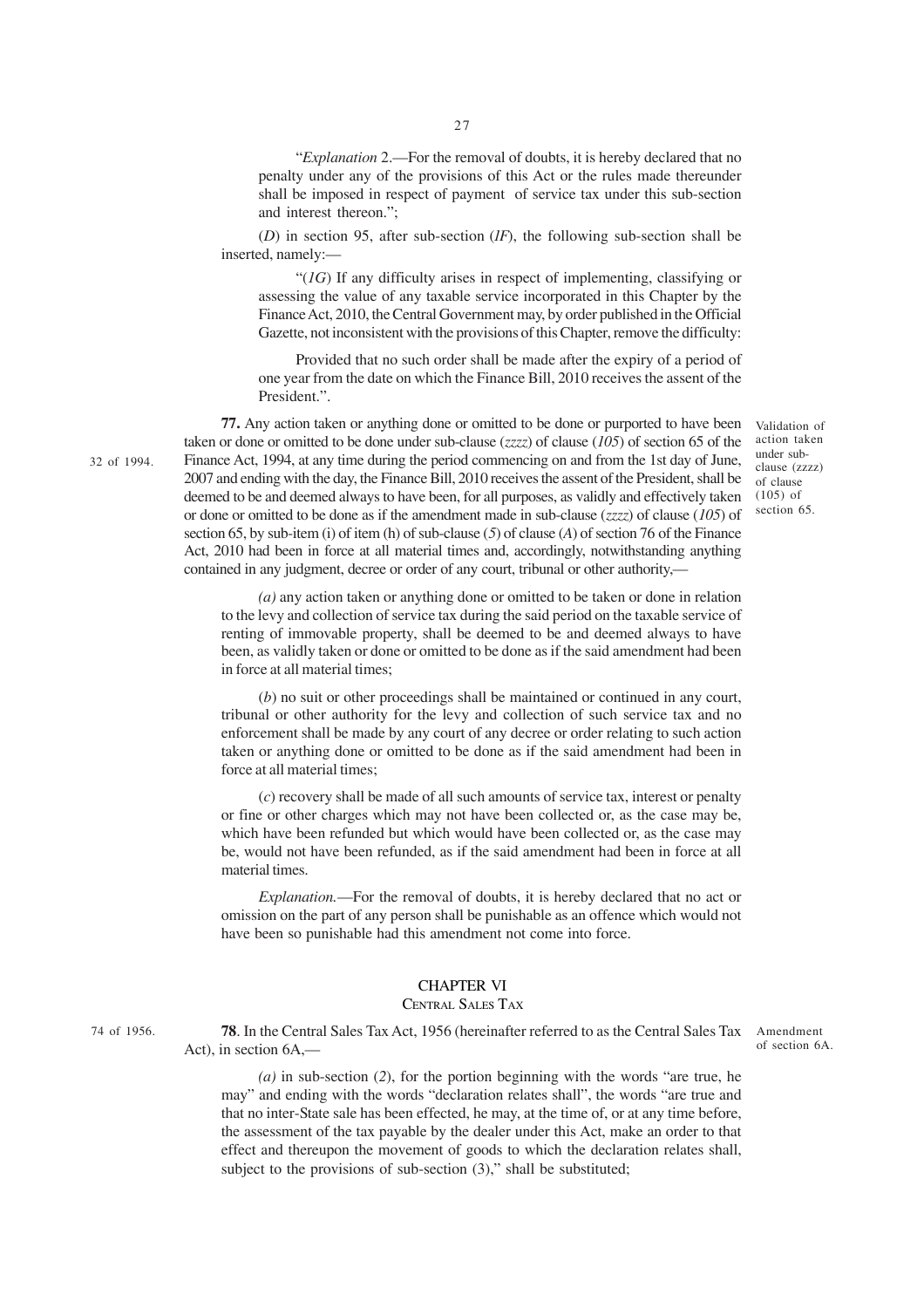(*b*) after sub-section (*2),* the following sub-section shall be inserted, namely:—

"(*3*) Nothing contained in sub-section (*2*) shall preclude reassessment by the assessing authority on the ground of discovery of new facts or revision by a higher authority on the ground that the findings of the assessing authority are contrary to law, and such reassessment or revision may be done in accordance with the provisions of general sales tax law of the State.".

Insertion of new Chapter **79.** After Chapter V of the Central Sales Tax Act, the following Chapter shall be inserted, namely:—

### **'**CHAPTER VA

APPEALS TO THE HIGHEST APPELLATE AUTHORITY OF THE STATE

18A. (*1*) Notwithstanding anything contained in a State Act, any person aggrieved by an order made by the assessing authority under sub-section (*2*) of section 6A, or an order made under the provisions of sub-section (*3*) of that section, may, notwithstanding anything contained in the general sales tax law of the appropriate State, prefer an appeal to the highest appellate authority of the State against such order:

Provided that any incidental issues including the rate of tax, computation of assessable turnover and penalty may be raised in such appeal.

(*2*) An appeal under sub-section (*1*) shall be filed within sixty days from the date on which the order referred to in that sub-section is communicated to the aggrieved person:

Provided that any appeal forwarded by the highest appellate authority of a State to the first appellate authority under the proviso to sub-section (*2*) of section 25 and pending before such authority immediately before the appointed day shall be transferred, on such appointed day, to the highest appellate authority of the State and the same shall be treated as an appeal filed under sub-section (*1*) and dealt with accordingly.

*Explanation*.—For the purposes of this sub-section, "appointed day" means such date as the Central Government may, by notification in the Official Gazette, appoint.

(*3*) The highest appellate authority of a State may, after giving both the parties an opportunity of being heard, pass appropriate order.

(*4*) The highest appellate authority of the State may, as far as practicable, hear and decide such appeal within a period of six months from the date of filing of the appeal.

(*5*) Notwithstanding anything contained in a State Act, the highest appellate authority of a State may, on the application of the appellant and after considering relevant facts, including the deposit of any amount towards local or central sales tax in other States on the same goods, pass an order of stay subject to such terms and conditions as it thinks fit, and such order may, *inter alia,* indicate the portion of tax as assessed, to be deposited prior to admission of the appeal.

*Explanation*.—For the purposes of this section and sections 20, 21, 22 and 25, "highest appellate authority of a State", with its grammatical variations, means any authority or tribunal or court, except the High Court, established or constituted under the general sales tax law of a State, by whatever name called.'.

**80.** In section 20 of the Central Sales Tax Act, for sub-section (*1*) and the *Explanation* thereunder, the following sub-section shall be substituted, namely:—

" $(1)$  An appeal shall lie to the Authority against any order passed by the highest appellate authority of a State under this Act determining issues relating to stock

Appeals to highest appellate authority of State.

VA.

Amendment of section 20.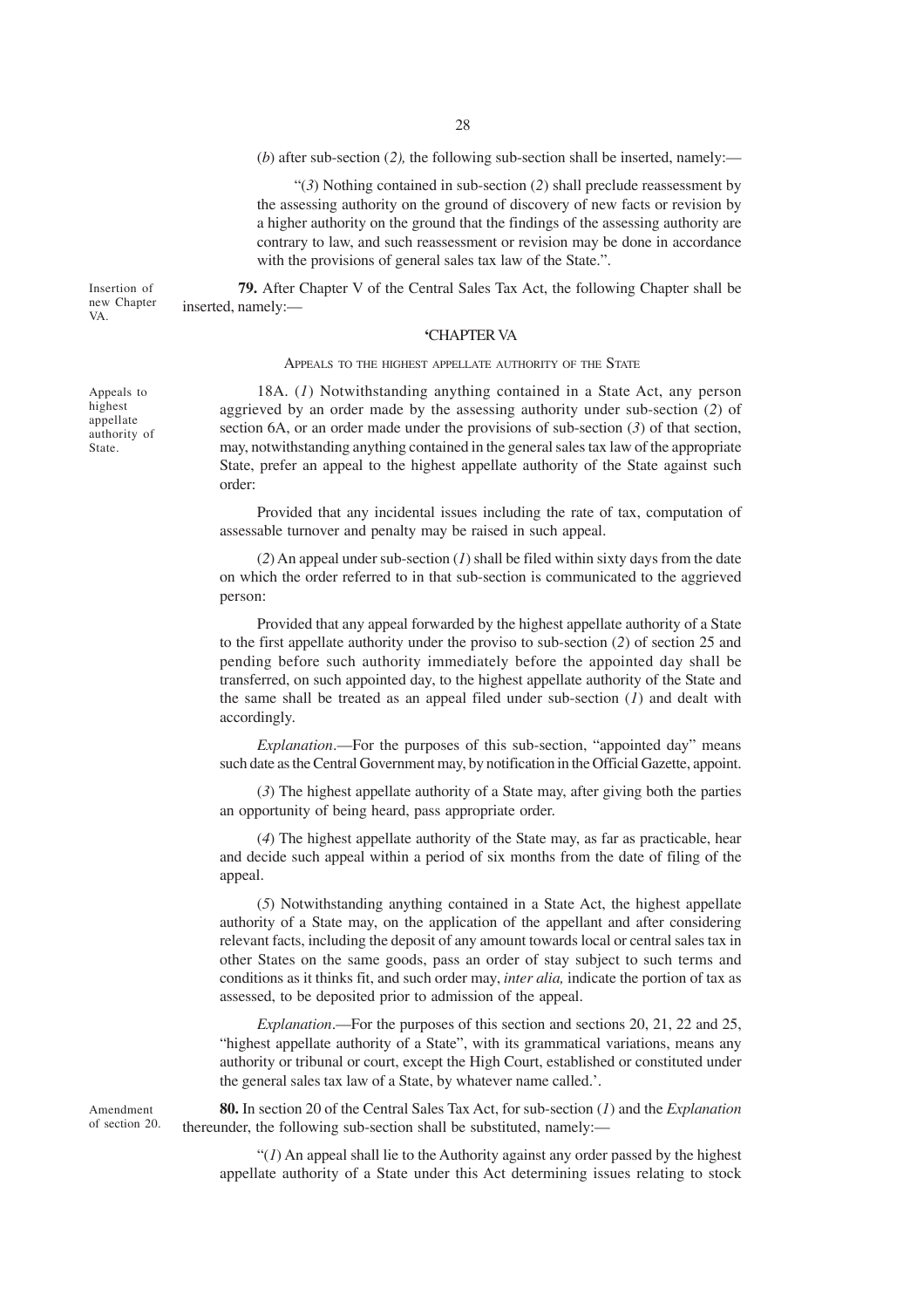transfers or consignments of goods, in so far as they involve a dispute of inter-State nature.".

**81**. In section 22 of the Central Sales Tax Act,—

Amendment of section 22.

(*a*) for the word "pre-deposit", wherever it occurs, the word "deposit" shall be substituted;

 $(b)$  after sub-section  $(IA)$ , the following sub-section shall be inserted, namely:—

"(*1B*) The Authority may issue direction for refund of tax collected by a State which has been held by the Authority to be not due to that State, or alternatively, direct that State to transfer the refundable amount to the State to which central sales tax is due on the same transaction:

Provided that the amount of tax directed to be refunded by a State shall not exceed the amount of central sales tax payable by the appellant on the same transaction.".

**82**. In section 25 of the Central Sales Tax Act, the proviso to sub-section (2) shall be Amendment of section 25. omitted.

### CHAPTER VII

### CLEAN ENERGY CESS

**83.** (*1*) This Chapter extends to the whole of India.

1 of 1944.

(*2*) It shall come into force on such date as the Central Government may, by notification in the Official Gazette, appoint.

(*3*) There shall be levied and collected in accordance with the provisions of this Chapter, a cess to be called the Clean Energy Cess, as duty of excise, on goods specified in the Tenth Schedule, being goods produced in India, at the rates set forth in the said Schedule for the purposes of financing and promoting clean energy initiatives, funding research in the area of clean energy or for any other purpose relating thereto.

(*4*) The proceeds of the cess levied under sub-section (*3*) shall first be credited to the Consolidated Fund of India and the Central Government may, after due appropriation made by Parliament by law in this behalf, utilise such sums of money of the cess for the purposes specified in sub-section (*3*), as it may consider necessary.

*(5)* The cess leviable under sub-section (*3*) shall be in addition to any cess or duty leviable on the goods specified in the Tenth Schedule under any other law for the time being in force.

*(6)* The cess leviable under sub-section (*3*) shall be for the purposes of the Union and the proceeds thereof shall not be distributed among the States and the manner of assessment, collection, utilisation and any other matter relating to cess shall be such as may be prescribed by rules.

*(7)* The Central Government may, by notification in the Official Gazette, declare that any of the provisions of the Central Excise Act, 1944, relating to levy of and exemption from duty of excise, refund, offences and penalties, confiscation and procedure relating to offences and appeals shall, with such modifications and alterations as it may consider necessary, be applicable in respect of cess levied under sub-section (*3*).

84. (1) The Central Government may, by notification in the Official Gazette, make rules Power of for carrying out the provisions of this Chapter.

Central Government to

(2) In particular, and without prejudice to the generality of the foregoing power, such make rules. rules may provide for —

(*a*) the manner of assessment, collection and utilisation of the cess under subsection (*6*) of section 83;

(*b*) any other matter relating to the cess under sub-section (*6*) of section 83.

Clean Energy

Cess.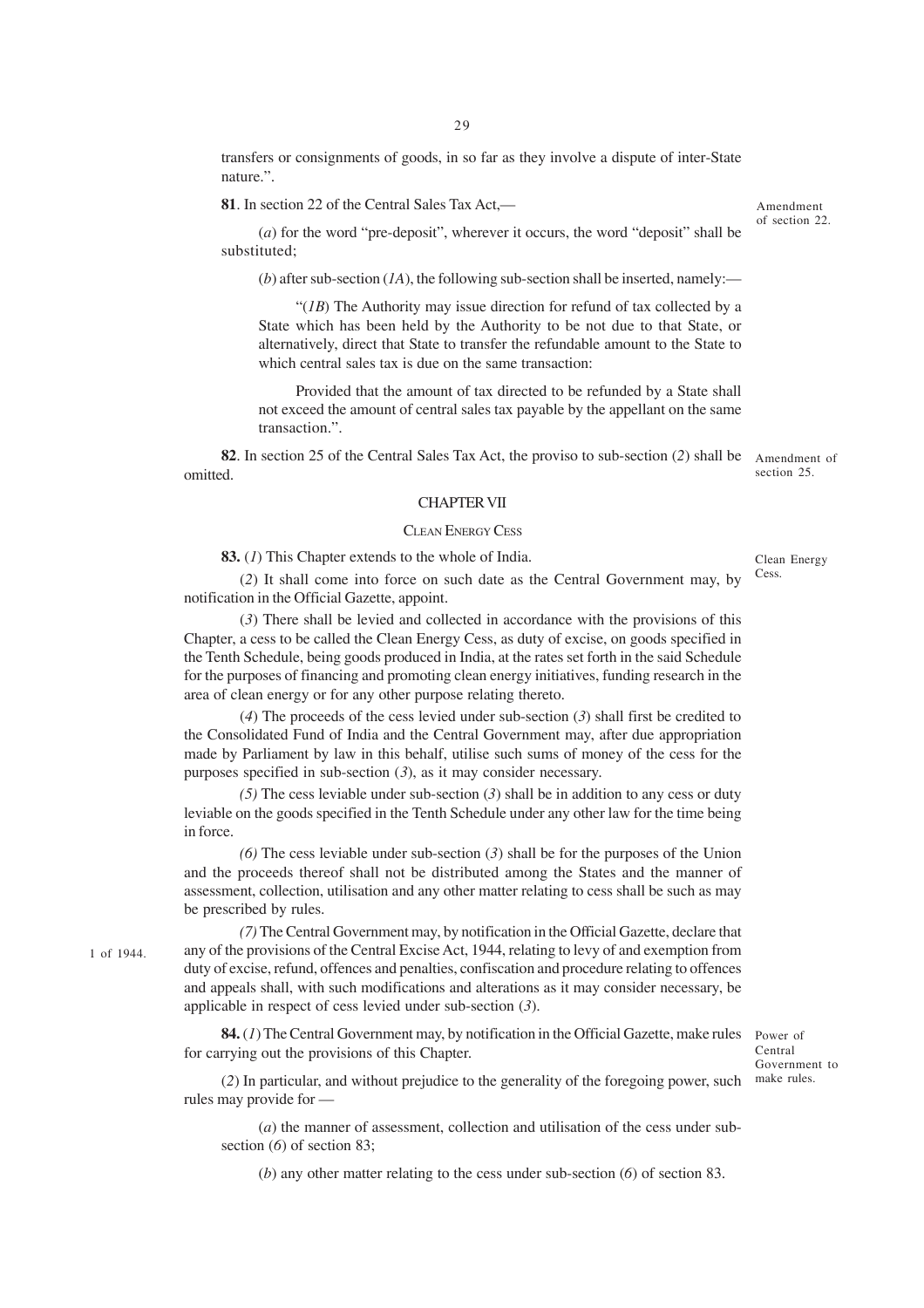(*3*) Every rule made and every notification issued under this Chapter shall be laid as soon as may be after it is made or issued, before each House of Parliament, while it is in session, for a total period of thirty days which may be comprised in one session, or in two or more successive sessions, and if, before the expiry of the session immediately following the session or the successive sessions aforesaid, both Houses agree in making any modification in the rule or notification, or both Houses agree that the rule or notification should not be made or issued, the rule or notification shall thereafter have effect only in such modified form or be of no effect, as the case may be; so, however, that any such modification or annulment shall be without prejudice to the validity of anything previously done under that rule or notification.

#### CHAPTER VIII

#### **MISCELLANEOUS**

**85.** In the Medicinal and Toilet Preparations (Excise Duties) Act, 1955, in section 3, in sub-section (*1*), after the words "dutiable goods", the brackets and words "(excluding goods produced or manufactured in a Special Economic Zone)" shall be inserted.

**86.** The Seventh Schedule to the Finance Act, 2001 shall be amended in the manner specified in the Eleventh Schedule.

**87.** The Seventh Schedule to the Finance Act, 2005 shall be amended in the manner specified in the Twelfth Schedule.

Amendment of section 3 of Act 16 of 1955.

Amendment of Seventh Schedule to Act 14 of 2001.

Amendment of Seventh Schedule to Act 18 of 2005.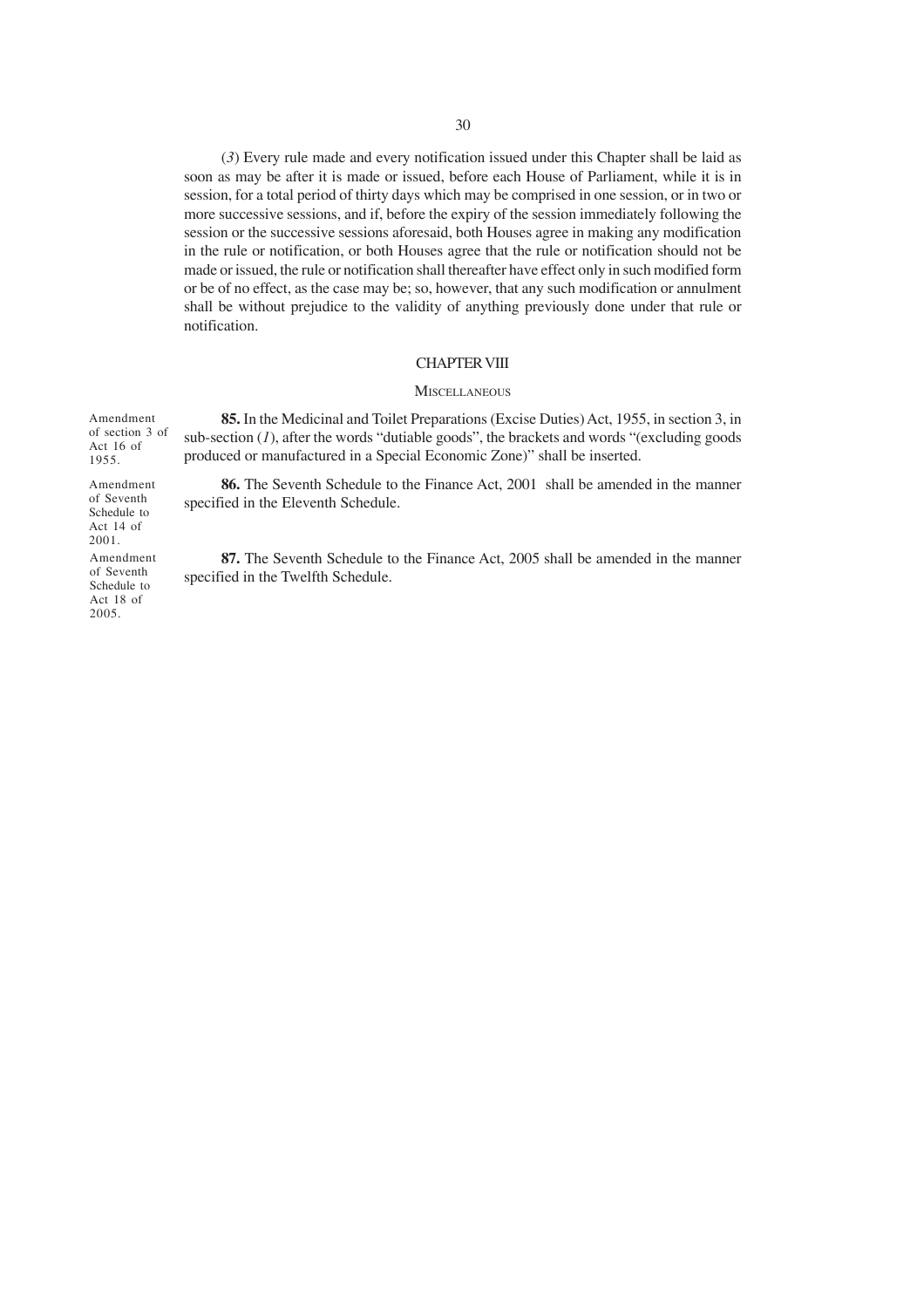### THE FIRST SCHEDULE (*See* section 2)

#### PART I

### INCOME TAX

# *Paragraph A*

 (*I*) In the case of every individual other than the individual referred to in items (*II*) and (*III*) of this Paragraph or Hindu undivided family or association of persons or body of individuals, whether incorporated or not, or every artificial juridical person referred to in sub-clause (*vii*) of clause (*31*) of section 2 of the Income-tax Act, not being a case to which any other Paragraph of this Part applies,—

### *Rates of income-tax*

| (1) | where the total income does not exceed Rs. 1,60,000                             | Nil:                                                                                          |
|-----|---------------------------------------------------------------------------------|-----------------------------------------------------------------------------------------------|
| (2) | where the total income exceeds Rs.1,60,000 but does not<br>exceed Rs. 3,00,000  | 10 per cent. of the amount by which the total income<br>exceeds Rs. 1,60,000;                 |
| (3) | where the total income exceeds Rs. 3,00,000 but does not<br>exceed Rs. 5,00,000 | Rs. 14,000 plus 20 per cent. of the amount by which the<br>total income exceeds Rs. 3,00,000; |
| (4) | where the total income exceeds Rs. 5,00,000                                     | Rs. 54,000 plus 30 per cent. of the amount by which the<br>total income exceeds Rs. 5,00,000. |

(*II*) In the case of every individual, being a woman resident in India, and below the age of sixty-five years at any time during the previous year,—

### *Rates of income-tax*

|     | $(1)$ where the total income does not exceed Rs. 1,90,000                         | Nil:                                                                                                 |
|-----|-----------------------------------------------------------------------------------|------------------------------------------------------------------------------------------------------|
| (2) | where the total income exceeds Rs. 1,90,000 but does<br>not exceed Rs. $3,00,000$ | 10 per cent. of the amount by which the total income<br>exceeds Rs. $1,90,000$ ;                     |
| (3) | where the total income exceeds Rs. 3,00,000 but does<br>not exceed Rs. $5,00,000$ | Rs. 11,000 plus 20 per cent. of the amount by which<br>the total income exceeds Rs. 3,00,000;        |
| (4) | where the total income exceeds Rs. 5,00,000                                       | Rs. 51,000 <i>plus</i> 30 per cent. of the amount by which<br>the total income exceeds Rs. 5,00,000. |

(*III*) In the case of every individual, being a resident in India, who is of the age of sixty-five years or more at any time during the previous year,—

#### *Rates of income-tax*

|     | $(1)$ where the total income does not exceed Rs. 2,40,000                         | Nil:                                                                                                 |
|-----|-----------------------------------------------------------------------------------|------------------------------------------------------------------------------------------------------|
| (2) | where the total income exceeds Rs. 2,40,000 but does not<br>exceed Rs. 3,00,000   | 10 per cent. of the amount by which the total income<br>exceeds $Rs. 2,40,000;$                      |
| (3) | where the total income exceeds Rs. 3,00,000 but does not<br>exceed Rs. $5,00,000$ | Rs. 6,000 <i>plus</i> 20 per cent. of the amount by which the<br>total income exceeds Rs. 3,00,000;  |
| (4) | where the total income exceeds Rs. 5,00,000                                       | Rs. 46,000 <i>plus</i> 30 per cent. of the amount by which<br>the total income exceeds Rs. 5,00,000. |

### *Paragraph B*

In the case of every co-operative society,—

#### *Rates of income-tax*

|     | (1) where the total income does not exceed $Rs.10,000$                     | 10 per cent. of the total income;                                                               |
|-----|----------------------------------------------------------------------------|-------------------------------------------------------------------------------------------------|
| (2) | where the total income exceeds Rs.10,000 but does<br>not exceed Rs. 20,000 | Rs.1,000 <i>plus</i> 20 per cent. of the amount by<br>which the total income exceeds Rs.10,000; |
|     | (3) where the total income exceeds Rs. 20,000                              | Rs. 3,000 <i>plus</i> 30 per cent. of the amount by                                             |
|     |                                                                            | which the total income exceeds Rs. 20,000.                                                      |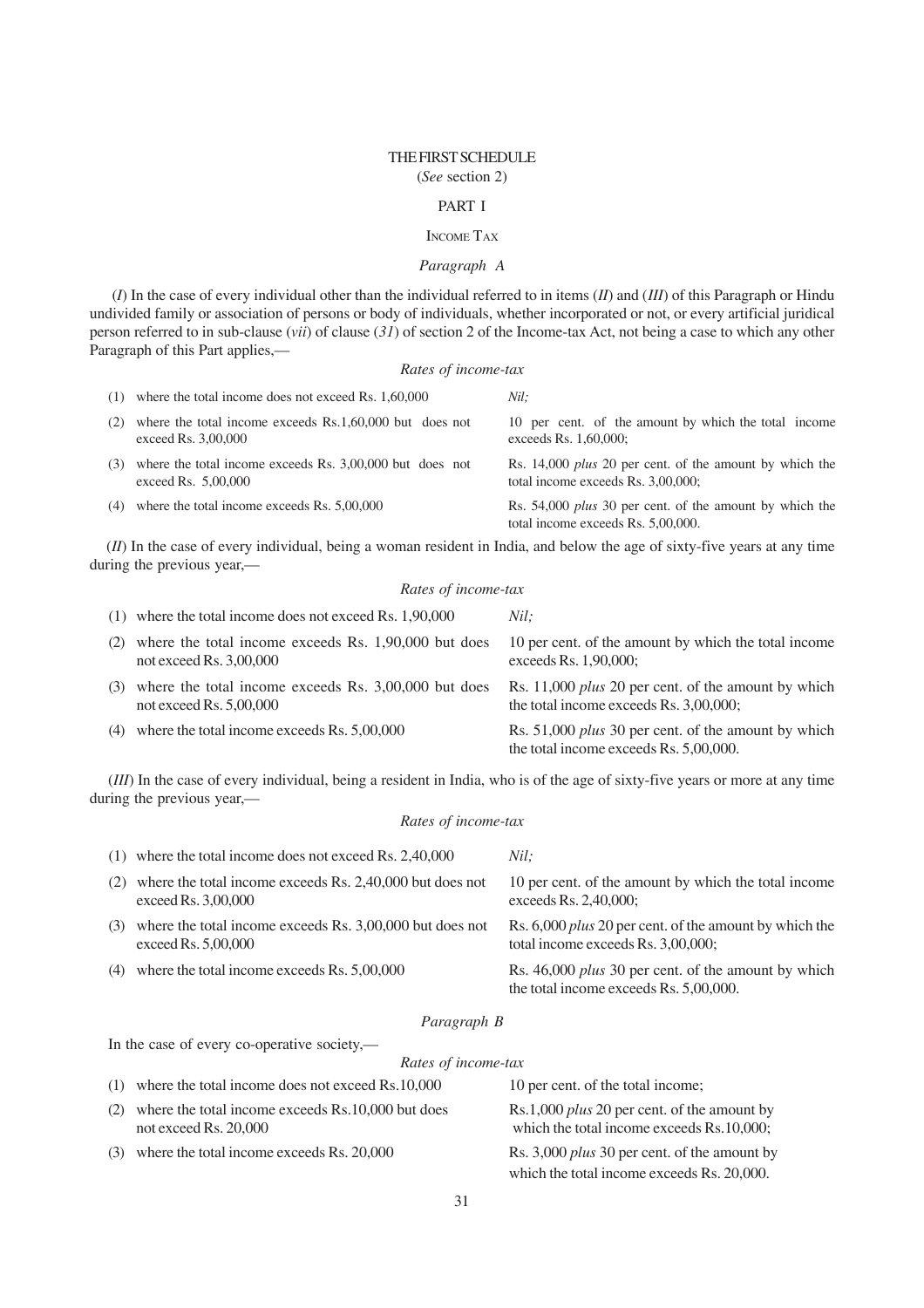*Paragraph C* In the case of every firm,— *Rate of income-tax* On the whole of the total income 30 per cent. *Paragraph D* In the case of every local authority,— *Rate of income-tax* On the whole of the total income 30 per cent. *Paragraph E* In the case of a company,— *Rates of income-tax* I. In the case of a domestic company 30 per cent. of the total income; II. In the case of a company other than a domestic company—  $(i)$  on so much of the total income as consists of,— (*a*) royalties received from Government or an Indian concern in pursuance of an agreement made by it with the Government or the Indian concern after the 31st day of March, 1961 but before the 1st day of April, 1976; or (*b*) fees for rendering technical services received from Government or an Indian concern in pursuance of an agreement made by it with the Government or the Indian concern after the 29th day of February, 1964 but before the 1st day of April, 1976, and where such agreement has, in either case, been approved by 50 per cent.; the Central Government (*ii*) on the balance, if any, of the total income 40 per cent. *Surcharge on income-tax*

The amount of income-tax computed in accordance with the preceding provisions of this Paragraph, or in section 111A or section 112, shall, in the case of every company, be increased by a surcharge for purposes of the Union calculated,—

(*i*) in the case of every domestic company having a total income exceeding one crore rupees, at the rate of ten per cent. of such income-tax;

(*ii*) in the case of every company other than a domestic company having a total income exceeding one crore rupees, at the rate of two and one-half per cent.:

Provided that in the case of every company having a total income exceeding one crore rupees, the total amount payable as income-tax and surcharge on such income shall not exceed the total amount payable as income-tax on a total income of one crore rupees by more than the amount of income that exceeds one crore rupees.

#### PART II

### RATES FOR DEDUCTION OF TAX AT SOURCE IN CERTAIN CASES

In every case in which under the provisions of sections 193, 194, 194A, 194B, 194BB, 194D and 195 of the Income-tax Act, tax is to be deducted at the rates in force, deduction shall be made from the income subject to the deduction at the following rates:—

|                                                                                                                | Rate of income-tax |
|----------------------------------------------------------------------------------------------------------------|--------------------|
| 1. In the case of a person other than a company—                                                               |                    |
| $(a)$ where the person is resident in India—                                                                   |                    |
| $(i)$ on income by way of interest other than "Interest"<br>on securities"                                     | 10 per cent.;      |
| (ii) on income by way of winnings from lotteries,<br>crossword puzzles, card games and other games of any sort | 30 per cent.;      |
| ( <i>iii</i> ) on income by way of winnings from horse races                                                   | 30 per cent.;      |
| $(iv)$ on income by way of insurance commission                                                                | 10 per cent.:      |

32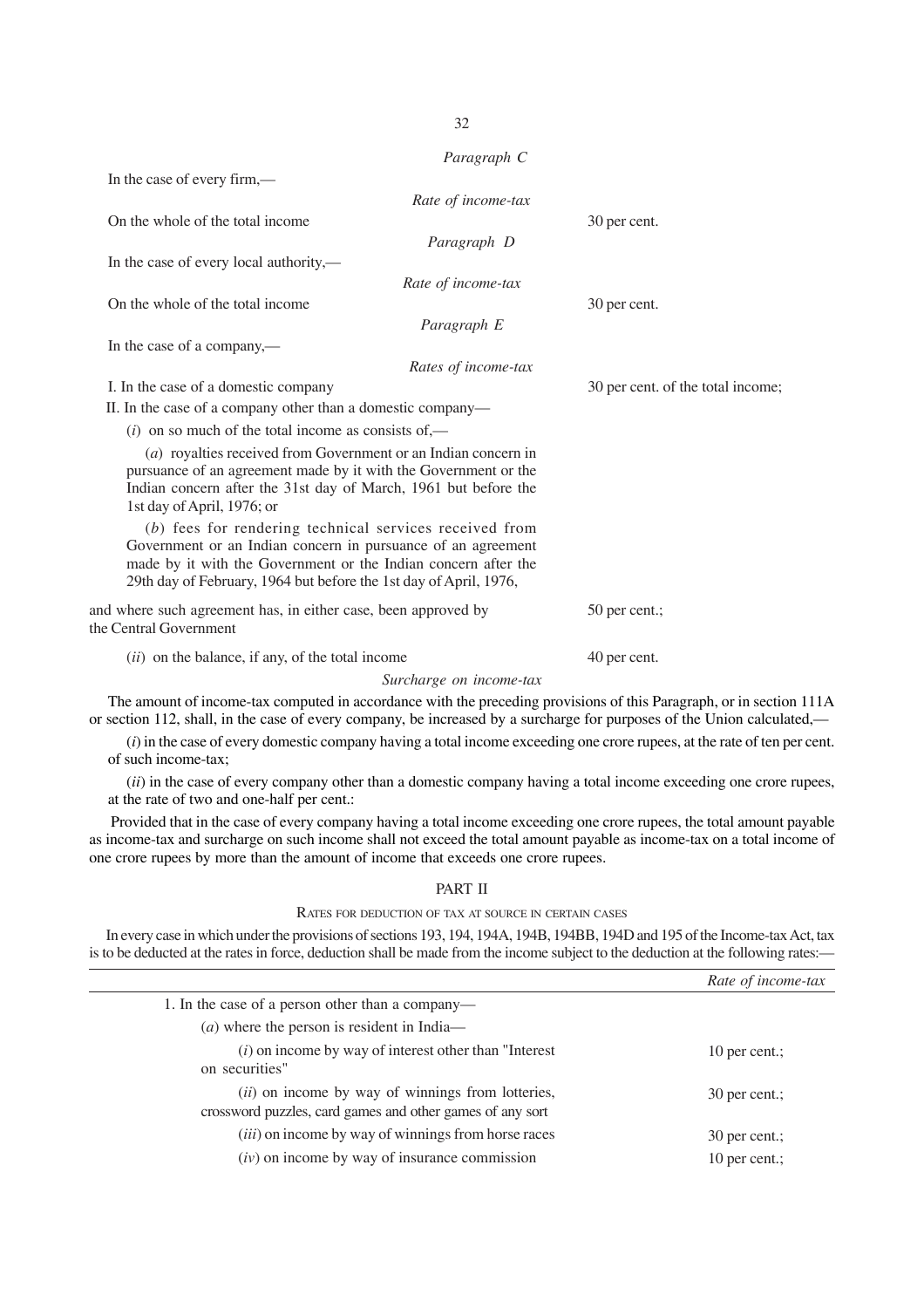|                                                                                                                                                                                                                                                                                                                                                                                                                                                                                                                                                                                                                                                      | Rate of income-tax |
|------------------------------------------------------------------------------------------------------------------------------------------------------------------------------------------------------------------------------------------------------------------------------------------------------------------------------------------------------------------------------------------------------------------------------------------------------------------------------------------------------------------------------------------------------------------------------------------------------------------------------------------------------|--------------------|
| $(v)$ on income by way of interest payable on—                                                                                                                                                                                                                                                                                                                                                                                                                                                                                                                                                                                                       | 10 per cent.;      |
| (A) any debentures or securities for money issued by or on behalf<br>of any local authority or a corporation established by a Central, State or<br>Provincial Act:                                                                                                                                                                                                                                                                                                                                                                                                                                                                                   |                    |
| $(B)$ any debentures issued by a company where such debentures<br>are listed on a recognised stock exchange in India in accordance with<br>the Securities Contracts (Regulation) Act, 1956 (42 of 1956) and any<br>rules made thereunder;                                                                                                                                                                                                                                                                                                                                                                                                            |                    |
| (C) any security of the Central or State Government                                                                                                                                                                                                                                                                                                                                                                                                                                                                                                                                                                                                  |                    |
| $(vi)$ on any other income                                                                                                                                                                                                                                                                                                                                                                                                                                                                                                                                                                                                                           | 10 per cent.;      |
| $(b)$ where the person is not resident in India—                                                                                                                                                                                                                                                                                                                                                                                                                                                                                                                                                                                                     |                    |
| $(i)$ in the case of a non-resident Indian—                                                                                                                                                                                                                                                                                                                                                                                                                                                                                                                                                                                                          |                    |
| $(A)$ on any investment income                                                                                                                                                                                                                                                                                                                                                                                                                                                                                                                                                                                                                       | 20 per cent.;      |
| $(B)$ on income by way of long-term capital gains referred to in<br>section 115E                                                                                                                                                                                                                                                                                                                                                                                                                                                                                                                                                                     | 10 per cent.;      |
| $(C)$ on income by way of short-term capital gains referred to in<br>section 111A                                                                                                                                                                                                                                                                                                                                                                                                                                                                                                                                                                    | 15 per cent.;      |
| $(D)$ on other income by way of long-term capital gains [not being]<br>long-term capital gains referred to in clauses $(33)$ , $(36)$ and $(38)$ of section<br>10]                                                                                                                                                                                                                                                                                                                                                                                                                                                                                   | 20 per cent.;      |
| $(E)$ on income by way of interest payable by Government or an<br>Indian concern on moneys borrowed or debt incurred by Government or<br>the Indian concern in foreign currency                                                                                                                                                                                                                                                                                                                                                                                                                                                                      | 20 per cent.;      |
| $(F)$ on income by way of royalty payable by Government or an<br>Indian concern in pursuance of an agreement made by it with the<br>Government or the Indian concern where such royalty is in consideration<br>for the transfer of all or any rights (including the granting of a licence) in<br>respect of copyright in any book on a subject referred to in the first<br>proviso to sub-section $(1A)$ of section 115A of the Income-tax Act, to the<br>Indian concern, or in respect of any computer software referred to in the<br>second proviso to sub-section $(IA)$ of section 115A of the Income-tax<br>Act, to a person resident in India- |                    |
| $(I)$ where the agreement is made on or after the 1st day of June, 1997<br>but before the 1st day of June, 2005                                                                                                                                                                                                                                                                                                                                                                                                                                                                                                                                      | 20 per cent.;      |
| $(II)$ where the agreement is made on or after the 1st day of June, 2005<br>$(G)$ on income by way of royalty [not being royalty of the nature<br>referred to in sub-item $(b)(i)(F)$ ] payable by Government or an Indian<br>concern in pursuance of an agreement made by it with the Government or<br>the Indian concern and where such agreement is with an Indian concern,<br>the agreement is approved by the Central Government or where it relates<br>to a matter included in the industrial policy, for the time being in force, of<br>the Government of India, the agreement is in accordance with that policy—                             | 10 per cent.;      |
| $(I)$ where the agreement is made on or after the 1st day of<br>June, 1997 but before the 1st day of June, 2005                                                                                                                                                                                                                                                                                                                                                                                                                                                                                                                                      | 20 per cent.;      |
| $(II)$ where the agreement is made on or after the 1st day of<br>June, 2005<br>$(H)$ on income by way of fees for technical services payable by<br>Government or an Indian concern in pursuance of an agreement made by<br>it with the Government or the Indian concern and where such agreement<br>is with an Indian concern, the agreement is approved by the Central<br>Government or where it relates to a matter included in the industrial policy,                                                                                                                                                                                             | 10 per cent.;      |
| for the time being in force, of the Government of India, the agreement is in                                                                                                                                                                                                                                                                                                                                                                                                                                                                                                                                                                         |                    |

accordance with that policy—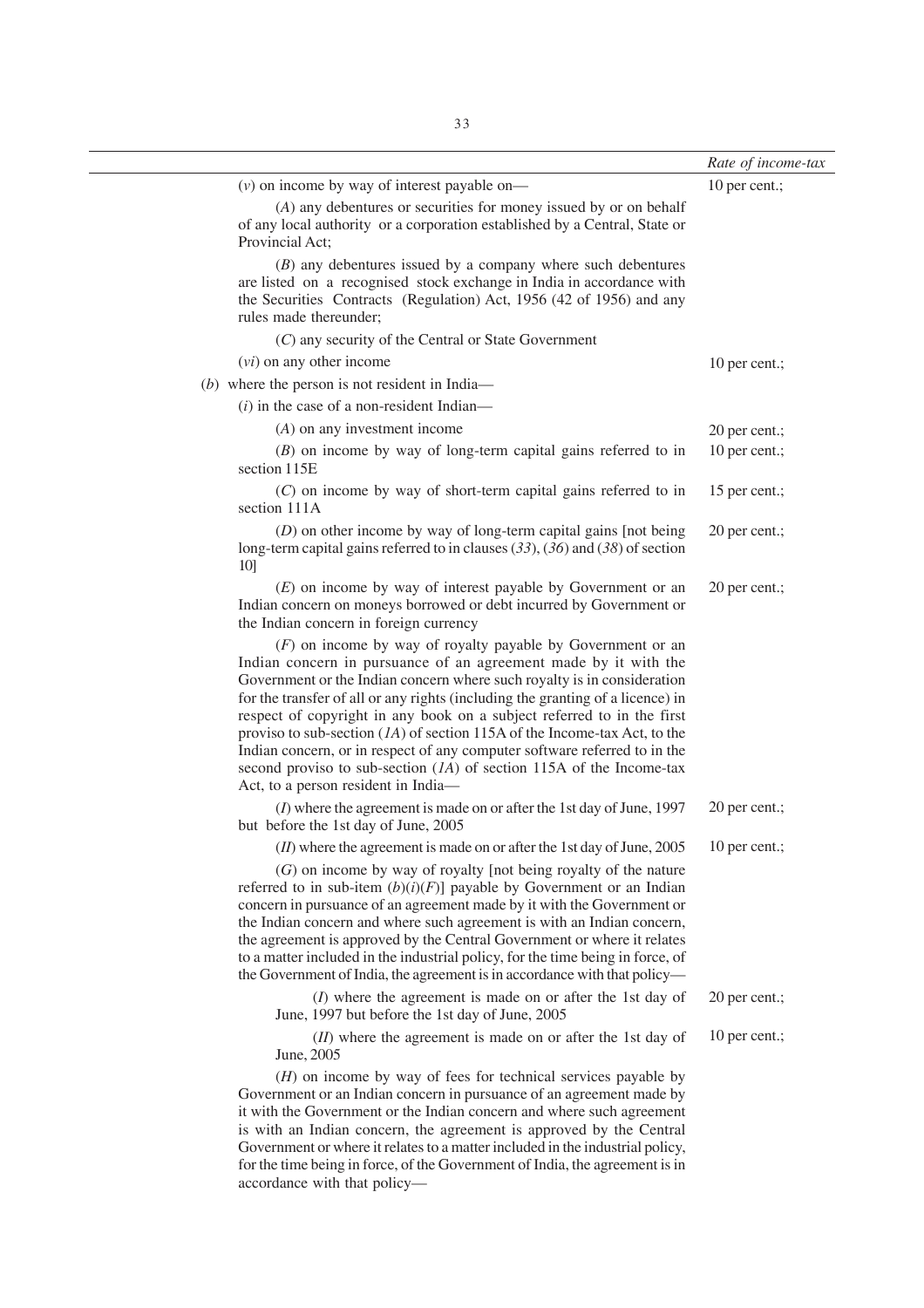|                                                                                                                                                                                                                                                                                                                                                                                                                                                                                                                                                                                                                                                      | Rate of income-tax |
|------------------------------------------------------------------------------------------------------------------------------------------------------------------------------------------------------------------------------------------------------------------------------------------------------------------------------------------------------------------------------------------------------------------------------------------------------------------------------------------------------------------------------------------------------------------------------------------------------------------------------------------------------|--------------------|
| $(I)$ where the agreement is made on or after the 1st day of June, 1997<br>but before the 1st day of June, 2005                                                                                                                                                                                                                                                                                                                                                                                                                                                                                                                                      | 20 per cent.;      |
| $(II)$ where the agreement is made on or after the 1st day of June, 2005                                                                                                                                                                                                                                                                                                                                                                                                                                                                                                                                                                             | 10 per cent.;      |
| $(I)$ on income by way of winnings from lotteries, crossword puzzles,<br>card games and other games of any sort                                                                                                                                                                                                                                                                                                                                                                                                                                                                                                                                      | 30 per cent.;      |
| $(J)$ on income by way of winnings from horse races                                                                                                                                                                                                                                                                                                                                                                                                                                                                                                                                                                                                  | 30 per cent.;      |
| $(K)$ on the whole of the other income                                                                                                                                                                                                                                                                                                                                                                                                                                                                                                                                                                                                               | 30 per cent.;      |
| ( <i>ii</i> ) in the case of any other person—                                                                                                                                                                                                                                                                                                                                                                                                                                                                                                                                                                                                       |                    |
| (A) on income by way of interest payable by Government or an<br>Indian concern on moneys borrowed or debt incurred by Government or<br>the Indian concern in foreign currency                                                                                                                                                                                                                                                                                                                                                                                                                                                                        | 20 per cent.;      |
| $(B)$ on income by way of royalty payable by Government or an<br>Indian concern in pursuance of an agreement made by it with the<br>Government or the Indian concern where such royalty is in consideration<br>for the transfer of all or any rights (including the granting of a licence) in<br>respect of copyright in any book on a subject referred to in the first<br>proviso to sub-section $(1A)$ of section 115A of the Income-tax Act, to the<br>Indian concern, or in respect of any computer software referred to in the<br>second proviso to sub-section $(IA)$ of section 115A of the Income-tax<br>Act, to a person resident in India- |                    |
| $(I)$ where the agreement is made on or after the 1st day of<br>June, 1997 but before the 1st day of June, 2005                                                                                                                                                                                                                                                                                                                                                                                                                                                                                                                                      | 20 per cent.;      |
| ( <i>II</i> ) where the agreement is made on or after the 1st day of<br>June, 2005                                                                                                                                                                                                                                                                                                                                                                                                                                                                                                                                                                   | 10 per cent.;      |
| $(C)$ on income by way of royalty [not being royalty of the nature<br>referred to in sub-item $(b)(ii)(B)$ ] payable by Government or an Indian<br>concern in pursuance of an agreement made by it with the Government or<br>the Indian concern and where such agreement is with an Indian concern,<br>the agreement is approved by the Central Government or where it relates<br>to a matter included in the industrial policy, for the time being in force, of<br>the Government of India, the agreement is in accordance with that policy-                                                                                                        |                    |
| $(I)$ where the agreement is made on or after the 1st day of<br>June, 1997 but before the 1st day of June, 2005                                                                                                                                                                                                                                                                                                                                                                                                                                                                                                                                      | 20 per cent.;      |
| $(II)$ where the agreement is made on or after the 1st day of<br>June, 2005                                                                                                                                                                                                                                                                                                                                                                                                                                                                                                                                                                          | 10 per cent.;      |
| $(D)$ on income by way of fees for technical services payable by<br>Government or an Indian concern in pursuance of an agreement made by<br>it with the Government or the Indian concern and where such agreement<br>is with an Indian concern, the agreement is approved by the Central<br>Government or where it relates to a matter included in the industrial policy,<br>for the time being in force, of the Government of India, the agreement is in<br>accordance with that policy-                                                                                                                                                            |                    |
| $(I)$ where the agreement is made on or after the 1st day of<br>June, 1997 but before the 1st day of June, 2005                                                                                                                                                                                                                                                                                                                                                                                                                                                                                                                                      | 20 per cent.;      |
| ( <i>II</i> ) where the agreement is made on or after the 1st day of                                                                                                                                                                                                                                                                                                                                                                                                                                                                                                                                                                                 | 10 per cent.;      |

(*II*) where the agreement is made on or after the 1st day of June, 2005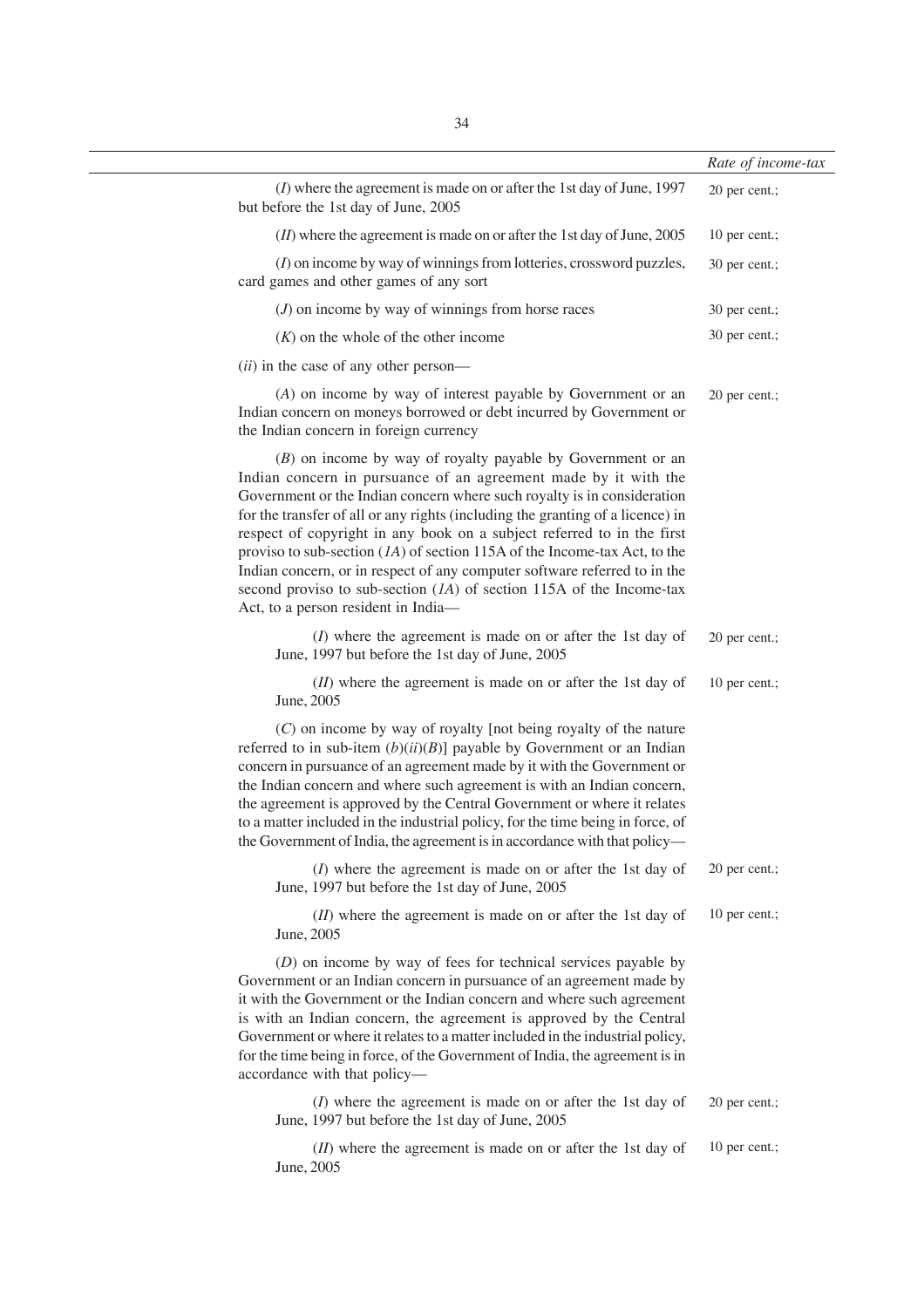|                                                                                                                                                                                                                                                                                                                                                                                                                                                                                                                                                                                                                                                                                         | Rate of income-tax |
|-----------------------------------------------------------------------------------------------------------------------------------------------------------------------------------------------------------------------------------------------------------------------------------------------------------------------------------------------------------------------------------------------------------------------------------------------------------------------------------------------------------------------------------------------------------------------------------------------------------------------------------------------------------------------------------------|--------------------|
| $(E)$ on income by way of winnings from lotteries, crossword puzzles,<br>card games and other games of any sort                                                                                                                                                                                                                                                                                                                                                                                                                                                                                                                                                                         | 30 per cent.;      |
| $(F)$ on income by way of winnings from horse races                                                                                                                                                                                                                                                                                                                                                                                                                                                                                                                                                                                                                                     | 30 per cent.;      |
| $(G)$ on income by way of short-term capital gains referred to in<br>section 111A                                                                                                                                                                                                                                                                                                                                                                                                                                                                                                                                                                                                       | 15 per cent.;      |
| $(H)$ on income by way of long-term capital gains [not being long-<br>term capital gains referred to in clauses $(33)$ , $(36)$ and $(38)$ of section 10]                                                                                                                                                                                                                                                                                                                                                                                                                                                                                                                               | 20 per cent.;      |
| $(I)$ on the whole of the other income                                                                                                                                                                                                                                                                                                                                                                                                                                                                                                                                                                                                                                                  | 30 per cent.;      |
| 2. In the case of a company—                                                                                                                                                                                                                                                                                                                                                                                                                                                                                                                                                                                                                                                            |                    |
| ( <i>a</i> ) where the company is a domestic company—                                                                                                                                                                                                                                                                                                                                                                                                                                                                                                                                                                                                                                   |                    |
| $(i)$ on income by way of interest other than "Interest on securities"                                                                                                                                                                                                                                                                                                                                                                                                                                                                                                                                                                                                                  | 10 per cent.;      |
| (ii) on income by way of winnings from lotteries, crossword puzzles, card<br>games and other games of any sort                                                                                                                                                                                                                                                                                                                                                                                                                                                                                                                                                                          | 30 per cent.;      |
| (iii) on income by way of winnings from horse races                                                                                                                                                                                                                                                                                                                                                                                                                                                                                                                                                                                                                                     | 30 per cent.;      |
| $(iv)$ on any other income                                                                                                                                                                                                                                                                                                                                                                                                                                                                                                                                                                                                                                                              | 10 per cent.;      |
| $(b)$ where the company is not a domestic company—                                                                                                                                                                                                                                                                                                                                                                                                                                                                                                                                                                                                                                      |                    |
| $(i)$ on income by way of winnings from lotteries, crossword puzzles, card<br>games and other games of any sort                                                                                                                                                                                                                                                                                                                                                                                                                                                                                                                                                                         | 30 per cent.;      |
| (ii) on income by way of winnings from horse races                                                                                                                                                                                                                                                                                                                                                                                                                                                                                                                                                                                                                                      | 30 per cent.;      |
| (iii) on income by way of interest payable by Government or an Indian<br>concern on moneys borrowed or debt incurred by Government or the Indian<br>concern in foreign currency                                                                                                                                                                                                                                                                                                                                                                                                                                                                                                         | 20 per cent.;      |
| $(iv)$ on income by way of royalty payable by Government or an Indian<br>concern in pursuance of an agreement made by it with the Government or the<br>Indian concern after the 31st day of March, 1976 where such royalty is in<br>consideration for the transfer of all or any rights (including the granting of a<br>licence) in respect of copyright in any book on a subject referred to in the first<br>proviso to sub-section $(1A)$ of section 115A of the Income-tax Act, to the Indian<br>concern, or in respect of any computer software referred to in the second<br>proviso to sub-section $(IA)$ of section 115A of the Income-tax Act, to a person<br>resident in India- |                    |
| (A) where the agreement is made before the 1st day of June, 1997                                                                                                                                                                                                                                                                                                                                                                                                                                                                                                                                                                                                                        | 30 per cent.;      |
| $(B)$ where the agreement is made on or after the 1st day of June,<br>1997 but before the 1st day of June, 2005                                                                                                                                                                                                                                                                                                                                                                                                                                                                                                                                                                         | 20 per cent.;      |
| (C) where the agreement is made on or after the 1st day of June,<br>2005                                                                                                                                                                                                                                                                                                                                                                                                                                                                                                                                                                                                                | 10 per cent.;      |
| $(v)$ on income by way of royalty [not being royalty of the nature referred<br>$m(h)(v)$ payable by Covernment even Indian concern                                                                                                                                                                                                                                                                                                                                                                                                                                                                                                                                                      |                    |

to in sub-item (*b*)(*iv*)] payable by Government or an Indian concern in pursuance of an agreement made by it with the Government or the Indian concern and where such agreement is with an Indian concern, the agreement is approved by the Central Government or where it relates to a matter included in the industrial policy, for the time being in force, of the Government of India, the agreement is in accordance with that policy—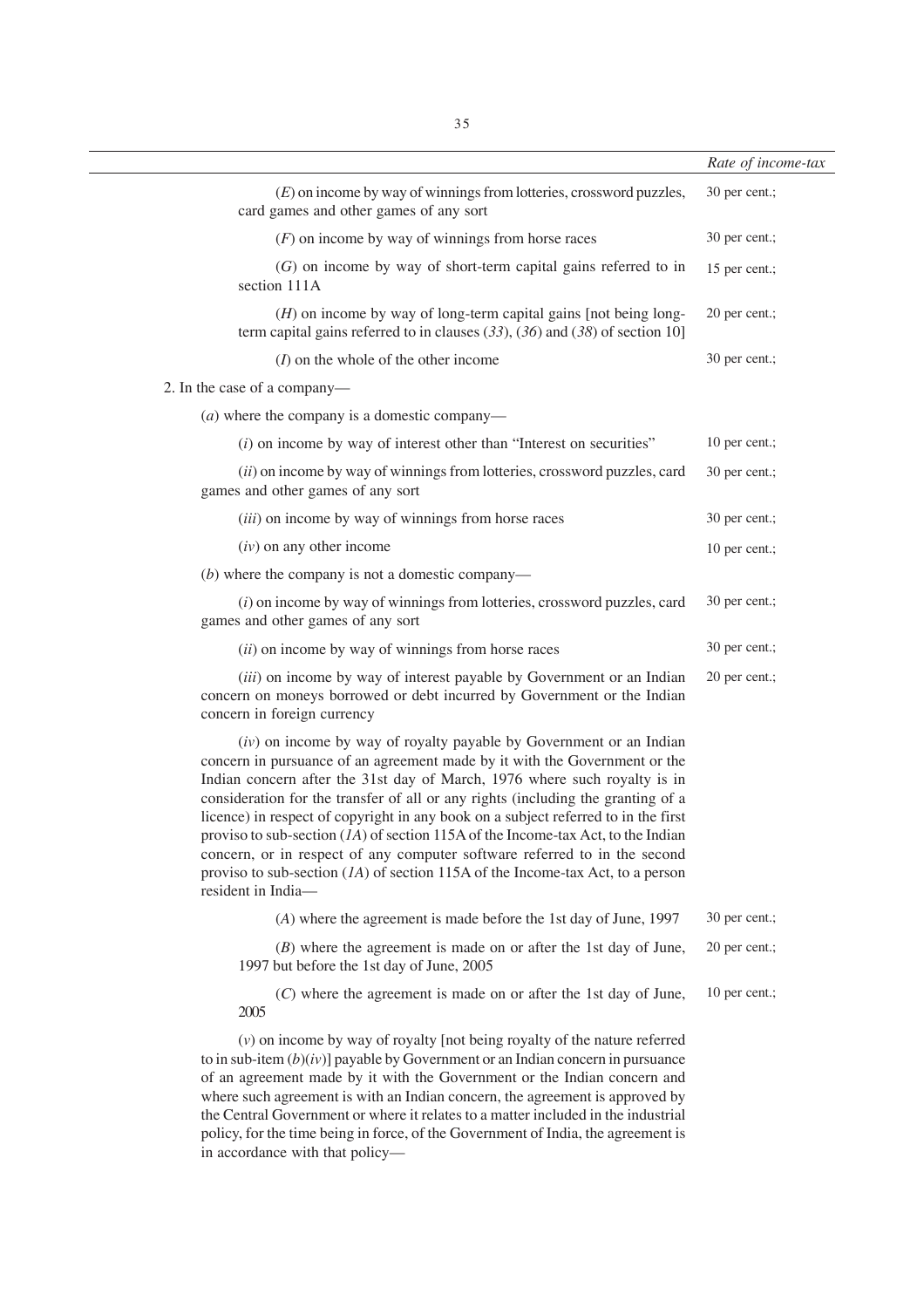|                                                                                                                                                                                                                                                                                                                                                                                                                                                                                          | Rate of income-tax |
|------------------------------------------------------------------------------------------------------------------------------------------------------------------------------------------------------------------------------------------------------------------------------------------------------------------------------------------------------------------------------------------------------------------------------------------------------------------------------------------|--------------------|
| (A) where the agreement is made after the 31st day of March, 1961<br>but before the 1st day of April, 1976                                                                                                                                                                                                                                                                                                                                                                               | 50 per cent.;      |
| $(B)$ where the agreement is made after the 31st day of March, 1976<br>but before the 1st day of June, 1997                                                                                                                                                                                                                                                                                                                                                                              | 30 per cent.;      |
| $(C)$ where the agreement is made on or after the 1st day of<br>June, 1997 but before the 1st day of June, 2005                                                                                                                                                                                                                                                                                                                                                                          | 20 per cent.;      |
| $(D)$ where the agreement is made on or after the 1st day of<br>June, 2005                                                                                                                                                                                                                                                                                                                                                                                                               | 10 per cent.;      |
| (vi) on income by way of fees for technical services payable by<br>Government or an Indian concern in pursuance of an agreement made by<br>it with the Government or the Indian concern and where such agreement<br>is with an Indian concern, the agreement is approved by the Central<br>Government or where it relates to a matter included in the industrial policy,<br>for the time being in force, of the Government of India, the agreement is in<br>accordance with that policy- |                    |
| (A) where the agreement is made after the 29th day of February,<br>1964 but before the 1st day of April, 1976                                                                                                                                                                                                                                                                                                                                                                            | 50 per cent.;      |
| $(B)$ where the agreement is made after the 31st day of March,<br>1976 but before the 1st day of June, 1997                                                                                                                                                                                                                                                                                                                                                                              | 30 per cent.;      |
| $(C)$ where the agreement is made on or after the 1st day of<br>June, 1997 but before the 1st day of June, 2005                                                                                                                                                                                                                                                                                                                                                                          | 20 per cent.;      |
| $(D)$ where the agreement is made on or after the 1st day of<br>June, 2005                                                                                                                                                                                                                                                                                                                                                                                                               | 10 per cent.;      |
| (vii) on income by way of short-term capital gains referred to in<br>section 111A                                                                                                                                                                                                                                                                                                                                                                                                        | 15 per cent.;      |
| ( <i>viii</i> ) on income by way of long-term capital gains [not being long-<br>term capital gains referred to in clauses $(33)$ , $(36)$ and $(38)$ of section 10]                                                                                                                                                                                                                                                                                                                      | 20 per cent.;      |
| $(ix)$ on any other income                                                                                                                                                                                                                                                                                                                                                                                                                                                               | 40 per cent.;      |

*Explanation.*—For the purpose of item  $1(b)(i)$  of this Part, "investment income" and "non-resident Indian" shall have the meanings assigned to them in Chapter XII-A of the Income-tax Act.

#### *Surcharge on income-tax*

The amount of income-tax deducted in accordance with the provisions of item  $2(b)$  of this Part, shall be increased by a surcharge, for purposes of the Union, in the case of every company other than a domestic company, calculated at the rate of two and one-half per cent. of such income-tax where the income or the aggregate of such incomes paid or likely to be paid and subject to the deduction exceeds one crore rupees.

#### PART III

RATES FOR CHARGING INCOME-TAX IN CERTAIN CASES, DEDUCTING INCOME-TAX FROM INCOME CHARGEABLE UNDER THE HEAD "SALARIES" AND COMPUTING "ADVANCE TAX"

In cases in which income-tax has to be charged under sub-section (*4*) of section 172 of the Income-tax Act or subsection (*2*) of section 174 or section 174A or section 175 or sub-section (*2*) of section 176 of the said Act or deducted from, or paid on, from income chargeable under the head "Salaries" under section 192 of the said Act or in which the "advance tax" payable under Chapter XVII-C of the said Act has to be computed at the rate or rates in force, such income-tax or, as the case may be, "advance tax" [not being "advance tax" in respect of any income chargeable to tax under Chapter XII or Chapter XII-A or income chargeable to tax under section 115JB or sub-section (*1A*) of section 161 or section 164 or section 164A or section 167B of the Income-tax Act at the rates as specified in that Chapter or section or surcharge, wherever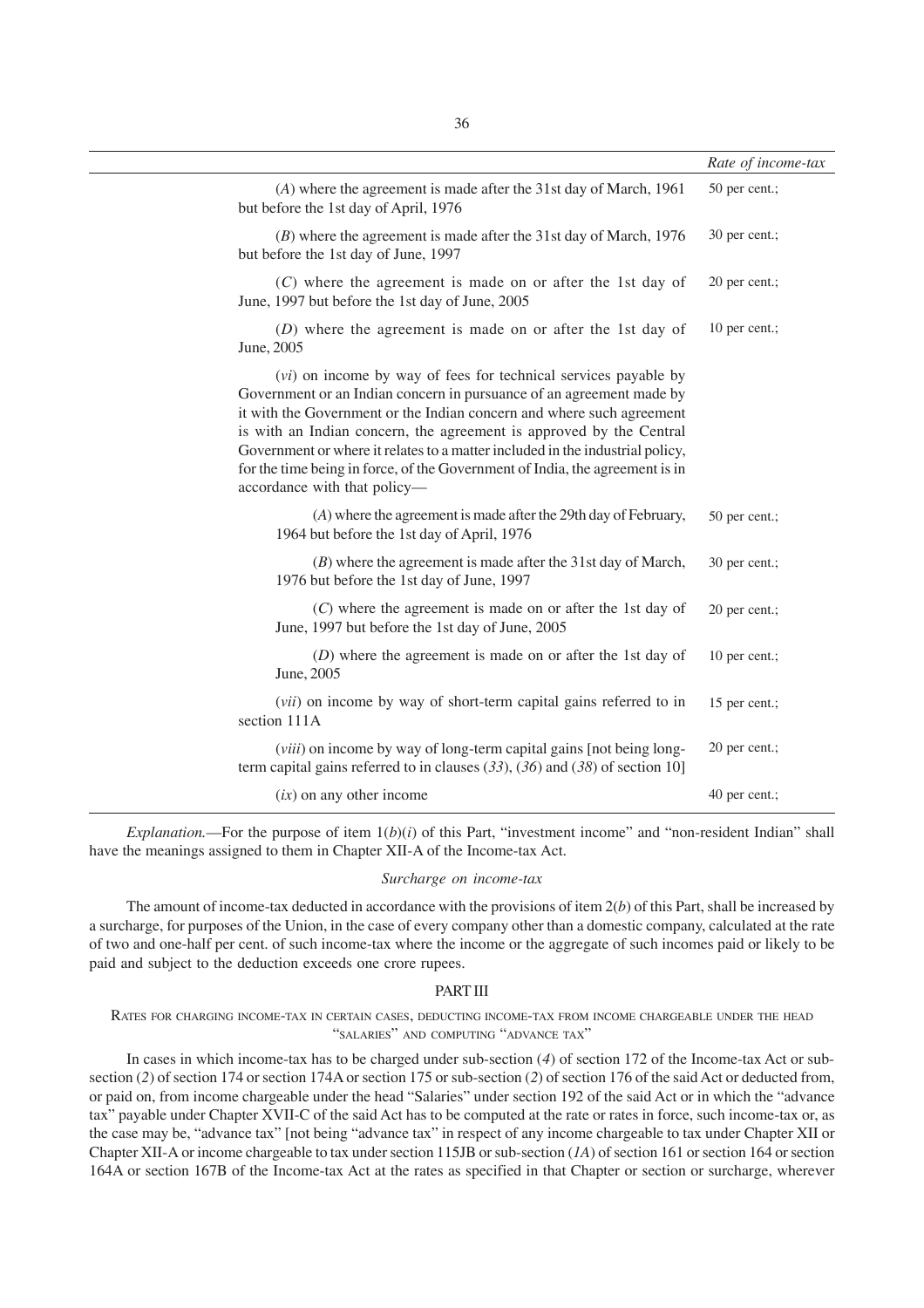applicable, on such "advance tax" in respect of any income chargeable to tax under section 115A or section 115AB or section 115AC or section 115ACA or section 115AD or section 115B or section 115BB or section 115BBA or section 115BBC or section 115E or section 115JB] shall be charged, deducted or computed at the following rate or rates:—

### *Paragraph A*

(*I*) In the case of every individual other than the individual referred to in items (*II*) and (*III*) of this Paragraph or Hindu undivided family or association of persons or body of individuals, whether incorporated or not, or every artificial juridical person referred to in sub-clause (*vii*) of clause (*31*) of section 2 of the Income-tax Act, not being a case to which any other Paragraph of this Part applies,—

### *Rates of income-tax*

| (1) | where the total income does not exceed Rs. 1,60,000                               | Nil:                                                                                                 |
|-----|-----------------------------------------------------------------------------------|------------------------------------------------------------------------------------------------------|
| (2) | where the total income exceeds Rs.1,60,000 but does not exceed<br>Rs. 5,00,000    | 10 per cent. of the amount by which the total income<br>exceeds Rs. 1,60,000;                        |
| (3) | where the total income exceeds Rs. $5,00,000$ but does not<br>exceed Rs. 8,00,000 | Rs. 34,000 <i>plus</i> 20 per cent. of the amount by which the<br>total income exceeds Rs. 5,00,000; |
| (4) | where the total income exceeds Rs. 8,00,000                                       | Rs. 94,000 plus 30 per cent. of the amount by which the<br>total income exceeds Rs. 8,00,000.        |

(*II*) In the case of every individual, being a woman resident in India, and below the age of sixty-five years at any time during the previous year,—

|     | Rates of income-tax                                                               |                                                                                                      |  |
|-----|-----------------------------------------------------------------------------------|------------------------------------------------------------------------------------------------------|--|
| (1) | where the total income does not exceed Rs. 1,90,000                               | Nil:                                                                                                 |  |
| (2) | where the total income exceeds Rs. 1,90,000 but does<br>not exceed Rs. $5,00,000$ | 10 per cent. of the amount by which the total income exceeds<br>Rs. 1.90,000:                        |  |
| (3) | where the total income exceeds Rs. 5,00,000 but does<br>not exceed Rs. $8,00,000$ | Rs. 31,000 <i>plus</i> 20 per cent. of the amount by which the<br>total income exceeds Rs. 5,00,000; |  |
| (4) | where the total income exceeds Rs. 8,00,000                                       | Rs. 91,000 <i>plus</i> 30 per cent. of the amount by which the<br>total income exceeds Rs. 8,00,000. |  |

*(III)* In the case of every individual, being a resident in India, who is of the age of sixty-five years or more at any time during the previous year, —

### *Rates of income-tax*

| (1) | where the total income does not exceed Rs. 2,40,000                             | Nil:                                                                                                 |
|-----|---------------------------------------------------------------------------------|------------------------------------------------------------------------------------------------------|
| (2) | where the total income exceeds Rs. 2,40,000 but does not<br>exceed Rs. 5,00,000 | 10 per cent. of the amount by which the total income exceeds<br>Rs. 2,40,000;                        |
| (3) | where the total income exceeds Rs. 5,00,000 but does not<br>exceed Rs. 8,00,000 | Rs. 26,000 plus 20 per cent. of the amount by which the<br>total income exceeds Rs. 5,00,000;        |
| (4) | where the total income exceeds Rs. 8,00,000                                     | Rs. 86,000 <i>plus</i> 30 per cent. of the amount by which the<br>total income exceeds Rs. 8,00,000. |
|     | Paragraph R                                                                     |                                                                                                      |

*Paragraph B*

In the case of every co-operative society, —

### *Rates of income-tax*

|     | $(1)$ where the total income does not exceed Rs. 10,000                      | 10 per cent. of the total income:                                                                 |
|-----|------------------------------------------------------------------------------|---------------------------------------------------------------------------------------------------|
| (2) | where the total income exceeds Rs.10,000 but does not<br>exceed Rs. $20,000$ | Rs. 1,000 <i>plus</i> 20 per cent. of the amount by which the total<br>income exceeds Rs. 10,000; |
|     | $(3)$ where the total income exceeds Rs. 20,000                              | Rs. 3,000 <i>plus</i> 30 per cent. of the amount by which the total<br>income exceeds Rs. 20,000. |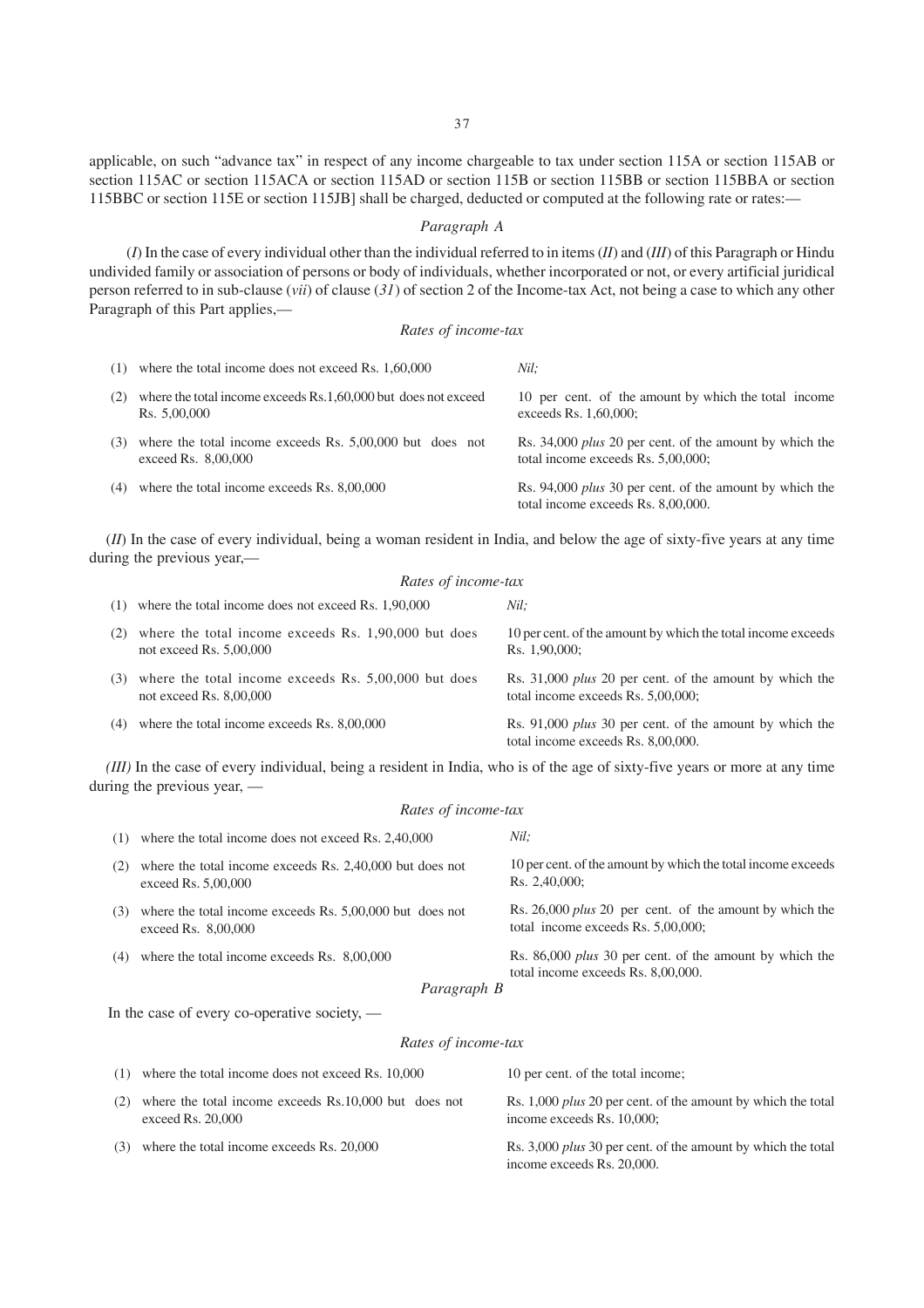*Paragraph C* In the case of every firm,— *Rate of income-tax* On the whole of the total income 30 per cent. *Paragraph D* In the case of every local authority,— *Rate of income-tax* On the whole of the total income 30 per cent. *Paragraph E* In the case of a company,— *Rates of income-tax* I. In the case of a domestic company 30 per cent. of the total income; II. In the case of a company other than a domestic company—  $(i)$  on so much of the total income as consists of  $-$ (*a*) royalties received from Government or an Indian concern in pursuance of an agreement made by it with the Government or the Indian concern after the 31st day of March, 1961 but before the 1st day of April, 1976; or (*b*) fees for rendering technical services received from Government or an Indian concern in pursuance of an agreement made by it with the Government or the Indian concern after the 29th day of February, 1964 but before the 1st day of April, 1976, and where such agreement has, in either case, been approved 50 per cent.; by the Central Government (*ii*) on the balance, if any, of the total income 40 per cent.

### *Surcharge on income-tax*

The amount of income-tax computed in accordance with the preceding provisions of this Paragraph, or in section 111A or section 112, shall, in the case of every company, be increased by a surcharge for purposes of the Union calculated,—

(*i*) in the case of every domestic company having a total income exceeding one crore rupees, at the rate of seven and one-half per cent. of such income-tax;

(*ii*) in the case of every company other than a domestic company having a total income exceeding one crore rupees at the rate of two and one-half per cent.:

Provided that in the case of every company having a total income exceeding one crore rupees, the total amount payable as income-tax and surcharge on such income shall not exceed the total amount payable as income-tax on a total income of one crore rupees by more than the amount of income that exceeds one crore rupees.

38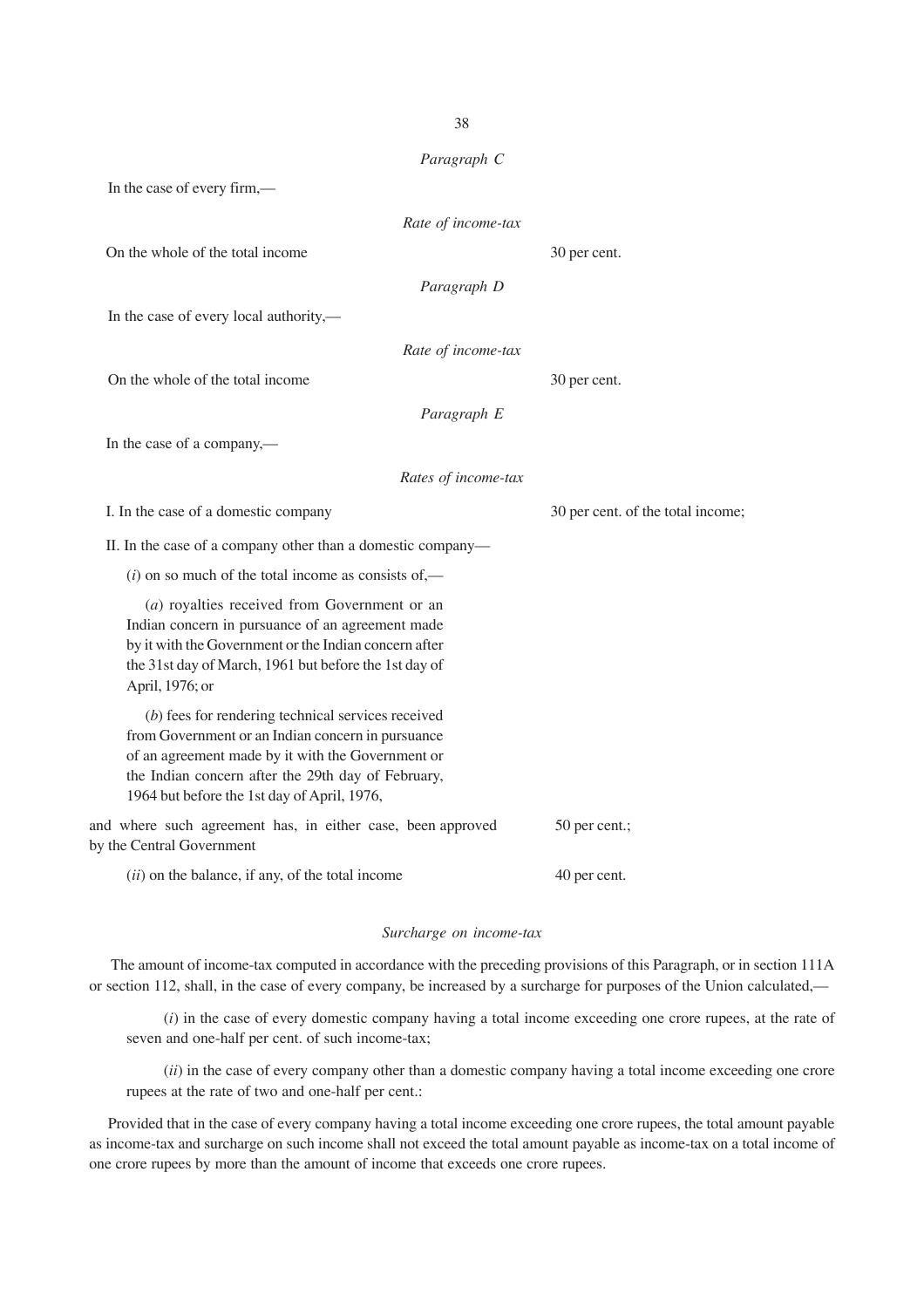# **PART IV**

### [*Se*e section 2(*13*)(*c*)]

#### RULES FOR COMPUTATION OF NET AGRICULTURAL INCOME

*Rule 1.*—Agricultural income of the nature referred to in sub-clause (*a*) of clause (*1A*) of section 2 of the Income-tax Act shall be computed as if it were income chargeable to income-tax under that Act under the head "Income from other sources" and the provisions of sections 57 to 59 of that Act shall, so far as may be, apply accordingly:

Provided that sub-section (*2*) of section 58 shall apply subject to the modification that the reference to section 40A therein shall be construed as not including a reference to sub-sections (*3*) and (*4*) of section 40A.

*Rule 2.—*Agricultural income of the nature referred to in sub-clause (*b*) or sub-clause (*c*) of clause (*1A*) of section 2 of the Income-tax Act [other than income derived from any building required as a dwelling-house by the receiver of the rent or revenue of the cultivator or the receiver of rent-in-kind referred to in the said sub-clause (*c*)] shall be computed as if it were income chargeable to income-tax under that Act under the head "Profits and gains of business or profession" and the provisions of sections 30, 31, 32, 36, 37, 38, 40, 40A [other than sub-sections (*3*) and (*4*) thereof], 41, 43, 43A, 43B and 43C of the Income-tax Act shall, so far as may be, apply accordingly.

*Rule 3.—*Agricultural income of the nature referred to in sub-clause (*c*) of clause (*1A*) of section 2 of the Income-tax Act, being income derived from any building required as a dwelling-house by the receiver of the rent or revenue or the cultivator or the receiver of rent-in-kind referred to in the said sub-clause (*c*) shall be computed as if it were income chargeable to income-tax under that Act under the head "Income from house property" and the provisions of sections 23 to 27 of that Act shall, so far as may be, apply accordingly.

*Rule 4.*—Notwithstanding anything contained in any other provisions of these rules, in a case—

(*a*) where the assessee derives income from sale of tea grown and manufactured by him in India, such income shall be computed in accordance with rule 8 of the Income-tax Rules, 1962, and sixty per cent. of such income shall be regarded as the agricultural income of the assessee;

(*b*) where the assessee derives income from sale of centrifuged latex or cenex or latex based crepes (such as pale latex crepe) or brown crepes (such as estate brown crepe, re-milled crepe, smoked blanket crepe or flat bark crepe) or technically specified block rubbers manufactured or processed by him from rubber plants grown by him in India, such income shall be computed in accordance with rule 7A of the Income-tax Rules, 1962, and sixty-five per cent. of such income shall be regarded as the agricultural income of the assessee;

(*c*) where the assessee derives income from sale of coffee grown and manufactured by him in India, such income shall be computed in accordance with rule 7B of the Income-tax Rules, 1962, and sixty per cent. or seventyfive per cent., as the case may be, of such income shall be regarded as the agricultural income of the assessee.

*Rule 5.—*Where the assessee is a member of an association of persons or a body of individuals (other than a Hindu undivided family, a company or a firm) which in the previous year has either no income chargeable to tax under the Incometax Act or has total income not exceeding the maximum amount not chargeable to tax in the case of an association of persons or a body of individuals (other than a Hindu undivided family, a company or a firm) but has any agricultural income then, the agricultural income or loss of the association or body shall be computed in accordance with these rules and the share of the assessee in the agricultural income or loss so computed shall be regarded as the agricultural income or loss of the assessee.

*Rule 6.—*Where the result of the computation for the previous year in respect of any source of agricultural income is a loss, such loss shall be set off against the income of the assessee, if any, for that previous year from any other source of agricultural income:

Provided that where the assessee is a member of an association of persons or a body of individuals and the share of the assessee in the agricultural income of the association or body, as the case may be, is a loss, such loss shall not be set off against any income of the assessee from any other source of agricultural income.

*Rule 7.*—Any sum payable by the assessee on account of any tax levied by the State Government on the agricultural income shall be deducted in computing the agricultural income.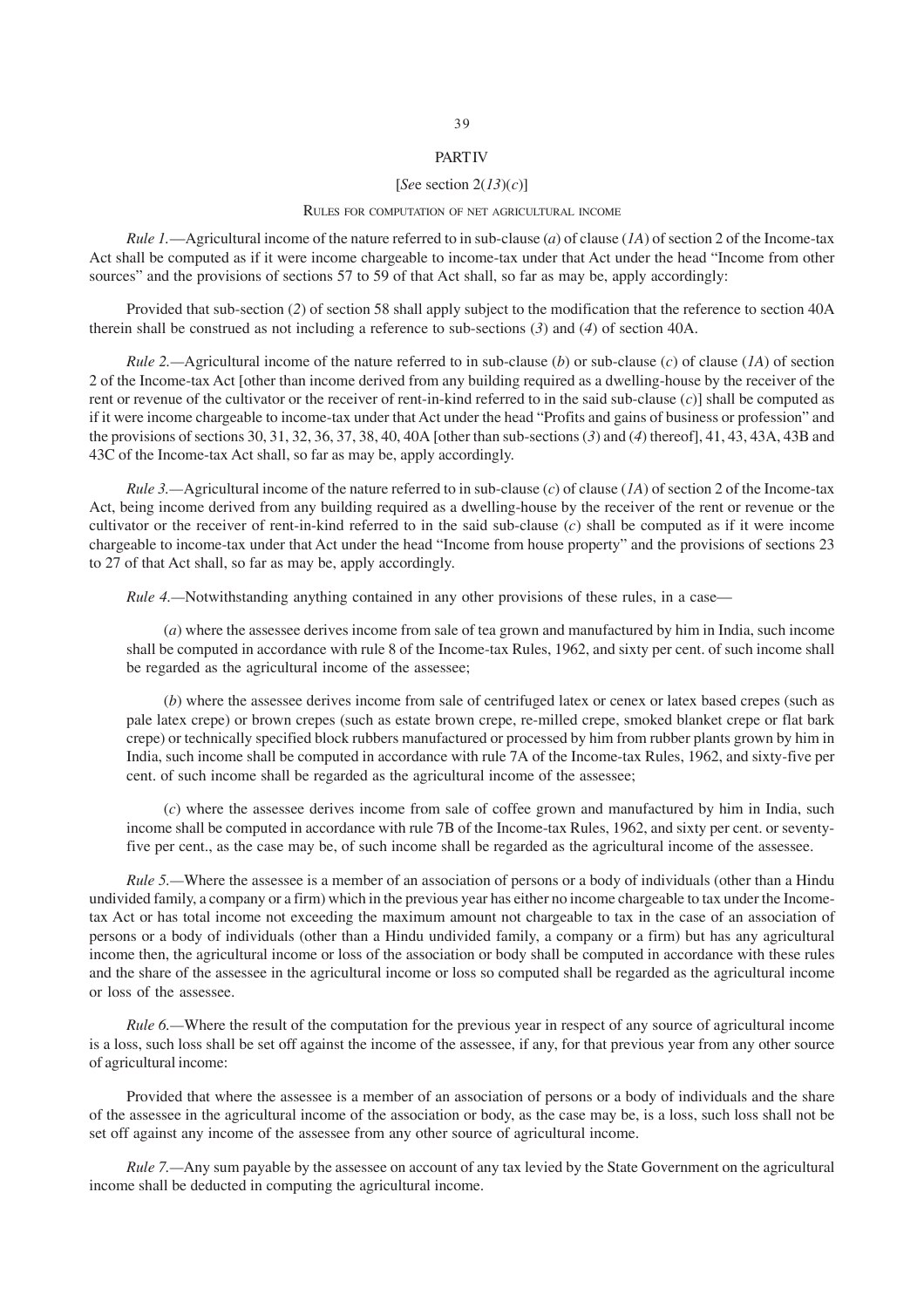*Rule 8.—*(*1*) Where the assessee has, in the previous year relevant to the assessment year commencing on the 1st day of April, 2010, any agricultural income and the net result of the computation of the agricultural income of the assessee for any one or more of the previous years relevant to the assessment years commencing on the 1st day of April, 2002 or the 1st day of April, 2003 or the 1st day of April, 2004 or the 1st day of April, 2005 or the 1st day of April, 2006 or the 1st day of April, 2007 or the 1st day of April, 2008 or the 1st day of April, 2009, is a loss, then, for the purposes of sub-section (*2*) of section 2 of this Act,—

(*i*) the loss so computed for the previous year relevant to the assessment year commencing on the 1st day of April, 2002, to the extent, if any, such loss has not been set off against the agricultural income for the previous year relevant to the assessment year commencing on the 1st day of April, 2003 or the 1st day of April, 2004 or the 1st day of April, 2005 or the 1st day of April, 2006 or the 1st day of April, 2007 or the 1st day of April, 2008 or the 1st day of April, 2009,

(*ii*) the loss so computed for the previous year relevant to the assessment year commencing on the 1st day of April, 2003, to the extent, if any, such loss has not been set off against the agricultural income for the previous year relevant to the assessment year commencing on the 1st day of April, 2004 or the 1st day of April, 2005 or the 1st day of April, 2006 or the 1st day of April, 2007 or the 1st day of April, 2008 or the 1st day of April, 2009,

(*iii*) the loss so computed for the previous year relevant to the assessment year commencing on the 1st day of April, 2004, to the extent, if any, such loss has not been set off against the agricultural income for the previous year relevant to the assessment year commencing on the 1st day of April, 2005 or the 1st day of April, 2006 or the 1st day of April, 2007 or the 1st day of April, 2008 or the 1st day of April, 2009,

(*iv*) the loss so computed for the previous year relevant to the assessment year commencing on the 1st day of April, 2005, to the extent, if any, such loss has not been set off against the agricultural income for the previous year relevant to the assessment year commencing on the 1st day of April, 2006 or the 1st day of April, 2007 or the 1st day of April, 2008 or the 1st day of April, 2009,

(*v*) the loss so computed for the previous year relevant to the assessment year commencing on the 1st day of April, 2006, to the extent, if any, such loss has not been set off against the agricultural income for the previous year relevant to the assessment year commencing on the 1st day of April, 2007 or the 1st day of April, 2008 or the 1st day of April, 2009,

(*vi*) the loss so computed for the previous year relevant to the assessment year commencing on the 1st day of April, 2007, to the extent, if any, such loss has not been set off against the agricultural income for the previous year relevant to the assessment year commencing on the 1st day of April, 2008 or the 1st day of April, 2009,

(*vii*) the loss so computed for the previous year relevant to the assessment year commencing on the 1st day of April, 2008, to the extent, if any, such loss has not been set off against the agricultural income for the previous year relevant to the assessment year commencing on the 1st day of April, 2009,

(*viii*) the loss so computed for the previous year relevant to the assessment year commencing on the 1st day of April, 2009,

shall be set off against the agricultural income of the assessee for the previous year relevant to the assessment year commencing on the 1st day of April, 2010.

(*2*) Where the assessee has, in the previous year relevant to the assessment year commencing on the 1st day of April, 2011, or, if by virtue of any provision of the Income-tax Act, income-tax is to be charged in respect of the income of a period other than the previous year, in such other period, any agricultural income and the net result of the computation of the agricultural income of the assessee for any one or more of the previous years relevant to the assessment years commencing on the 1st day of April, 2003 or the 1st day of April, 2004 or the 1st day of April, 2005 or the 1st day of April, 2006 or the 1st day of April, 2007 or the 1st day of April, 2008 or the 1st day of April, 2009 or the 1st day of April, 2010, is a loss, then, for the purposes of sub-section (*10*) of section 2 of this Act,—

(*i*) the loss so computed for the previous year relevant to the assessment year commencing on the 1st day of April, 2003, to the extent, if any, such loss has not been set off against the agricultural income for the previous year relevant to the assessment year commencing on the 1st day of April, 2004 or the 1st day of April, 2005 or the 1st day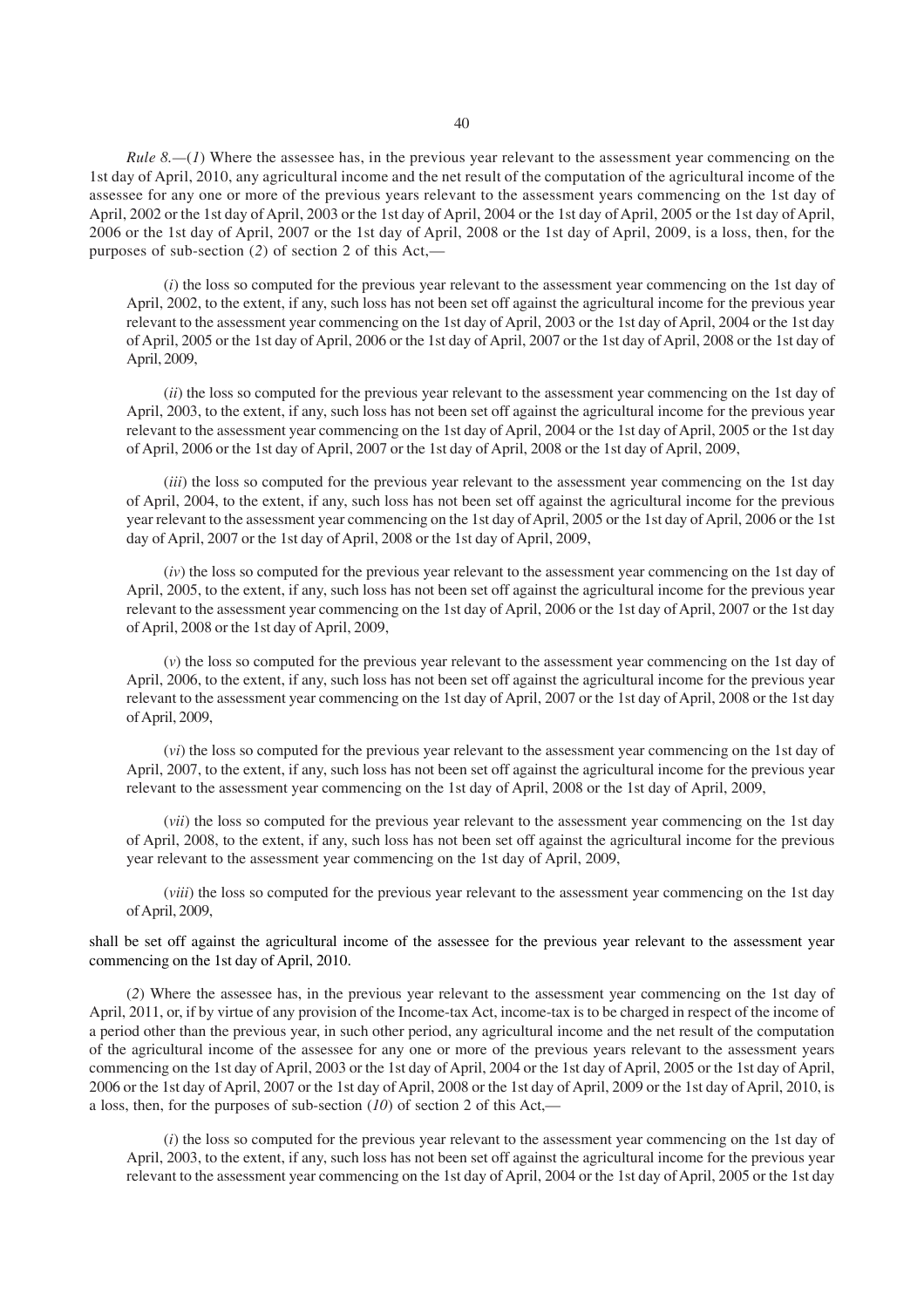of April, 2006 or the 1st day of April, 2007 or the 1st day of April, 2008 or the 1st day of April, 2009 or the 1st day of April, 2010,

(*ii*) the loss so computed for the previous year relevant to the assessment year commencing on the 1st day of April, 2004, to the extent, if any, such loss has not been set off against the agricultural income for the previous year relevant to the assessment year commencing on the 1st day of April, 2005 or the 1st day of April, 2006 or the 1st day of April, 2007 or the 1st day of April, 2008 or the 1st day of April, 2009 or the 1st day of April, 2010,

(*iii*) the loss so computed for the previous year relevant to the assessment year commencing on the 1st day of April, 2005, to the extent, if any, such loss has not been set off against the agricultural income for the previous year relevant to the assessment year commencing on the 1st day of April, 2006 or the 1st day of April, 2007 or the 1st day of April, 2008 or the 1st day of April, 2009 or the 1st day of April, 2010,

(*iv*) the loss so computed for the previous year relevant to the assessment year commencing on the 1st day of April, 2006, to the extent, if any, such loss has not been set off against the agricultural income for the previous year relevant to the assessment year commencing on the 1st day of April, 2007 or the 1st day of April, 2008 or the 1st day of April, 2009 or the 1st day of April, 2010,

(*v*) the loss so computed for the previous year relevant to the assessment year commencing on the 1st day of April, 2007, to the extent, if any, such loss has not been set off against the agricultural income for the previous year relevant to the assessment year commencing on the 1st day of April, 2008 or the 1st day of April, 2009 or the 1st day of April, 2010,

(*vi*) the loss so computed for the previous year relevant to the assessment year commencing on the 1st day of April, 2008, to the extent, if any, such loss has not been set off against the agricultural income for the previous year relevant to the assessment year commencing on the 1st day of April, 2009 or the 1st day of April, 2010,

*(vii)* the loss so computed for the previous year relevant to the assessment year commencing on the 1st day of April, 2009, to the extent, if any, such loss has not been set off against the agricultural income for the previous year relevant to the assessment year commencing on the 1st day of April, 2010,

(*viii*) the loss so computed for the previous year relevant to the assessment year commencing on the 1st day of April, 2010,

shall be set off against the agricultural income of the assessee for the previous year relevant to the assessment year commencing on the 1st day of April, 2011.

(*3*) Where any person deriving any agricultural income from any source has been succeeded in such capacity by another person, otherwise than by inheritance, nothing in sub-rule (*1*) or sub-rule (*2*) shall entitle any person, other than the person incurring the loss, to have it set off under sub-rule (*1*) or, as the case may be, sub-rule (*2*).

(*4*) Notwithstanding anything contained in this rule, no loss which has not been determined by the Assessing Officer under the provisions of these rules or the rules contained in Part IV of the First Schedule to the Finance Act, 2002 (20 of 2002), or of the First Schedule to the Finance Act, 2003 (32 of 2003), or of the First Schedule to the Finance (No. 2) Act, 2004 (23 of 2004) or of the First Schedule to the Finance Act, 2005 (18 of 2005), or of the First Schedule to the Finance Act, 2006 (21 of 2006) or of the First Schedule to the Finance Act, 2007 (22 of 2007) or of the First Schedule to the Finance Act, 2008 (18 of 2008) or of the First Schedule to the Finance (No. 2) Act, 2009 (33 of 2009) shall be set off under sub-rule (*1*) or, as the case may be, sub-rule (*2*).

*Rule 9.*—Where the net result of the computation made in accordance with these rules is a loss, the loss so computed shall be ignored and the net agricultural income shall be deemed to be *nil*.

*Rule 10.*—The provisions of the Income-tax Act relating to procedure for assessment (including the provisions of section 288A relating to rounding off of income) shall, with the necessary modifications, apply in relation to the computation of the net agricultural income of the assessee as they apply in relation to the assessment of the total income.

*Rule 11.*—For the purposes of computing the net agricultural income of the assessee, the Assessing Officer shall have the same powers as he has under the Income-tax Act for the purposes of assessment of the total income.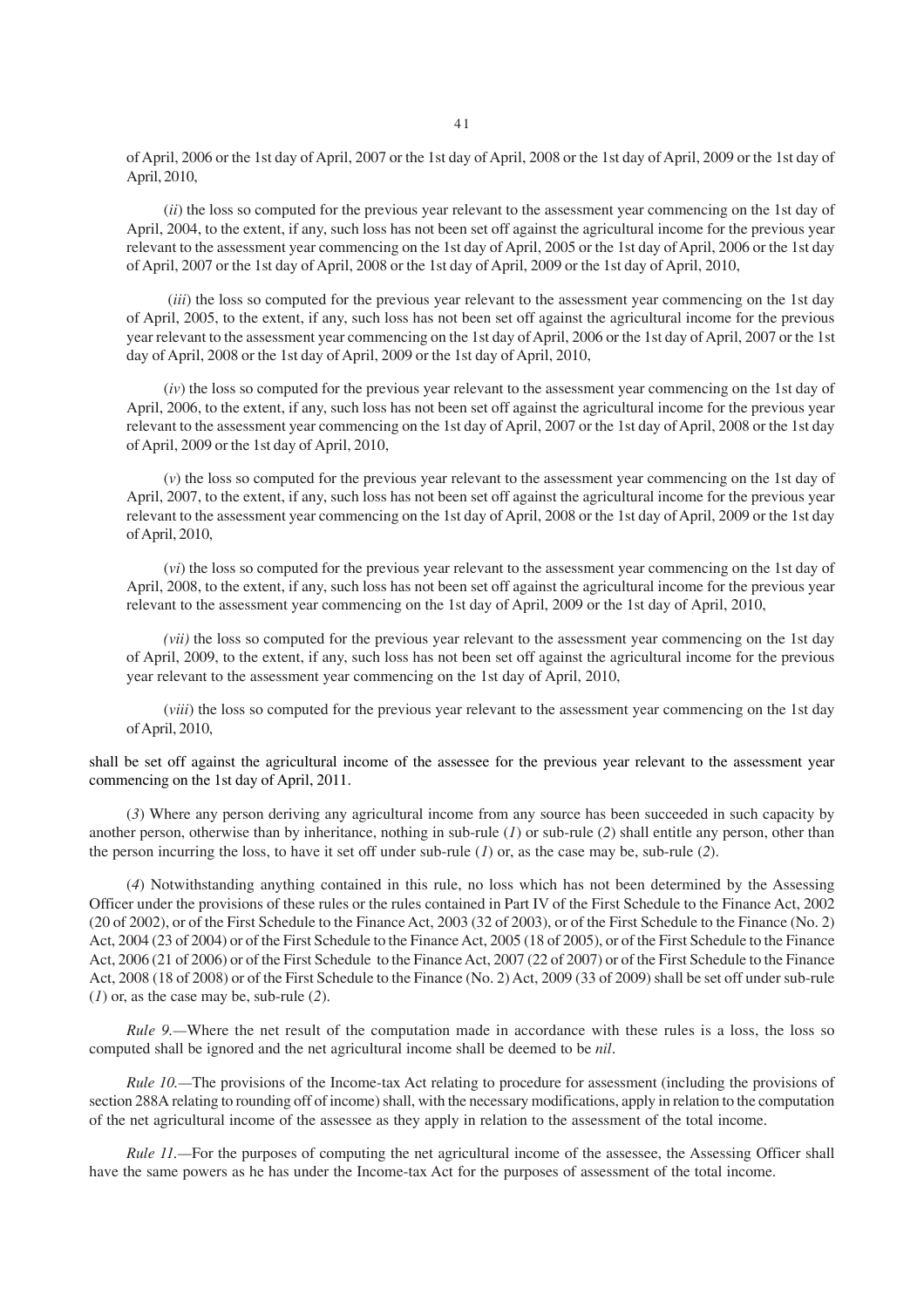# THE SECOND SCHEDULE

# [*See* section 60(*1*)]

| Sl.<br>No. | Notification number<br>and date                                                                   |                                                                                                                                                                                                              |                                                        | Amendment                                                                                                                                                                              |                      |                         |                               | Date of<br>effect of<br>amendment |
|------------|---------------------------------------------------------------------------------------------------|--------------------------------------------------------------------------------------------------------------------------------------------------------------------------------------------------------------|--------------------------------------------------------|----------------------------------------------------------------------------------------------------------------------------------------------------------------------------------------|----------------------|-------------------------|-------------------------------|-----------------------------------|
| (1)        | (2)                                                                                               |                                                                                                                                                                                                              |                                                        | (3)                                                                                                                                                                                    |                      |                         |                               | (4)                               |
| 1.         | G.S.R. number $118$ (E),<br>dated 1st March, 2002<br>[21/2002-Customs, dated                      | In the said notification, in the Table, for S. No. 573 and the entries<br>relating thereto, the following S. Nos. and entries shall be substituted and<br>shall be deemed to have been substituted, namely:- |                                                        |                                                                                                                                                                                        |                      |                         | 26th June, 2009               |                                   |
|            | 1st March, 2002].                                                                                 | S.<br>No.                                                                                                                                                                                                    | Chapter or<br>heading<br>No. or sub-<br>heading<br>No. | Description of<br>goods                                                                                                                                                                | Standard<br>rate     | Additional<br>duty rate | Condition<br>No.              |                                   |
|            |                                                                                                   | (1)                                                                                                                                                                                                          | (2)                                                    | (3)                                                                                                                                                                                    | (4)                  | (5)                     | (6)                           |                                   |
|            |                                                                                                   | "573                                                                                                                                                                                                         | 2716 00 00                                             | Electrical energy<br>removed from a<br>Special Economic<br>Zone into Domestic<br>Tariff Area or<br>non-processing<br>areas of Special<br>Economic Zone                                 | 16%                  |                         |                               |                                   |
|            |                                                                                                   |                                                                                                                                                                                                              | 573A 2716 00 00                                        | All goods, other<br>than goods<br>mentioned at<br>S. No. 573                                                                                                                           | <b>Nil</b>           |                         | $\cdot$                       |                                   |
| 2.         | G.S.R. number $92$ (E),<br>dated 1st March, 2006 [20/<br>2006-Customs, dated 1st<br>March, 2006]. | $\sim$                                                                                                                                                                                                       | have been inserted, namely:-                           | In the said notification, in the Table, after S. No. 66 and the entries relating 26th June, 2009<br>thereto, the following S. No. and entries shall be inserted and shall be deemed to | na an that a control |                         | $C_{1}$ $\sim$ $1$ $\sim$ $1$ |                                   |

| S.<br>No.   | Chapter, heading,<br>sub-heading or<br>tariff item of the<br><b>First Schedule</b> | Description of<br>goods | Standard<br>rate |
|-------------|------------------------------------------------------------------------------------|-------------------------|------------------|
| (1)         | (2)                                                                                | (3)                     | (4)              |
| <i>"</i> 67 | 2716 00 00                                                                         | All goods               | Nil"             |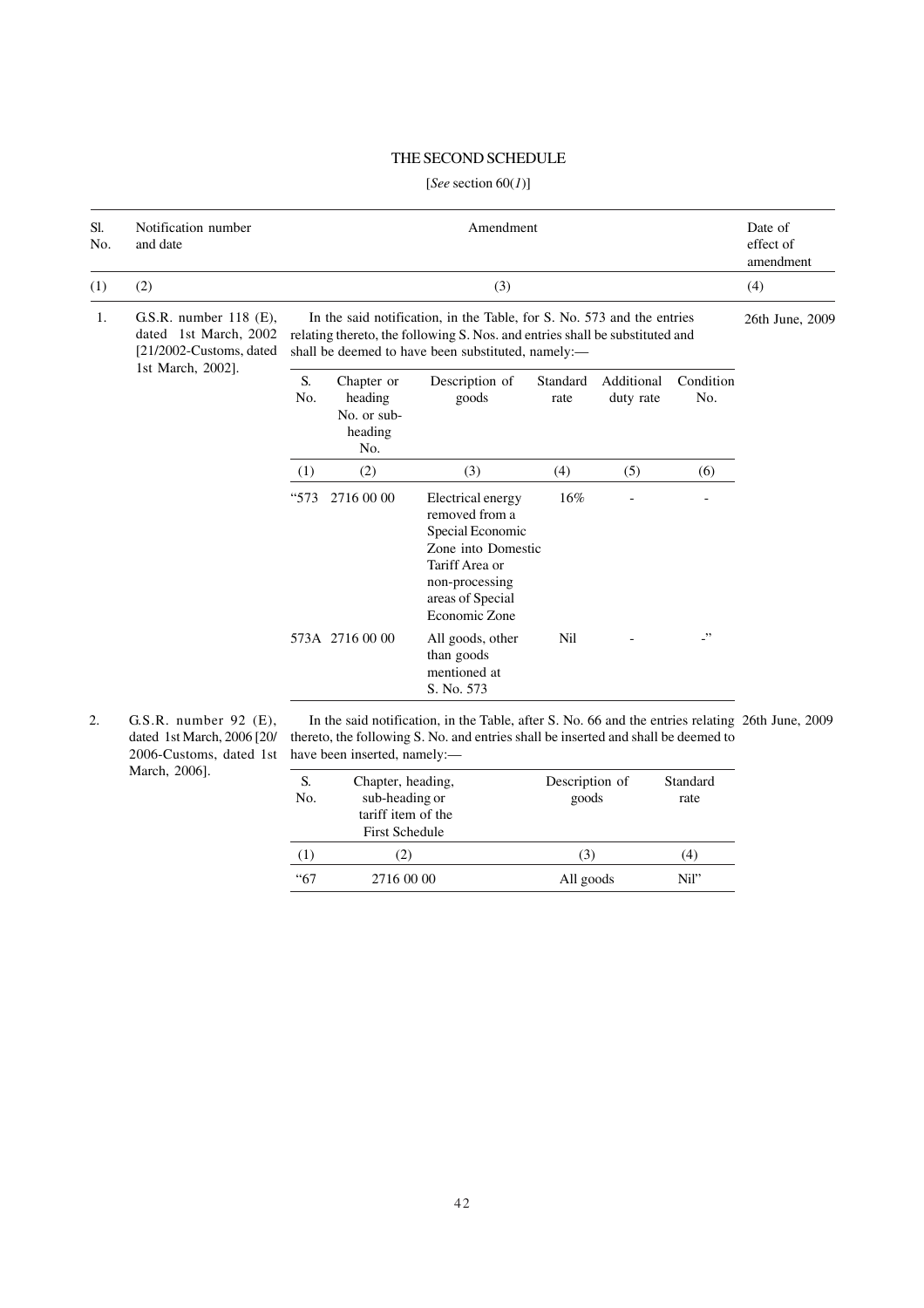### THE THIRD SCHEDULE

#### (*See* section 62)

In the First Schedule to the Customs Tariff Act,—

(*1*) in Chapter 24, in heading 2402,—

(*i*) for the entry in column (2) occurring against the tariff item 2402 20 30, the entry "---Filter cigarettes of length (including the length of the filter, the length of filter being 11 millimetres or its actual length, whichever is more) not exceeding 60 millimetres" shall be substituted;

(*ii*) for the entry in column (2) occurring against the tariff item 2402 20 40, the entry "---Filter cigarettes of length (including the length of the filter, the length of filter being 11 millimetres or its actual length, whichever is more) exceeding 60 millimetres but not exceeding 70 millimetres" shall be substituted;

(*iii*) for the entry in column (2) occurring against the tariff item 2402 20 50, the entry "---Filter cigarettes of length (including the length of the filter, the length of filter being 11 millimetres or its actual length, whichever is more) exceeding 70 millimetres but not exceeding 75 millimetres" shall be substituted;

(*iv*) after tariff item 2402 20 50 and the entries relating thereto, the following tariff item and entries shall be inserted, namely:—

| Tariff Item         | Description of goods                                                                                                                                                                                                                | Unit | Rate of duty |              |
|---------------------|-------------------------------------------------------------------------------------------------------------------------------------------------------------------------------------------------------------------------------------|------|--------------|--------------|
|                     |                                                                                                                                                                                                                                     |      | Standard     | Preferential |
| $\scriptstyle{(1)}$ | (2)                                                                                                                                                                                                                                 | (3)  | (4)          | (5)          |
| "2402 20 60         | Filter cigarettes of length (including the length)<br>$---$<br>of the filter, the length of filter being 11<br>millimetres or its actual length, whichever is<br>more) exceeding 75 millimetres but not exceeding<br>85 millimetres | Tu   | 30%          | $\cdot$      |

(*2*) in Chapter 27, —

(*a*) for sub-heading 2712 20 and tariff items 2712 20 10 and 2712 20 90 and the entries relating thereto, the following tariff item and entries shall be substituted, namely:—

| Tariff Item | Description of goods                                             | Unit               | Rate of duty |                          |  |
|-------------|------------------------------------------------------------------|--------------------|--------------|--------------------------|--|
|             |                                                                  |                    | Standard     | Preferential             |  |
| $\Gamma$    | .2)                                                              | $\left( 5 \right)$ | (4)          | (5)                      |  |
| "2712 20 00 | - Paraffin wax containing by weight<br>less than $0.75\%$ of oil | kg.                | $10\%$       | $\overline{\phantom{a}}$ |  |

(*b*) after tariff item 2712 90 30 and the entries relating thereto, the following tariff item and entries shall be inserted, namely:—

| Tariff Item      | Description of goods                                             | Unit | Rate of duty |              |
|------------------|------------------------------------------------------------------|------|--------------|--------------|
|                  |                                                                  |      | Standard     | Preferential |
| $\left(1\right)$ | (2)                                                              | (3)  | (4)          | (5)          |
| "2712 90 40"     | --- Paraffin wax containing by weight<br>$0.75\%$ or more of oil | kg.  | $10\%$       | $\cdot$      |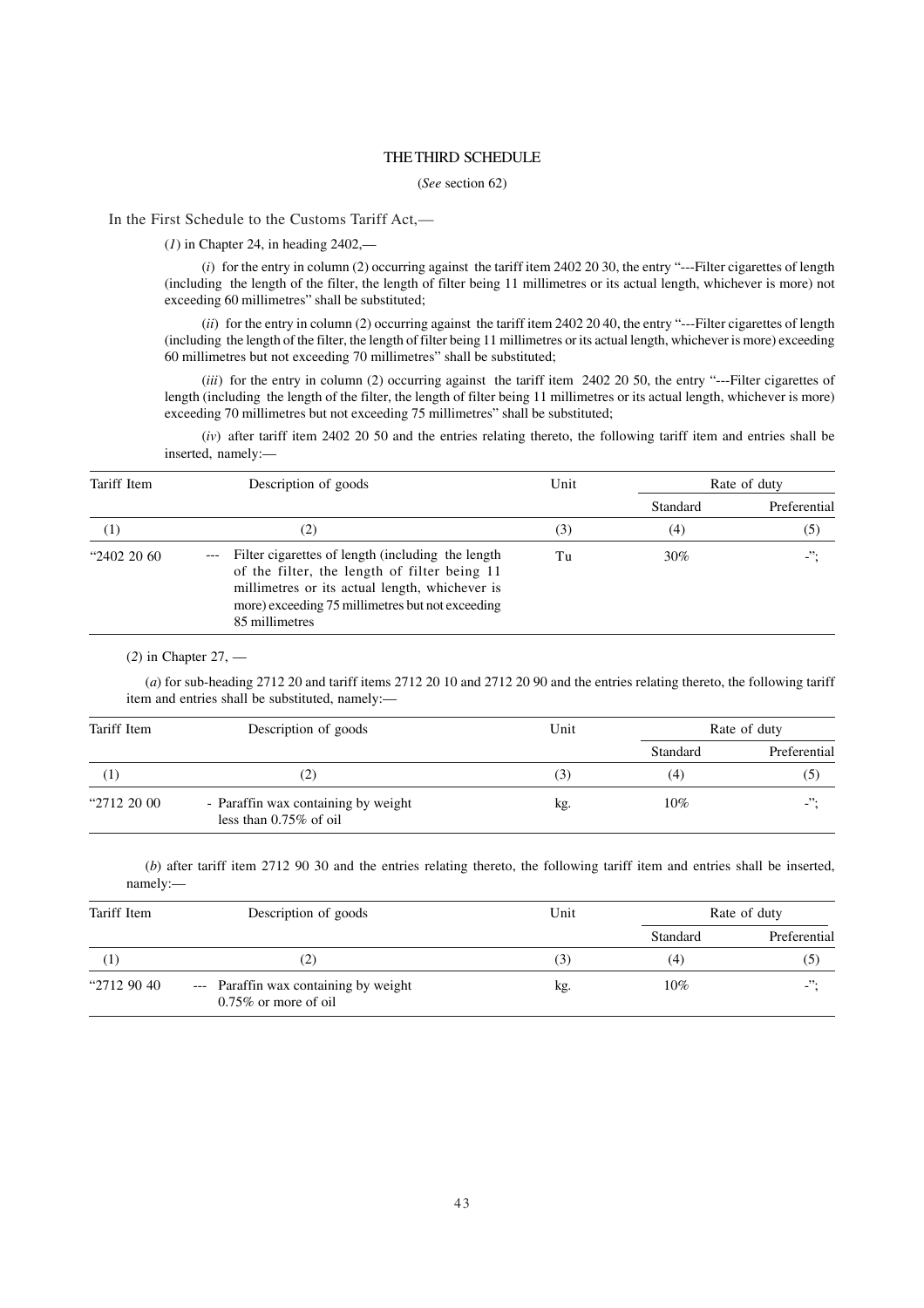# THE FOURTH SCHEDULE

# [*See* section 69(*1*)]

|     | Sl. Provisions of Central<br>No. Excise Rules, 1944 to be<br>amended                                      | Amendment                                                                                                                                                                                                                                                                                                                                                                                                                                                                                                                                                                                                                                                                                                                                                                                                                                                                                                                                                                                                                                                                                                                                                                                                                                                                                                                                                                                                                | Period of effect<br>of amendment                                                                           |
|-----|-----------------------------------------------------------------------------------------------------------|--------------------------------------------------------------------------------------------------------------------------------------------------------------------------------------------------------------------------------------------------------------------------------------------------------------------------------------------------------------------------------------------------------------------------------------------------------------------------------------------------------------------------------------------------------------------------------------------------------------------------------------------------------------------------------------------------------------------------------------------------------------------------------------------------------------------------------------------------------------------------------------------------------------------------------------------------------------------------------------------------------------------------------------------------------------------------------------------------------------------------------------------------------------------------------------------------------------------------------------------------------------------------------------------------------------------------------------------------------------------------------------------------------------------------|------------------------------------------------------------------------------------------------------------|
| (1) | (2)                                                                                                       | (3)                                                                                                                                                                                                                                                                                                                                                                                                                                                                                                                                                                                                                                                                                                                                                                                                                                                                                                                                                                                                                                                                                                                                                                                                                                                                                                                                                                                                                      | (4)                                                                                                        |
| 1.  | 57CCC.                                                                                                    | Insertion of new rule In the Central Excise Rules, 1944, after rule 57CC, the following rule shall be<br>inserted, namely:-<br>"57CCC. Reversal of Actual Credit.—Where a dispute relating to<br>adjustment of credit on inputs used in or in relation to exempted final products<br>relating to the period beginning on the 1st day of September, 1996 and ending<br>with the 28th day of February, 1997 (both days inclusive) is pending on the<br>date on which the Finance Bill, 2010 receives the assent of the President,<br>then, notwithstanding anything contained in sub-rules (1) and (2) of rule 57C<br>and sub-rules (1) and (2) of rule 57CC, a manufacturer availing credit of<br>specified duty in respect of any inputs, other than inputs used as fuel, and<br>manufacturing final products which are chargeable to duty and also other<br>final products which are not so chargeable to duty or chargeable to nil rate of<br>duty, shall pay an amount equivalent to such credit attributable to inputs<br>used in, or in relation to the manufacture of, such final products which are<br>not chargeable to duty or chargeable to nil rate of duty, before or after the<br>clearance of such goods:<br>Provided that the manufacturer shall pay an interest at the rate of twenty-<br>four per cent. per annum from the date of clearance of goods till the date of<br>payment of the said amount.". | day<br>of<br>1st<br>September, 1996<br>to 28th day of<br>February, 1997<br>(both<br>days<br>inclusive).    |
| 2.  | Rule 57CCC of the Central<br>Excise Rules, 1944 as<br>inserted by section 68 of<br>the Finance Act, 2010. | In the Central Excise Rules, 1944, for rule 57CCC, the following rule shall be<br>substituted, namely:-<br>"57CCC. Reversal of Actual Credit.—Where a dispute relating to<br>adjustment of credit on inputs used in or in relation to exempted final products<br>relating to the period beginning on the 1st day of March, 1997 and ending<br>with the 31st day of March, 2000 (both days inclusive) is pending on the<br>date on which the Finance Bill, 2010 receives the assent of the President,<br>then, notwithstanding anything contained in sub-rules (1) and (2) of rule 57C<br>and sub-rule $(1)$ and sub-rule $(9)$ of rule 57CC, a manufacturer availing credit<br>of specified duty in respect of any inputs, other than inputs used as fuel, and<br>manufacturing final products which are chargeable to duty and also other<br>final products which are not so chargeable to duty, shall pay an amount<br>equivalent to such credit attributable to inputs used in, or in relation to the<br>manufacture of, such final products which are not chargeable to duty, before<br>or after the clearance of such goods:<br>Provided that the manufacturer shall pay an interest at the rate of twenty-<br>four per cent. per annum from the date of clearance of goods till the date of<br>payment of the said amount.".                                                                                       | of<br>1st<br>day<br>March, 1997 to<br>day<br>31 st<br>of<br>March,<br>2000<br>(both<br>days<br>inclusive). |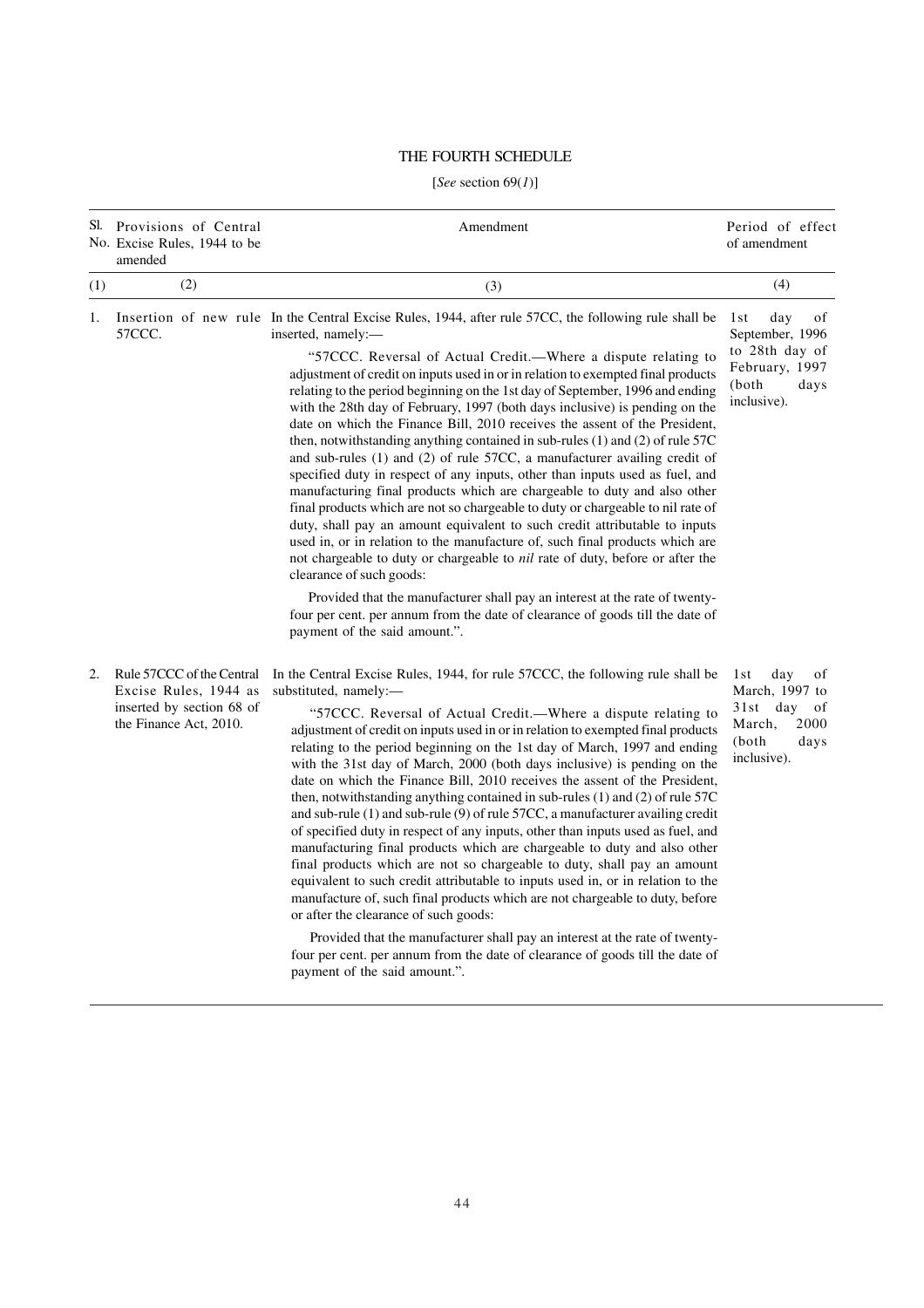# THE FIFTH SCHEDULE

# [*See* section 70(*1*)]

| Sl.<br>No. | Provisions of Central<br>Excise Rules, 1944 to be<br>amended                                                                                              | Amendment                                                                                                                                                                                                                                                                                                                                                                                                                                                                                                                                                                                                                                                                                                                                                                                                                                                                                                                                                                                                                                                                                                                                                                                                                           | Period of effect<br>of amendment                                                           |
|------------|-----------------------------------------------------------------------------------------------------------------------------------------------------------|-------------------------------------------------------------------------------------------------------------------------------------------------------------------------------------------------------------------------------------------------------------------------------------------------------------------------------------------------------------------------------------------------------------------------------------------------------------------------------------------------------------------------------------------------------------------------------------------------------------------------------------------------------------------------------------------------------------------------------------------------------------------------------------------------------------------------------------------------------------------------------------------------------------------------------------------------------------------------------------------------------------------------------------------------------------------------------------------------------------------------------------------------------------------------------------------------------------------------------------|--------------------------------------------------------------------------------------------|
| (1)        | (2)                                                                                                                                                       | (3)                                                                                                                                                                                                                                                                                                                                                                                                                                                                                                                                                                                                                                                                                                                                                                                                                                                                                                                                                                                                                                                                                                                                                                                                                                 | (4)                                                                                        |
|            | inserted by notification<br>number G.S.R. 298(E),<br>dated the 31st March,<br>2000 [27/2000-Central]<br>Excise $(N.T.)$ , dated the<br>31st March, 2000]. | Rule 57AD of Central In the Central Excise Rules, 1944, in rule 57AD, after sub-rule (4), the following<br>Excise Rules, 1944 as sub-rule shall be inserted, namely:—<br>"(5) Where a dispute relating to adjustment of credit on inputs used in or<br>in relation to exempted final products relating to the period beginning on the<br>1st day of April, 2000 and ending with the 30th day of June, 2001 (both days<br>inclusive) is pending on the date on which the Finance Bill, 2010 receives the<br>assent of the President, then, notwithstanding anything contained in sub-<br>rules (1) and (2), a manufacturer availing CENVAT credit in respect of any<br>inputs, except inputs intended to be used as fuel, and manufacturing final<br>products which are chargeable to duty and also other final products which<br>are exempted goods, may pay an amount equivalent to CENVAT credit<br>attributable to the inputs used in, or in relation to the manufacture of, exempted<br>goods before or after the clearance of such goods:<br>Provided that the manufacturer shall pay interest at the rate of twenty-<br>four per cent. per annum from the date of clearance till the date of payment<br>of the said amount.". | 1st day of April,<br>$2000$ to 30th day<br>of June, $2001$<br>(both<br>days<br>inclusive). |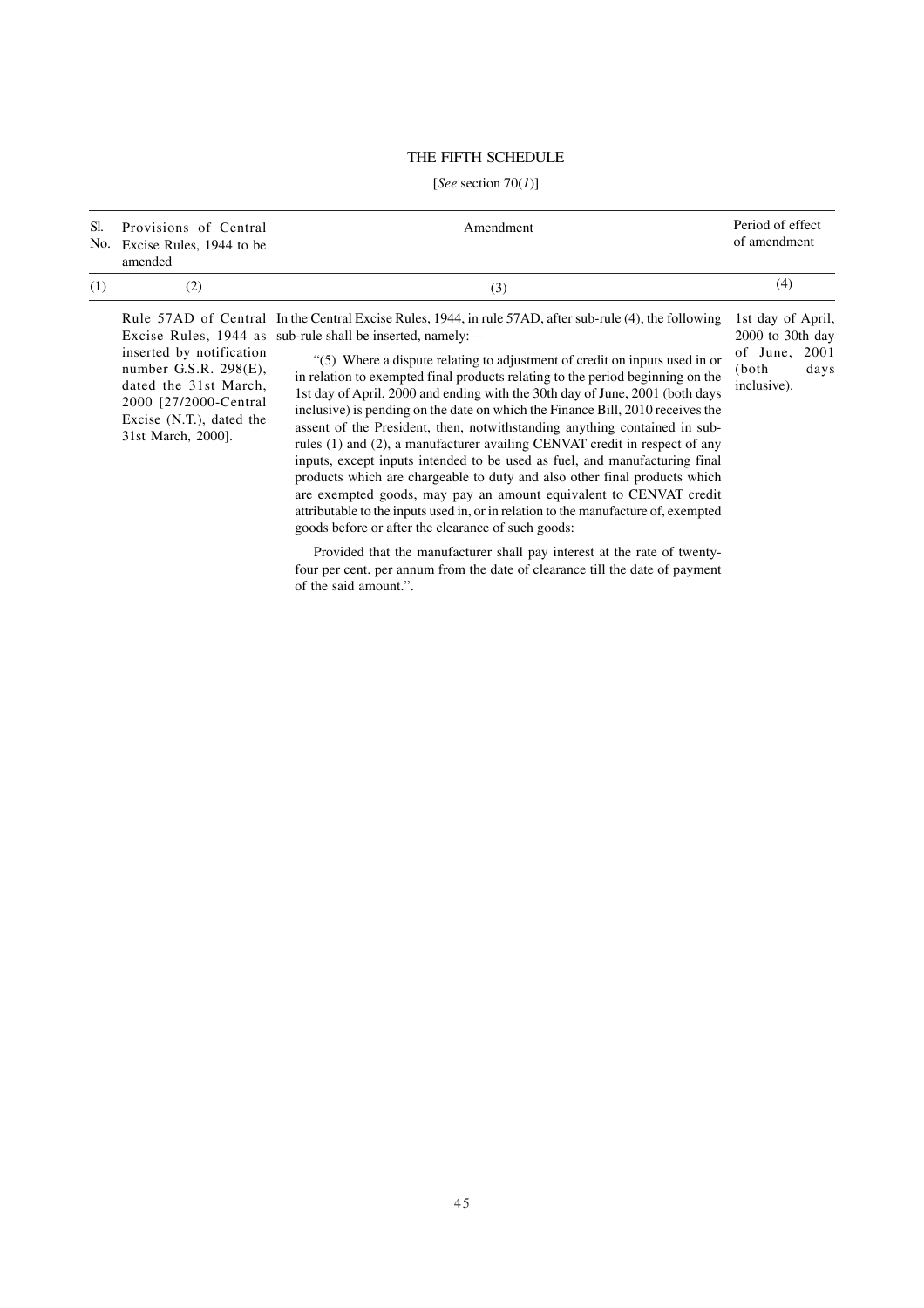# THE SIXTH SCHEDULE

# [*See* section 71(*1*)]

| Sl. | Provisions of CENVAT<br>No. Credit Rules, 2001 to be<br>amended                                                                                                                           | Amendment                                                                                                                                                                                                                                                                                                                                                                                                                                                                                                                                                                                                                                                                                                                                                                                                                                                                                                                                                                                                                                                                                                                                                                                          | Period of effect<br>of amendment                                                               |
|-----|-------------------------------------------------------------------------------------------------------------------------------------------------------------------------------------------|----------------------------------------------------------------------------------------------------------------------------------------------------------------------------------------------------------------------------------------------------------------------------------------------------------------------------------------------------------------------------------------------------------------------------------------------------------------------------------------------------------------------------------------------------------------------------------------------------------------------------------------------------------------------------------------------------------------------------------------------------------------------------------------------------------------------------------------------------------------------------------------------------------------------------------------------------------------------------------------------------------------------------------------------------------------------------------------------------------------------------------------------------------------------------------------------------|------------------------------------------------------------------------------------------------|
| (1) | (2)                                                                                                                                                                                       | (3)                                                                                                                                                                                                                                                                                                                                                                                                                                                                                                                                                                                                                                                                                                                                                                                                                                                                                                                                                                                                                                                                                                                                                                                                | (4)                                                                                            |
|     | Credit Rules, 2001 as<br>published <i>vide</i> notification<br>number G.S.R. $445$ (E),<br>dated the 21st June, 2001<br>[31/2001-CENTRAL<br>EXCISE (N.T.), dated the<br>21st June, 2001]. | Rule 6 of the CENVAT In the CENVAT Credit Rules, 2001, in rule 6, after sub-rule (5), the following<br>sub-rule shall be inserted, namely:—<br>(6) Where a dispute relating to adjustment of credit on inputs used in or<br>in relation to exempted final products relating to the period beginning on the<br>1st day of July, 2001 and ending with the 28th day of February, 2002 (both<br>days inclusive) is pending on the date on which the Finance Bill, 2010<br>receives the assent of the President, then, notwithstanding anything contained<br>in sub-rules $(1)$ , $(2)$ and $(3)$ , a manufacturer availing CENVAT credit in<br>respect of any inputs, except inputs intended to be used as fuel, and<br>manufacturing final products which are chargeable to duty and also other<br>final products which are exempted goods, may pay an amount equivalent to<br>CENVAT credit attributable to the inputs used in, or in relation to the<br>manufacture of, exempted goods, before or after the clearance of such goods:<br>Provided that the manufacturer shall pay interest at the rate of twenty-<br>four per cent. per annum from the due date till the date of payment of the said | 1st day of July,<br>$2001$ to the $28th$<br>day of February,<br>2002 (both days<br>inclusive). |
|     |                                                                                                                                                                                           | amount.<br><i>Explanation</i> .—For the purpose of this sub-rule, "due date" means the 5th<br>day of the month following the month in which goods have been cleared from<br>the factory.'.                                                                                                                                                                                                                                                                                                                                                                                                                                                                                                                                                                                                                                                                                                                                                                                                                                                                                                                                                                                                         |                                                                                                |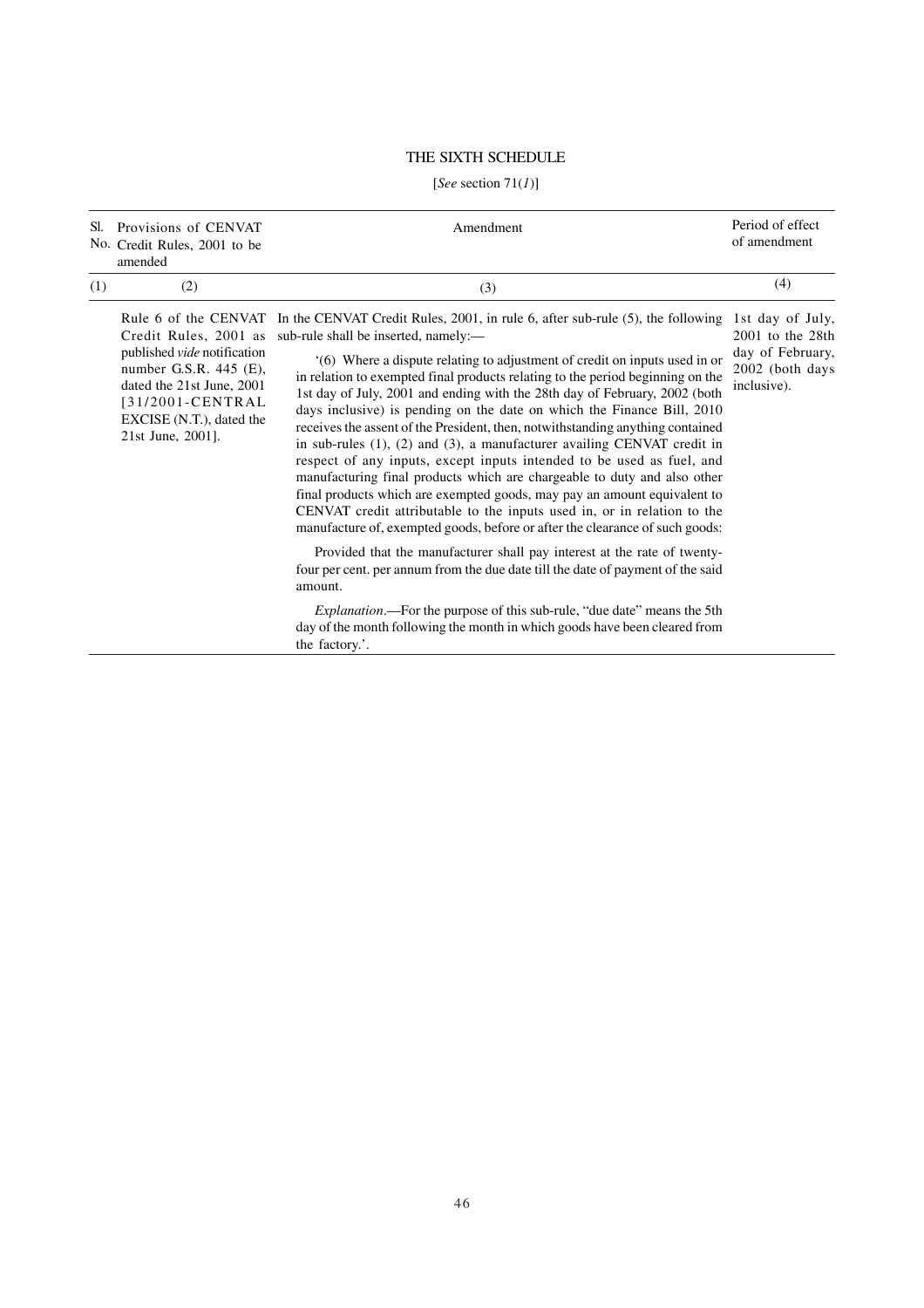# THE SEVENTH SCHEDULE

# [*See* section 72(*1*)]

| Sl. | Provisions of CENVAT<br>No. Credit Rules, 2002 to be<br>amended                                                                                                                                                    | Amendment                                                                                                                                                                                                                                                                                                                                                                                                                                                                                                                                                                                                                                                                                                                                                                                                                                                                                                                                                                                                       | Period of effect<br>of amendment                                                              |
|-----|--------------------------------------------------------------------------------------------------------------------------------------------------------------------------------------------------------------------|-----------------------------------------------------------------------------------------------------------------------------------------------------------------------------------------------------------------------------------------------------------------------------------------------------------------------------------------------------------------------------------------------------------------------------------------------------------------------------------------------------------------------------------------------------------------------------------------------------------------------------------------------------------------------------------------------------------------------------------------------------------------------------------------------------------------------------------------------------------------------------------------------------------------------------------------------------------------------------------------------------------------|-----------------------------------------------------------------------------------------------|
| (1) | (2)                                                                                                                                                                                                                | (3)                                                                                                                                                                                                                                                                                                                                                                                                                                                                                                                                                                                                                                                                                                                                                                                                                                                                                                                                                                                                             | (4)                                                                                           |
|     | Rule 6 of the CENVAT<br>Credit Rules, 2002 as<br>published <i>vide</i> notification<br>number G.S.R. $144(E)$ ,<br>dated the 1st March, 2002<br>[5 / 2002 - CENTRAL<br>EXCISE (NT), dated the<br>1st March, 2002]. | In the CENVAT Credit Rules, 2002, in rule 6, after sub-rule (5), the following<br>sub-rule shall be inserted, namely:—<br>'(6) Where a dispute relating to adjustment of credit on inputs used in or<br>in relation to exempted final products relating to the period beginning on the<br>1st day of March, 2002 and ending with the 9th day of September, 2004<br>(both days inclusive) is pending on the date on which the Finance Bill, 2010<br>receives the assent of the President, then, notwithstanding anything contained<br>in sub-rules $(1)$ , $(2)$ and $(3)$ , a manufacturer availing CENVAT credit in<br>respect of any inputs, except inputs intended to be used as fuel, and<br>manufacturing final products which are chargeable to duty and also other<br>final products which are exempted goods, may pay an amount equivalent to<br>CENVAT credit attributable to the inputs used in, or in relation to the<br>manufacture of, exempted goods before or after the clearance of such goods: | 1st day of March,<br>$2002$ to the 9th<br>day of September,<br>2004 (both days<br>inclusive). |
|     |                                                                                                                                                                                                                    | Provided that the manufacturer shall pay interest at the rate of twenty-<br>four per cent. per annum from the due date till the date of payment of the said<br>amount.                                                                                                                                                                                                                                                                                                                                                                                                                                                                                                                                                                                                                                                                                                                                                                                                                                          |                                                                                               |
|     |                                                                                                                                                                                                                    | <i>Explanation</i> .—For the purpose of this sub-rule, "due date" means the<br>5th day of the month following the month in which goods have been cleared<br>from the factory.'.                                                                                                                                                                                                                                                                                                                                                                                                                                                                                                                                                                                                                                                                                                                                                                                                                                 |                                                                                               |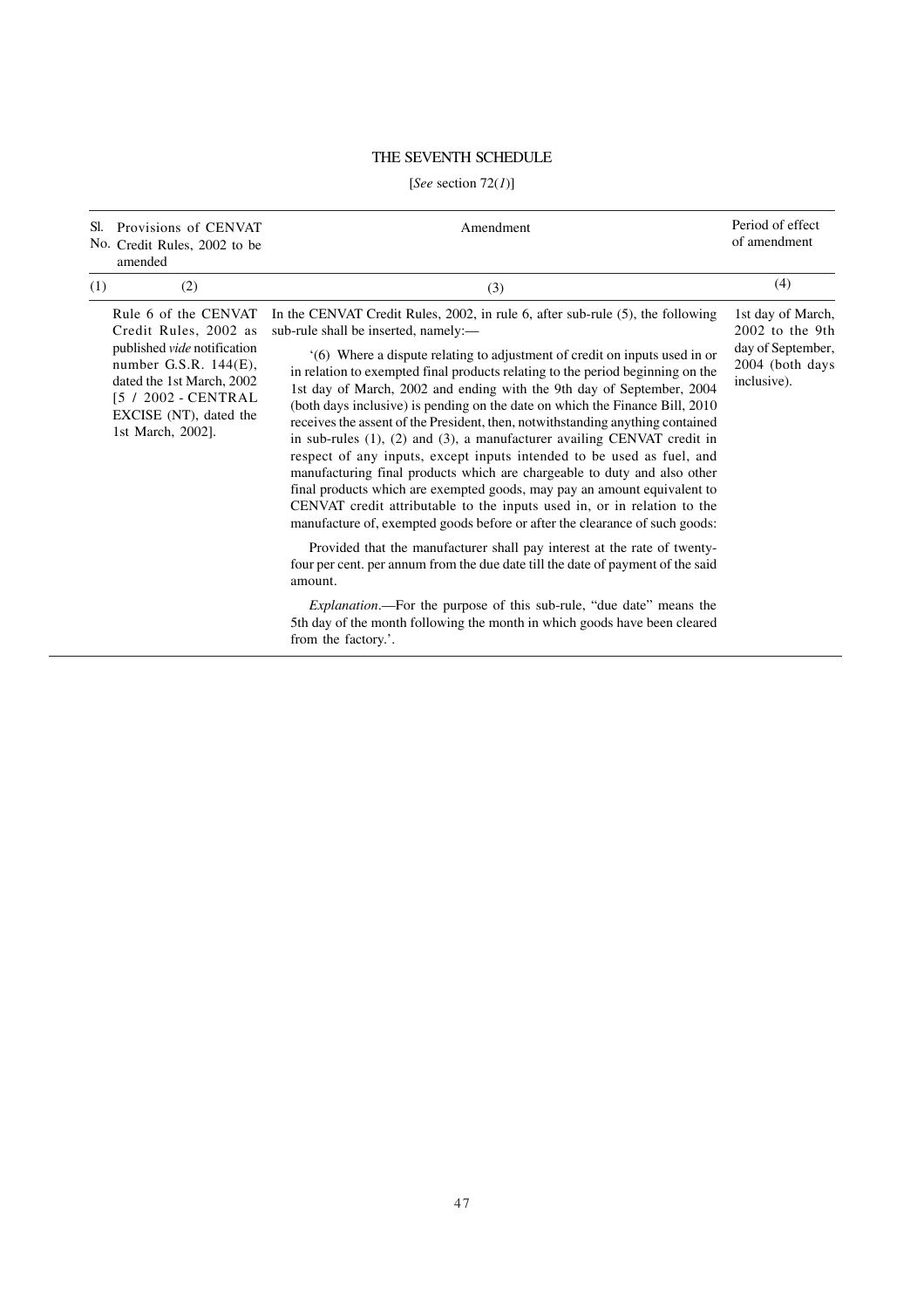# THE EIGHTH SCHEDULE

# [*See* section 73(*1*)]

| Sl. | Provisions of CENVAT<br>No. Credit Rules, 2004 to be<br>amended                                                                                                                                                                                  | Amendment                                                                                                                                                                                                                                                                                                                                                                                                                                                                                                                                                                                                                                                                                                                                                                                                                                                                                                                                                                                                                                                 | Period of effect<br>of amendment                                                                          |
|-----|--------------------------------------------------------------------------------------------------------------------------------------------------------------------------------------------------------------------------------------------------|-----------------------------------------------------------------------------------------------------------------------------------------------------------------------------------------------------------------------------------------------------------------------------------------------------------------------------------------------------------------------------------------------------------------------------------------------------------------------------------------------------------------------------------------------------------------------------------------------------------------------------------------------------------------------------------------------------------------------------------------------------------------------------------------------------------------------------------------------------------------------------------------------------------------------------------------------------------------------------------------------------------------------------------------------------------|-----------------------------------------------------------------------------------------------------------|
| (1) | (2)                                                                                                                                                                                                                                              | (3)                                                                                                                                                                                                                                                                                                                                                                                                                                                                                                                                                                                                                                                                                                                                                                                                                                                                                                                                                                                                                                                       | (4)                                                                                                       |
|     | Rule 6 of the CENVAT<br>Credit Rules, 2004 as<br>published <i>vide</i> notification<br>number G.S.R. $600(E)$ ,<br>dated the 10th September,<br>2004<br>$[23/2004 -$<br><b>EXCISE</b><br>CENTRAL<br>$(N.T.)$ dated the 10th<br>September, 2004]. | In the CENVAT Credit Rules, 2004, in rule 6, after sub-rule (6), the following<br>sub-rule shall be inserted, namely:—<br>(7) Where a dispute relating to adjustment of credit on inputs or input<br>services used in or in relation to exempted final products relating to the<br>period beginning on the 10th day of September, 2004 and ending with the<br>31st day of March, 2008 (both days inclusive) is pending on the date on<br>which the Finance Bill, 2010 receives the assent of the President, then,<br>notwithstanding anything contained in sub-rules (1) and (2), and clauses (a)<br>and (b) of sub-rule (3), a manufacturer availing CENVAT credit in respect of<br>any inputs or input services and manufacturing final products which are<br>chargeable to duty and also other final products which are exempted goods,<br>may pay an amount equivalent to CENVAT credit attributable to the inputs<br>or input services used in, or in relation to the manufacture of, exempted<br>goods before or after the clearance of such goods: | 10th day<br>- of<br>September, 2004<br>to the 31st day<br>of March, 2008<br>(both)<br>days<br>inclusive). |
|     |                                                                                                                                                                                                                                                  | Provided that the manufacturer shall pay interest at the rate of twenty-<br>four per cent. per annum from the due date till the date of payment of the said<br>amount.                                                                                                                                                                                                                                                                                                                                                                                                                                                                                                                                                                                                                                                                                                                                                                                                                                                                                    |                                                                                                           |
|     |                                                                                                                                                                                                                                                  | <i>Explanation</i> .—For the purpose of this sub-rule, "due date" means the<br>5th day of the month following the month in which goods have been cleared<br>from the factory.'.                                                                                                                                                                                                                                                                                                                                                                                                                                                                                                                                                                                                                                                                                                                                                                                                                                                                           |                                                                                                           |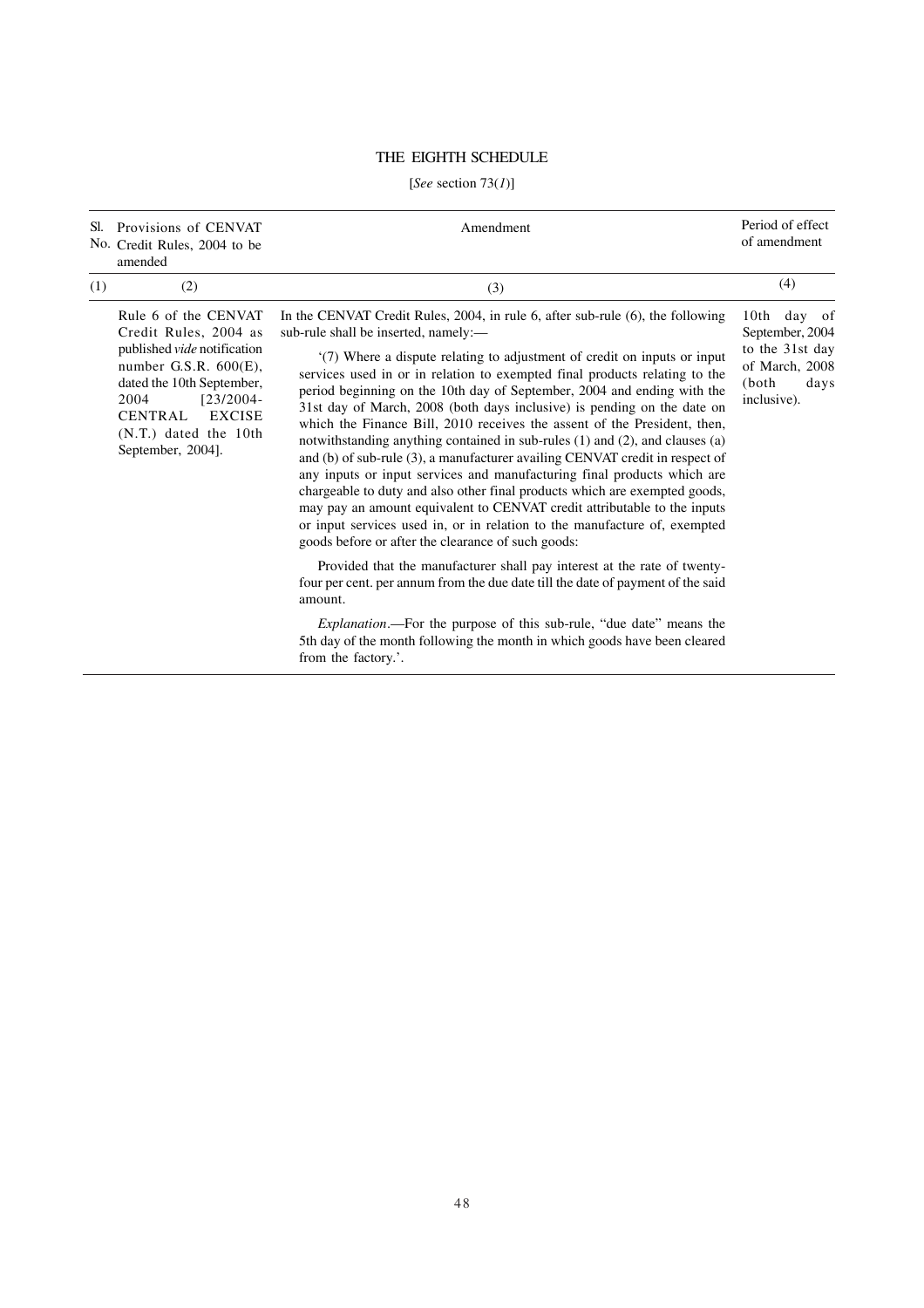#### THE NINTH SCHEDULE

#### (*See* section 75)

In the First Schedule to the Central Excise Tariff Act, —

 $(1)$  in Chapter 24,—

(*i*) for the entry in column (4) occurring against all tariff items of heading 2401, the entry "50%" shall be substituted;

(*ii*) in tariff items 2402 10 10 and 2402 10 20, for the entry in column (4), the entry "10% or Rs. 1227 per thousand, whichever is higher" shall be substituted;

(*iii*) in tariff item 2402 20 10, for the entry in column (4), the entry "Rs. 509 per thousand" shall be substituted;

(*iv*) in tariff item 2402 20 20, for the entry in column (4), the entry "Rs. 1218 per thousand" shall be substituted;

(*v*) for the entries in column (2) and column (4) occurring against the tariff item 2402 20 30, the entries "---Filter cigarettes of length (including the length of the filter, the length of filter being 11 millimetres or its actual length, whichever is more) not exceeding 60 millimetres" and "Rs. 509 per thousand" shall respectively be substituted;

(*vi*) for the entries in column (2) and column (4) occurring against the tariff item 2402 20 40, the entries "---Filter cigarettes of length (including the length of the filter, the length of filter being 11 millimetres or its actual length, whichever is more) exceeding 60 millimetres but not exceeding 70 millimetres" and "Rs. 809 per thousand" shall respectively be substituted;

(*vii*) for the entries in column (2) and column (4) occurring against the tariff item 2402 20 50, the entries "---Filter cigarettes of length (including the length of the filter, the length of filter being 11 millimetres or its actual length, whichever is more) exceeding 70 millimetres but not exceeding 75 millimetres" and "Rs. 1218 per thousand" shall respectively be substituted;

(*viii*) after tariff item 2402 20 50 and the entries relating thereto, the following tariff item and entries shall be inserted, namely:—

| Tariff Item                                                                                                                                                                                                                                                                                                                                                                                                                     | Description of goods                                                                                                                                                                                                   | Unit | Rate of duty              |
|---------------------------------------------------------------------------------------------------------------------------------------------------------------------------------------------------------------------------------------------------------------------------------------------------------------------------------------------------------------------------------------------------------------------------------|------------------------------------------------------------------------------------------------------------------------------------------------------------------------------------------------------------------------|------|---------------------------|
| (1)                                                                                                                                                                                                                                                                                                                                                                                                                             | (2)                                                                                                                                                                                                                    | (3)  | (4)                       |
| "2402 20 60                                                                                                                                                                                                                                                                                                                                                                                                                     | Filter cigarettes of length (including the length of the filter, the<br>length of filter being 11 millimetres or its actual length, whichever<br>is more) exceeding 75 millimetres but not exceeding 85 millimetres    | Tu   | Rs.1624 per<br>thousand"; |
|                                                                                                                                                                                                                                                                                                                                                                                                                                 | $(ix)$ in tariff item 2402 20 90, for the entry in column (4), the entry "Rs. 1948 per thousand" shall be substituted;                                                                                                 |      |                           |
|                                                                                                                                                                                                                                                                                                                                                                                                                                 | $(x)$ in tariff item 2402 90 10, for the entry in column (4), the entry "Rs. 1258 per thousand" shall be substituted;                                                                                                  |      |                           |
|                                                                                                                                                                                                                                                                                                                                                                                                                                 | $(xi)$ in tariff item 2402 90 20, for the entry in column (4), the entry "10% or Rs. 1473 per thousand, whichever is<br>higher" shall be substituted;                                                                  |      |                           |
|                                                                                                                                                                                                                                                                                                                                                                                                                                 | ( <i>xii</i> ) in tariff item 2402 90 90, for the entry in column (4), the entry "10% or Rs. 1473 per thousand, whichever is<br>higher" shall be substituted;                                                          |      |                           |
| $(xiii)$ in tariff item 2403 10 10, for the entry in column (4), the entry "60%" shall be substituted;<br>$(xiv)$ in tariff item 2403 10 20, for the entry in column (4), the entry "360%" shall be substituted;<br>(xv) in tariff item 2403 10 90, for the entry in column (4), the entry "40%" shall be substituted;<br>$(xvi)$ in tariff item 2403 91 00, for the entry in column (4), the entry "60%" shall be substituted; |                                                                                                                                                                                                                        |      |                           |
|                                                                                                                                                                                                                                                                                                                                                                                                                                 |                                                                                                                                                                                                                        |      |                           |
|                                                                                                                                                                                                                                                                                                                                                                                                                                 |                                                                                                                                                                                                                        |      |                           |
|                                                                                                                                                                                                                                                                                                                                                                                                                                 |                                                                                                                                                                                                                        |      |                           |
|                                                                                                                                                                                                                                                                                                                                                                                                                                 | ( <i>xvii</i> ) in tariff items 2403 99 10, 2403 99 20, 2403 99 30, 2403 99 40, 2403 99 50 and 2403 99 60, for the entry in<br>column $(4)$ occurring against each of them, the entry " $60\%$ " shall be substituted; |      |                           |
| $(xviii)$ in tariff item 2403 99 70, for the entry in column (4), the entry "Rs. 60 per kg." shall be substituted;<br>(xix) in tariff item 2403 99 90, for the entry in column (4), the entry " $60\%$ " shall be substituted;<br>$(2)$ in Chapter 27,—                                                                                                                                                                         |                                                                                                                                                                                                                        |      |                           |
|                                                                                                                                                                                                                                                                                                                                                                                                                                 |                                                                                                                                                                                                                        |      |                           |
|                                                                                                                                                                                                                                                                                                                                                                                                                                 |                                                                                                                                                                                                                        |      |                           |
|                                                                                                                                                                                                                                                                                                                                                                                                                                 | (a) for sub-heading $2712$ 20 and tariff items $2712$ 20 10 and $2712$ 20 90 and the entries relating thereto, the<br>following tariff item and entries shall be substituted, namely:-                                 |      |                           |
| Tariff Item                                                                                                                                                                                                                                                                                                                                                                                                                     | Description of goods                                                                                                                                                                                                   | Unit | Rate of duty              |
| (1)                                                                                                                                                                                                                                                                                                                                                                                                                             | (2)                                                                                                                                                                                                                    | (3)  | (4)                       |

| <sup>"2712</sup> 20 00 | - Paraffin wax containing by weight less than 0.75% of oil | kg | 16%'; |
|------------------------|------------------------------------------------------------|----|-------|
|                        |                                                            |    |       |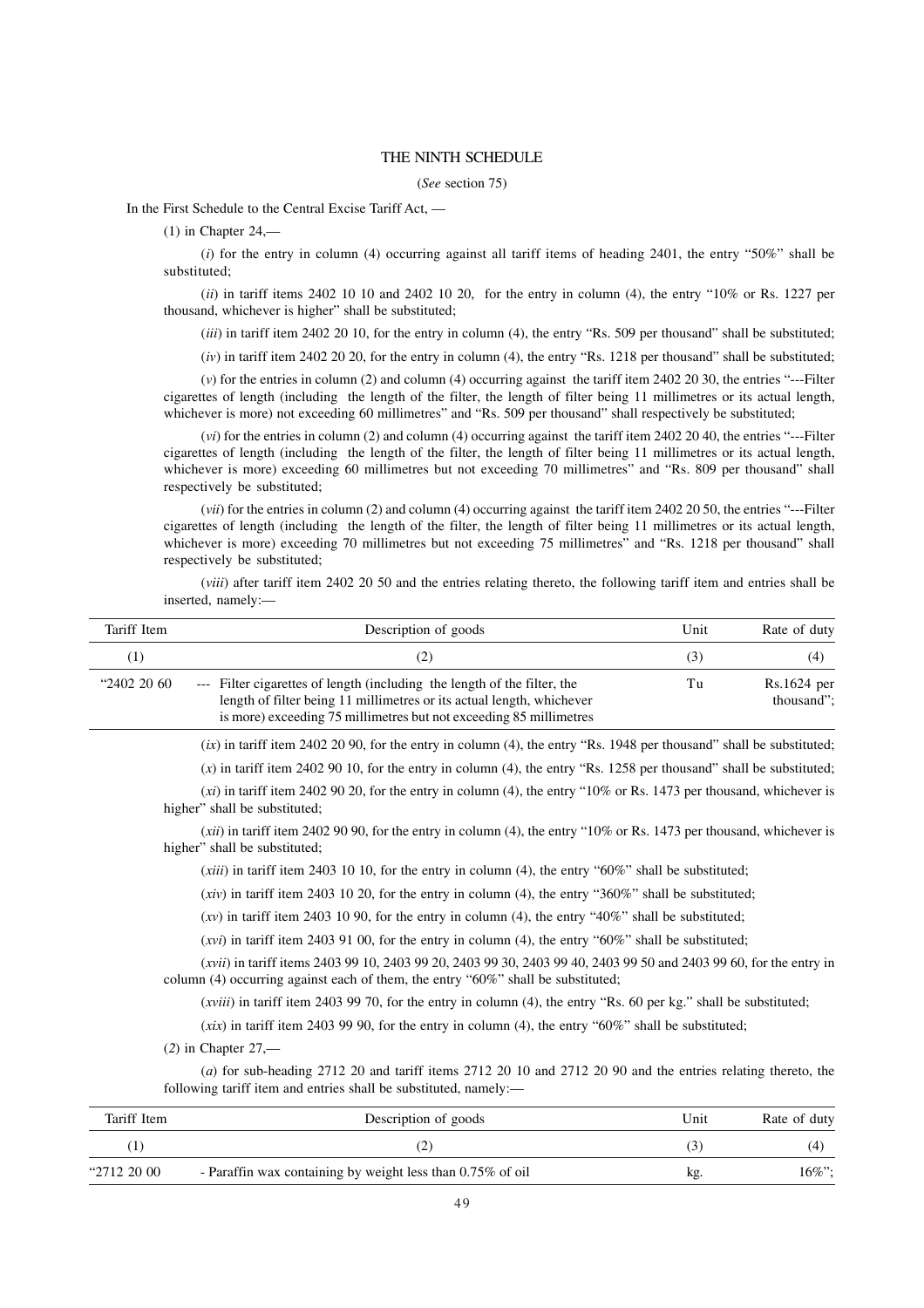(*b*) after tariff item 2712 90 30 and the entries relating thereto, the following tariff item and entries shall be inserted, namely:—

| Tariff Item  | Description of goods                                       | Unit | Rate of duty |
|--------------|------------------------------------------------------------|------|--------------|
|              |                                                            |      | (4)          |
| "2712 90 40" | --- Paraffin wax containing by weight 0.75% or more of oil | kg.  | $16\%$ ";    |

(*3*) in Chapter 48, in heading 4818,—

 $(i)$  in tariff item 4818 40 10, for the entry in column (4), the entry "16%" shall be substituted;

(*ii*) in tariff item 4818 40 90, for the entry in column (4), the entry "16%" shall be substituted;

(*4*) in Chapter 50, for the entry in column (4) occurring against all the tariff items of headings 5004, 5005, 5006 and 5007, the entry "10%" shall be substituted;

(*5*) in Chapter 51, for the entry in column (4) occurring against all the tariff items of headings 5105, 5106, 5107, 5108, 5109, 5110, 5111, 5112 and 5113, the entry "10%" shall be substituted;

(*6*) in Chapter 52, for the entry in column (4) occurring against all the tariff items of headings 5204, 5205, 5206, 5207, 5208, 5209, 5210, 5211 and 5212, the entry "10%" shall be substituted;

(*7*) in Chapter 53, for the entry in column (4) occurring against all the tariff items of headings 5302, 5305, 5306, 5308 (except 5308 10 10 and 5308 10 90), 5309, 5310 and 5311, the entry "10%" shall be substituted;

(*8*) in Chapter 54, for the entry in column (4) occurring against all the tariff items of headings 5401, 5404 (except 5404 11 00, 5404 12 00, 5404 19 10, 5404 19 20 and 5404 19 90), 5405, 5407 (except 5407 10 15, 5407 10 25, 5407 10 35, 5407 10 45, 5407 10 95, 5407 20 10, 5407 20 20, 5407 20 30, 5407 20 40, 5407 20 90, 5407 30 10, 5407 30 20, 5407 30 30, 5407 30 40, 5407 30 90, 5407 41 19, 5407 41 29, 5407 42 90, 5407 43 00, 5407 44 90, 5407 71 10, 5407 71 20, 5407 72 00, 5407 73 00, 5407 74 00, 5407 81 19, 5407 81 29, 5407 82 90, 5407 83 00, 5407 84 90, 5407 91 10, 5407 91 20, 5407 92 00, 5407 93 00 and 5407 94 00) and 5408, the entry "10%" shall be substituted;

(*9*) in Chapter 55, for the entry in column (4) occurring against all the tariff items of headings 5508, 5509, 5510, 5511, 5512, 5513, 5514, 5515 and 5516, the entry "10%" shall be substituted;

(*10*) in Chapter 56, for the entry in column (4) occurring against all the tariff items of headings 5601 (except 5601 10 00 and 5601 22 00), 5602, 5603, 5604, 5605, 5606, 5607 (except 5607 50 10), 5608 (except 5608 11 10 and 5608 11 90) and 5609, the entry "10%" shall be substituted;

(*11*) in Chapter 57, for the entry in column (4) occurring against all the tariff items of headings 5701, 5702, 5703, 5704 and 5705, the entry "10%" shall be substituted;

(*12*) in Chapter 58, for the entry in column (4) occurring against all the tariff items of headings 5801 (except 5801 35 00), 5802, 5803, 5804 (except 5804 30 00), 5806, 5808, 5809, 5810 and 5811, the entry "10%" shall be substituted;

(*13*) in Chapter 59, for the entry in column (4) occurring against all the tariff items of headings 5901, 5902 (except 5902 10 10 and 5902 10 90), 5903, 5904, 5905, 5906, 5907, 5908, 5909, 5910 and 5911, the entry "10%" shall be substituted;

(*14*) in Chapter 60, for the entry in column (4) occurring against all the tariff items of headings 6001, 6002, 6003, 6004, 6005 and 6006, the entry "10%" shall be substituted;

(*15*) in Chapter 61, for the entry in column (4) occurring against all the tariff items of headings 6101, 6102, 6103, 6104, 6105, 6106, 6107, 6108, 6109, 6110, 6111, 6112, 6113, 6114, 6115, 6116 and 6117, the entry "10%" shall be substituted;

(*16*) in Chapter 62, for the entry in column (4) occurring against all the tariff items of headings 6201, 6202, 6203, 6204, 6205, 6206, 6207, 6208, 6209, 6210, 6211, 6212, 6213, 6214, 6215, 6216 and 6217, the entry "10%" shall be substituted;

 $(17)$  in Chapter 63, for the entry in column (4) occurring against all the tariff items of headings 6301, 6302, 6303, 6304, 6305, 6306, 6307 and 6308, the entry "10%" shall be substituted;

(*18*) in Chapter 68, after NOTE 2, the following NOTE shall be inserted, namely:—

'3. In relation to products of headings 6802 and 6810, the process of cutting or sawing or sizing or polishing or any other process, for converting of stone blocks into slabs or tiles, shall amount to "manufacture".';

(*19*) in Chapter 76,—

(*i*) "NOTE" shall be numbered as "NOTE 1" thereof and after NOTE 1 as so numbered, the following NOTE shall be inserted, namely:-

'2. In relation to products of heading 7608, the process of drawing or redrawing shall amount to "manufacture".':

(*ii*) in sub-heading Note 2, for the word "Note", the word and figure "Note 1" shall be substituted;

(*20*) in Chapter 90, in tariff item 9001 30 00, for the entry in column (4), the entry "10%" shall be substituted;

 $(21)$  in Chapter 95, in tariff item 9504 40 00, for the entry in column (4), the entry " $10\%$ " shall be substituted.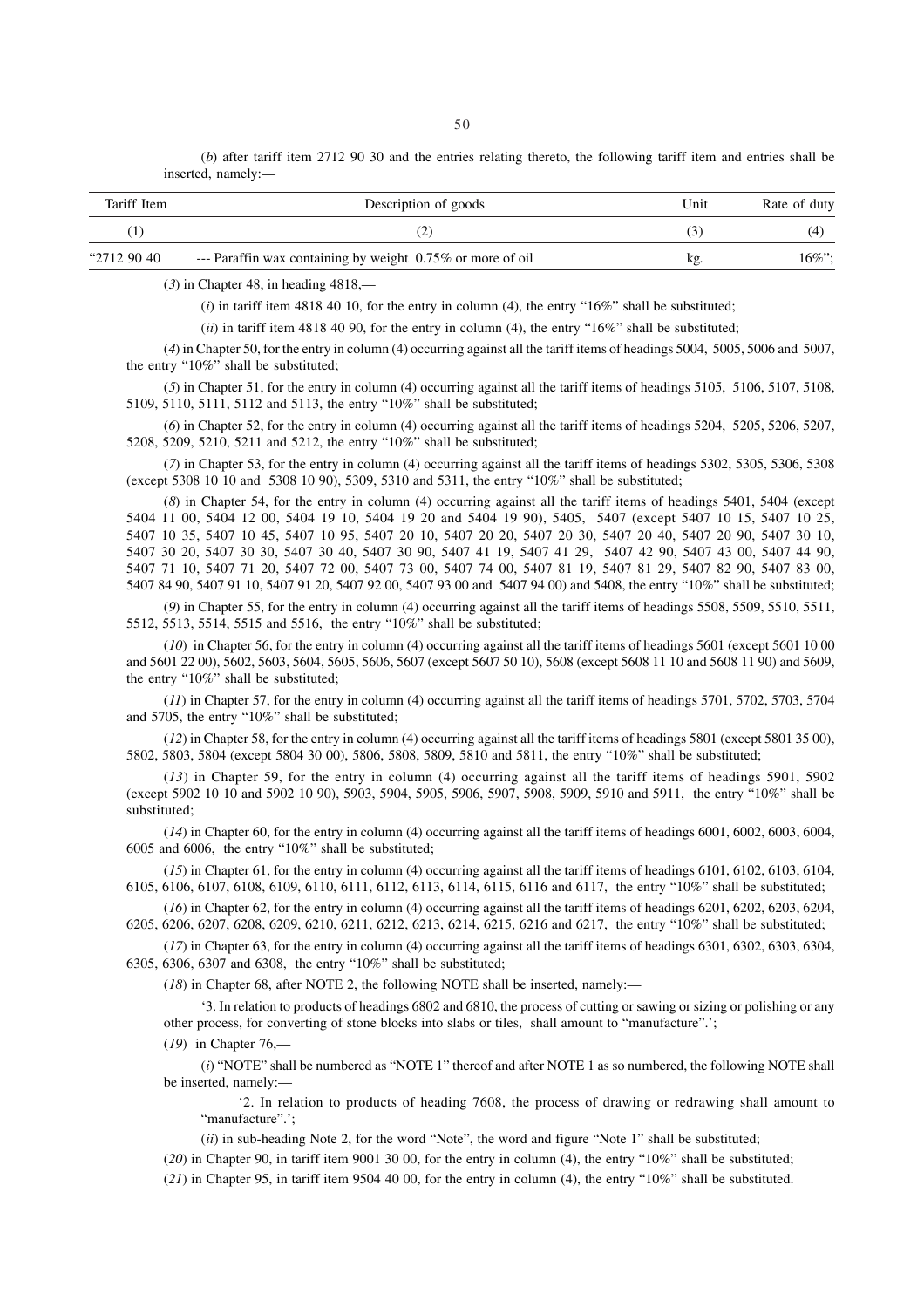### THE TENTH SCHEDULE

## [*See* section 83(*3*) and (*5*)]

NOTES:

1. In this Schedule, "Chapter", "heading", "sub-heading" and "tariff item" mean respectively a Chapter, heading, sub-heading and tariff item of the First Schedule to the Central Excise Tariff Act.

2. The rules for the interpretation of the First Schedule to the Central Excise Tariff Act, the Section and Chapter Notes and the General Rules for the Interpretation of the First Schedule shall apply to the interpretation of this Schedule.

| Sl.<br>No.          | Chapter, heading,<br>sub-heading or<br>tariff item | Description of goods                                                    | Rate               |
|---------------------|----------------------------------------------------|-------------------------------------------------------------------------|--------------------|
| $\scriptstyle{(1)}$ | (2)                                                | (3)                                                                     | (4)                |
| 1.                  | 2701                                               | Coal; briquettes, ovoids and similar solid fuels manufactured from coal | Rs. 100 per tonne  |
| 2.                  | 2702                                               | Lignite, whether or not agglomerated, excluding jet                     | Rs. 100 per tonne  |
| 3.                  | 2703                                               | Peat (including peat litter), whether or not agglomerated               | Rs. 100 per tonne. |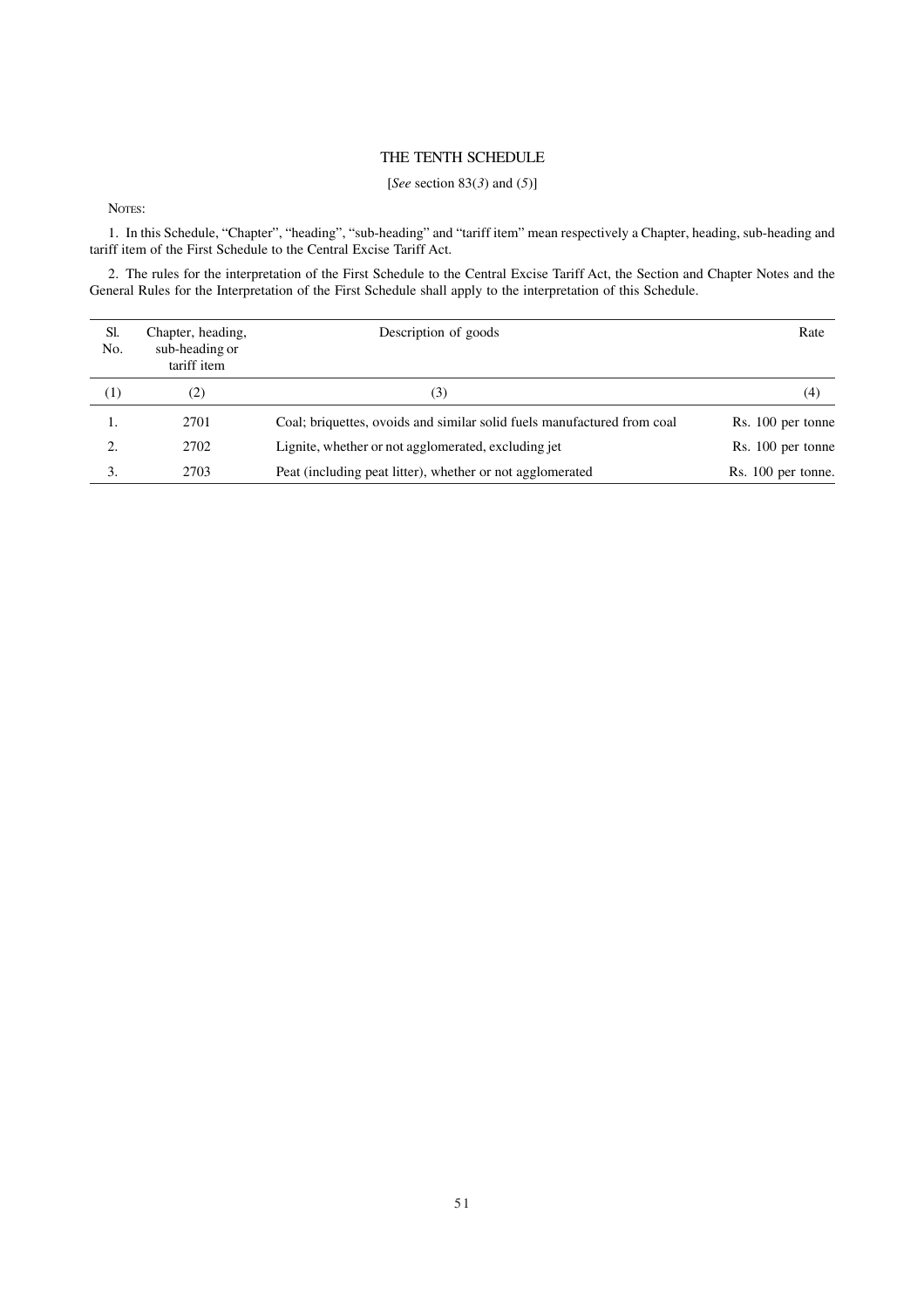### THE ELEVENTH SCHEDULE

(*See* section 86)

In the Seventh Schedule to the Finance Act, 2001,—

(*i*) for the entries in column (2) and column (4) occurring against the tariff item 2402 20 30, the entries "---Filter cigarettes of length (including the length of the filter, the length of filter being 11 millimetres or its actual length, whichever is more) not exceeding 60 millimetres" and "Rs. 90 per thousand" shall respectively be substituted;

(*ii*) for the entries in column (2) and column (4) occurring against the tariff item 2402 20 40, the entries "---Filter cigarettes of length (including the length of the filter, the length of filter being 11 millimetres or its actual length, whichever is more) exceeding 60 millimetres but not exceeding 70 millimetres" and "Rs. 90 per thousand" shall respectively be substituted;

(*iii*) for the entries in column (2) and column (4) occurring against the tariff item 2402 20 50, the entries "---Filter cigarettes of length (including the length of the filter, the length of filter being 11 millimetres or its actual length, whichever is more) exceeding 70 millimetres but not exceeding 75 millimetres" and "Rs. 145 per thousand" shall respectively be substituted;

(*iv*) after tariff item 2402 20 50 and the entries relating thereto, the following tariff item and the entries shall be inserted, namely:—

| Tariff Item      | Description of goods                                                                                                                                                                                                    | Unit | Rate of duty               |
|------------------|-------------------------------------------------------------------------------------------------------------------------------------------------------------------------------------------------------------------------|------|----------------------------|
|                  |                                                                                                                                                                                                                         | 13.  | (4)                        |
| $"2402\;20\;60"$ | --- Filter cigarettes of length (including the length of the filter, the<br>length of filter being 11 millimetres or its actual length, whichever<br>is more) exceeding 75 millimetres but not exceeding 85 millimetres | Tu   | $Rs.190$ per<br>thousand". |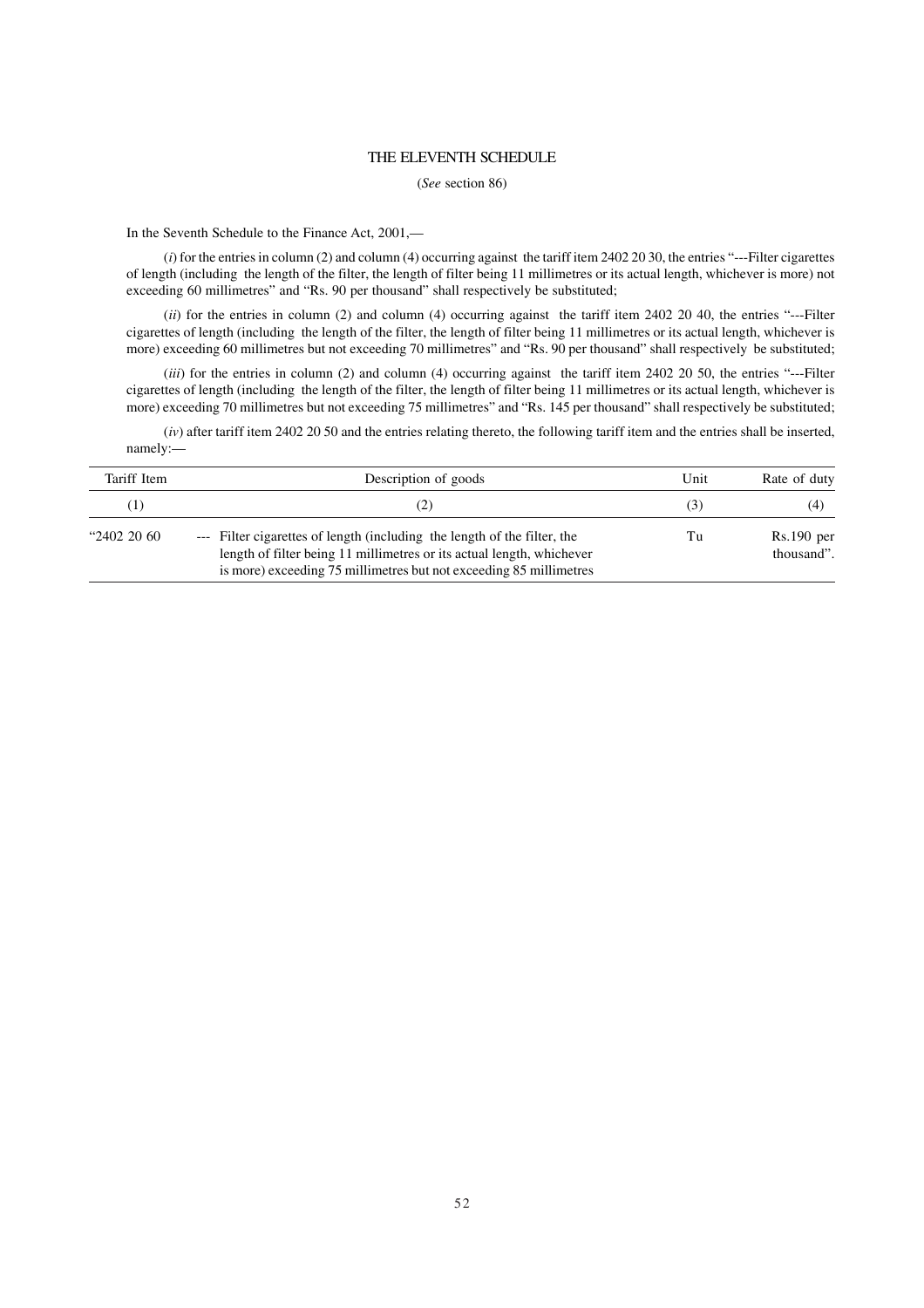### THE TWELFTH SCHEDULE

(*See* section 87)

In the Seventh Schedule to the Finance Act, 2005,—

(*i*) for the entries in column (2) and column (4) occurring against the tariff item 2402 20 30, the entries "---Filter cigarettes of length (including the length of the filter, the length of filter being 11 millimetres or its actual length, whichever is more) not exceeding 60 millimetres" and "Rs. 70 per thousand" shall respectively be substituted;

(*ii*) for the entries in column (2) and column (4) occurring against the tariff item 2402 20 40, the entries "---Filter cigarettes of length (including the length of the filter, the length of filter being 11 millimetres or its actual length, whichever is more) exceeding 60 millimetres but not exceeding 70 millimetres" and "Rs. 70 per thousand" shall respectively be substituted;

(*iii*) for the entries in column (2) and column (4) occurring against the tariff item 2402 20 50, the entries "---Filter cigarettes of length (including the length of the filter, the length of filter being 11 millimetres or its actual length, whichever is more) exceeding 70 millimetres but not exceeding 75 millimetres" and "Rs. 110 per thousand" shall respectively be substituted;

(*iv*) after tariff item 2402 20 50 and the entries relating thereto, the following tariff item and the entries shall be inserted, namely:—

| Tariff Item      | Description of goods                                                                                                                                                                                                    | Unit | Rate of duty               |
|------------------|-------------------------------------------------------------------------------------------------------------------------------------------------------------------------------------------------------------------------|------|----------------------------|
| (1)              |                                                                                                                                                                                                                         | (3)  | (4)                        |
| $"2402\;20\;60"$ | --- Filter cigarettes of length (including the length of the filter, the length<br>of filter being 11 millimetres or its actual length, whichever is more)<br>exceeding 75 millimetres but not exceeding 85 millimetres | Tu   | $Rs.145$ per<br>thousand". |